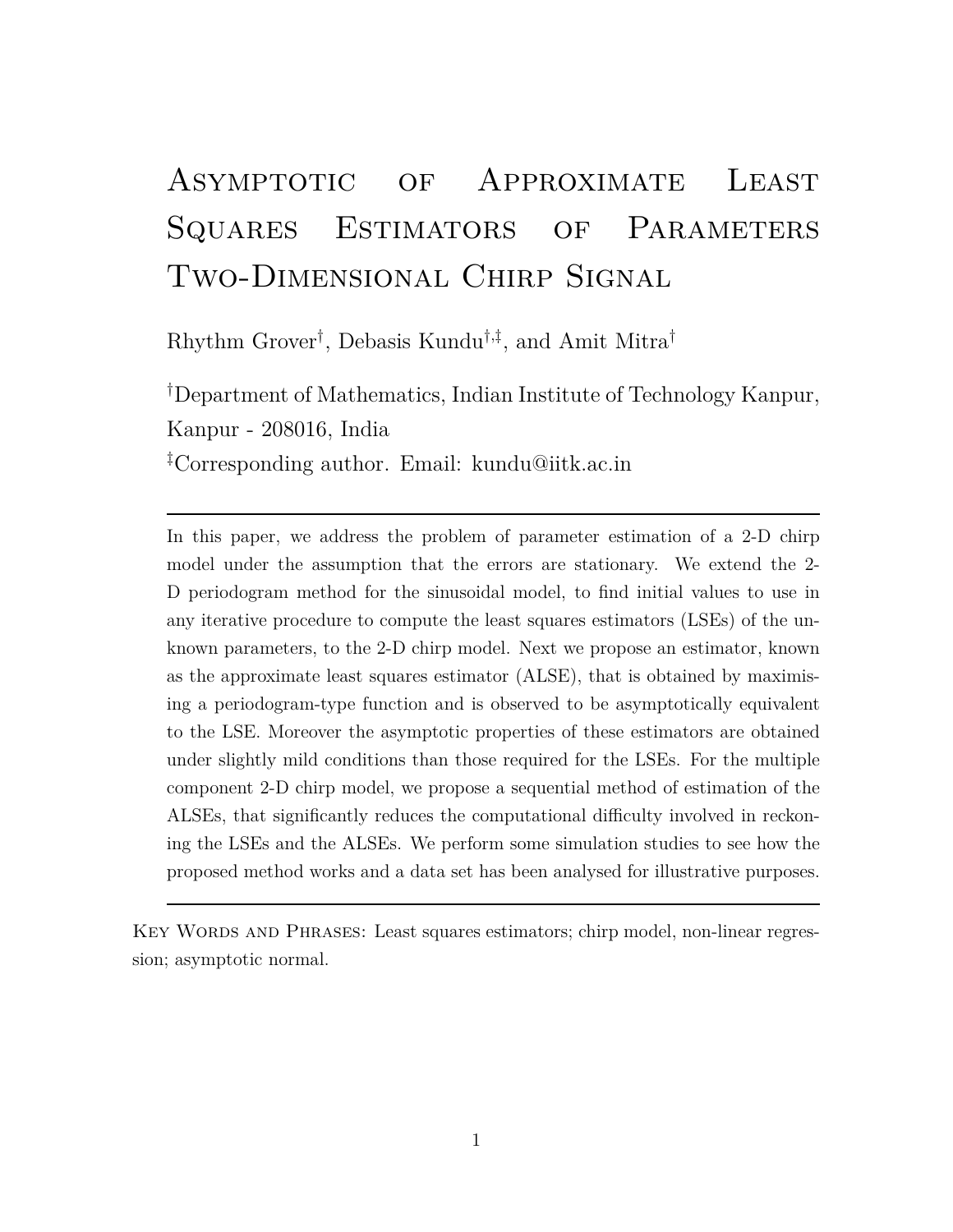### **1 Introduction**

A two dimensional chirp signal model is expressed mathematically as follows:

<span id="page-1-0"></span>
$$
y(m,n) = A^{0} \cos(\alpha^{0} m + \beta^{0} m^{2} + \gamma^{0} n + \delta^{0} n^{2}) + B^{0} \sin(\alpha^{0} m + \beta^{0} m^{2} + \gamma^{0} n + \delta^{0} n^{2}) + X(m,n); \qquad m = 1, \cdots, M; \ n = 1, \cdots, N.
$$
 (1)

Here  $y(m, n)$ s are the signal observations,  $A^0$ ,  $B^0$  are real valued, non-zero *amplitudes* and  $\{\alpha^0, \gamma^0\}$  and  $\{\beta^0, \delta^0\}$  are the *frequencies* and the *frequency rates*, respectively. The random variables  $\{X(m, n)\}\$ is a sequence of stationary errors. The explicit assumptions on the error structure are provided in section [2.](#page-3-0)

The above model has been considered in many areas of image processing, particularly in modeling gray images. Several estimation techniques for the unknown parameters of this model have been considered by different authors, for instance, Friedlander and Francos [\[7\]](#page-40-0), Francos and Friedlander [\[5\]](#page-39-0), [\[6\]](#page-40-1), Lahiri [\[10\]](#page-40-2), [\[11\]](#page-40-3) and the references cited therein.

Our goal is to estimate the unknown parameters of the above model, primarily the non-linear parameters, the frequencies  $\alpha^0$ ,  $\gamma^0$  and the frequency rates  $\beta^0$ ,  $\delta^0$ , under certain suitable assumptions. One of the straightforward and efficient ways to do so is to use the least squares estimation method. But since the least squares surface is highly non-linear and iterative methods must be employed for their computation, for these methods to work, we need good starting points for the unknown parameters.

One of the fundamental models in statistical signal processing literature, among the 2-D models, is the 2-D sinusoidal model. This model has different applications in many fields such as biomedical spectral analysis, geophysical perception etc. For references, see Barbieri and Barone [\[2\]](#page-39-1), Cabrera and Bose [\[3\]](#page-39-2), Hua [\[8\]](#page-40-4) , Zhang and Mandrekar [\[17\]](#page-41-0), Prasad et al, [\[13\]](#page-40-5), Nandi et al, [\[12\]](#page-40-6) and Kundu and Nandi [\[9\]](#page-40-7).

A 2-D sinusoidal model has the following mathematical expression:

$$
y(m, n) = A^{0} \cos(m\lambda^{0} + n\mu^{0}) + B^{0} \sin(m\lambda^{0} + n\mu^{0}) + X(m, n)
$$
  

$$
m = 1, \dots, M; \ n = 1, \dots, N.
$$

For this model as well, the least squares surface is highly non-linear and thus we need good initial values, for any iterative procedure to work. One of the most prevalent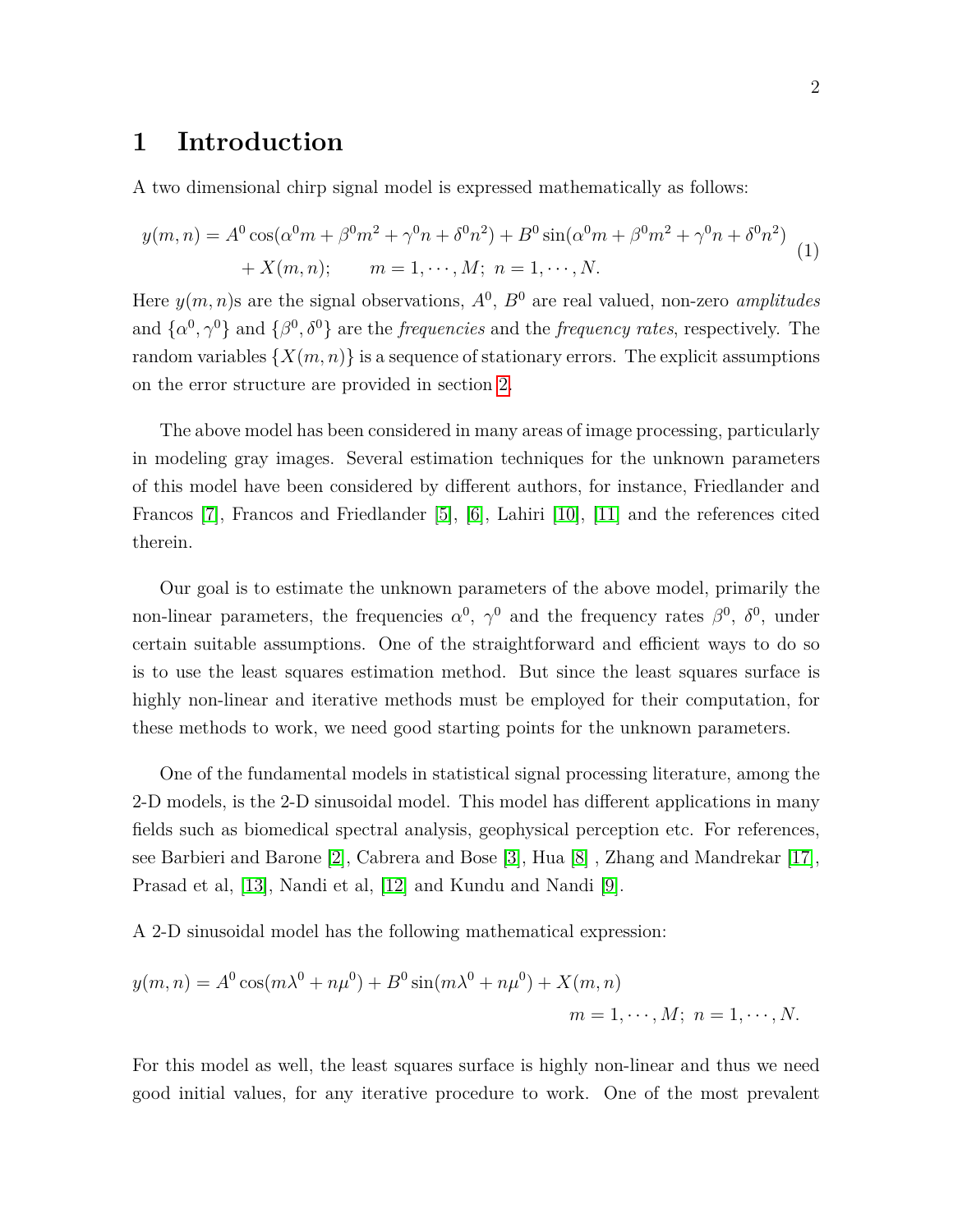methods to find the initial guesses for the 2-D sinusoidal model are the periodogram estimators. These are obtained by maximizing a 2-D periodogram function, which is defined as follows:

$$
I(\lambda, \mu) = \frac{2}{MN} \Big| \sum_{m=1}^{M} \sum_{n=1}^{N} y(m, n) e^{-i(m\lambda + n\mu)} \Big|^2
$$

This periodogram function is maximized over 2-D Fourier frequencies, that is, at  $\left(\frac{\pi k}{M}\right)$ *M , πj N*  $\bigg),$ for  $k = 1, \dots, M-1$ , and  $j = 1, \dots, N-1$ . The estimators that are obtained by maximising the above periodogram function with respect to  $\lambda$  and  $\mu$  simultaneously over the continuous space  $(0, \pi) \times (0, \pi)$ , are known as the approximate least squares estimators (ALSEs). Kundu and Nandi, [\[9\]](#page-40-7) proved that the ALSEs are consistent and asymptotically equivalent to the least squares estimators (LSEs).

Analogously, we define a periodogram-type function for the 2-D chirp model defined in equation [\(1\)](#page-1-0), as follows:

<span id="page-2-0"></span>
$$
I(\alpha, \beta, \gamma, \delta) = \frac{2}{MN} \Big| \sum_{m=1}^{M} \sum_{n=1}^{N} y(m, n) e^{-i(\alpha m + \beta m^2 + \gamma n + \delta n^2)} \Big|^2.
$$
 (2)

To find the initial values, we propose to maximise the above function at the grid points  $\pi k_1$ *M*  $\frac{\pi k_2}{\sqrt{2}}$  $\frac{\pi k_2}{M^2}, \frac{\pi j_1}{N}$ *N*  $\frac{\pi j_2}{\sqrt{2}}$ *N*<sup>2</sup>  $\bigg), k_1 = 1, \cdots, M-1, k_2 = 1, \cdots, M^2-1, j_1 = 1, \cdots, N-1$ , and  $j_2 = 1 \cdots$ ,  $N^2 - 1$ , corresponding to the Fourier frequencies of the 2-D sinusoidal model. These starting values can be used in any iterative procedure, to compute the LSEs and ALSEs.

Next we propose to estimate the unknown parameters of model [\(1\)](#page-1-0) by approximate least squares estimation method. In this method, we maximize the periodogram-like function  $I(\alpha, \beta, \gamma, \delta)$  defined above, with respect to  $\alpha$ ,  $\beta$ ,  $\gamma$  and  $\delta$  simultaneously, over  $(0, \pi) \times (0, \pi) \times (0, \pi) \times (0, \pi)$ . The details on the methodology to obtain the ALSEs are further explained in section [3.](#page-5-0) We prove that these estimators are strongly consistent and asymptotically normally distributed under the assumptions, that are slightly mild than those required for the LSEs. Also, the convergence rates of the ALSEs are same as those of the LSEs.

The rest of the paper is organized as follows. In the next section we state the model assumptions, some notations and some preliminary results required. In section [3,](#page-5-0) we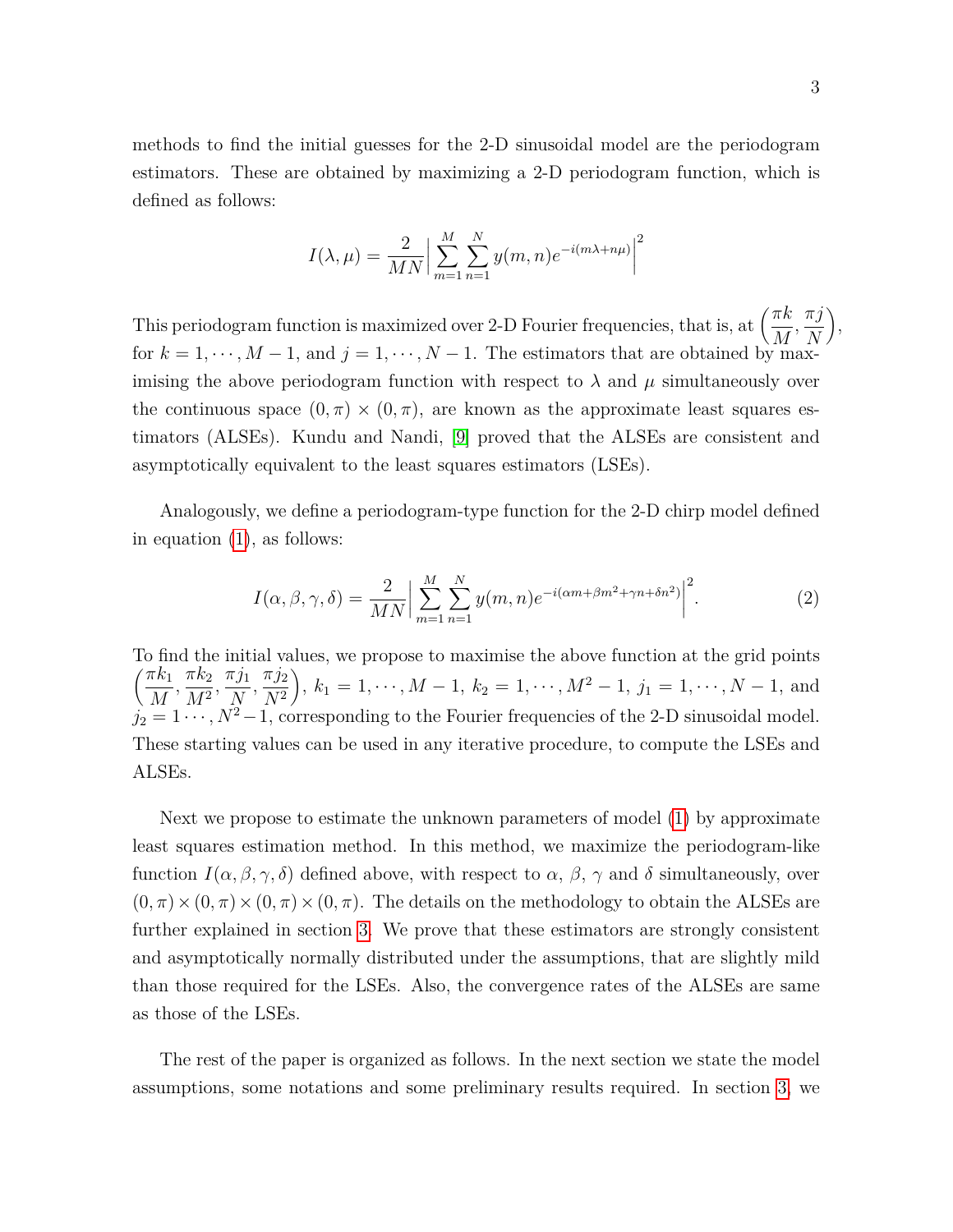give a brief description of the methodology. In section [4,](#page-7-0) we study the asymptotic properties of one component 2-D chirp model and in section [5,](#page-8-0) we propose a sequential method to obtain the LSEs and ALSEs for the multicomponent 2-D chirp model and study their asymptotic properties. Numerical experiments and a simulated data analysis are illustrated in sections [6](#page-11-0) and [7.](#page-17-0) In section [8,](#page-27-0) we conclude the paper. All the proofs are provided in the appendices.

# <span id="page-3-0"></span>**2 Model Assumptions, Notations and Preliminary Results**

**Assumption 1.** The error  $X(m, n)$  is stationary with the following form:

$$
X(m,n) = \sum_{j=-\infty}^{\infty} \sum_{k=-\infty}^{\infty} a(j,k)\epsilon(m-j,n-k),
$$

where  $\{\epsilon(m,n)\}\$ is a double array sequence of independently and identically distributed (i.i.d.) random variables with mean zero, variance  $\sigma^2$  and finite fourth moment, and  $a(j, k)$ s are real constants such that

$$
\sum_{j=-\infty}^{\infty}\sum_{k=-\infty}^{\infty}|a(j,k)| < \infty.
$$

We will use the following notation:  $\boldsymbol{\theta} = (A, B, \alpha, \beta, \gamma, \delta)$ , the parameter vector,  $\boldsymbol{\theta}^0 =$  $(A^0, B^0, \alpha^0, \beta^0, \gamma^0, \delta^0)$ , the true parameter vector,  $\Theta = (-\infty, \infty) \times (-\infty, \infty) \times (0, \pi) \times$  $(0, \pi) \times (0, \pi) \times (0, \pi)$ , the parameter space. Also,  $\mathbf{\vartheta} = (\alpha, \beta, \gamma, \delta)$ , a vector of the non-linear parameters.

**Assumption 2.** The true parameter vector  $\boldsymbol{\theta}^0$  is an interior point of  $\Theta$ .

Note that the assumptions required to prove strong consistency of the LSEs of the unknown parameters in this case are slightly different from those required to prove the consistency of ALSEs. For the LSEs the parametric space for the linear parameters has to be bounded, though here we do not require that bound. For details on the assumptions for the consistency of the LSEs, see Lahiri [\[10\]](#page-40-2).

We need the following results to proceed further: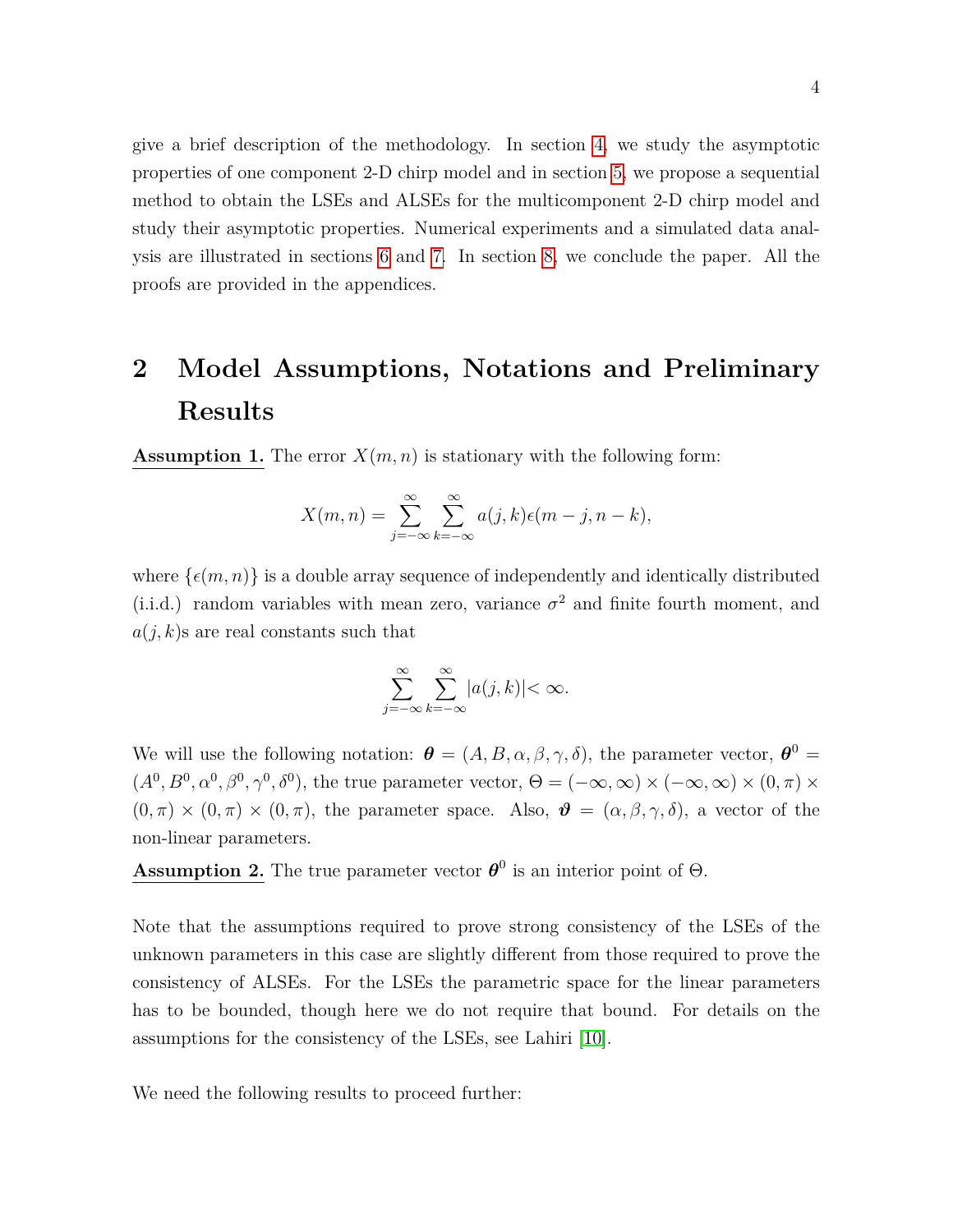<span id="page-4-0"></span>**Lemma 1.** *If*  $(\omega_1, \omega_2, \psi_1, \psi_2) \in (0, \pi) \times (0, \pi) \times (0, \pi) \times (0, \pi)$ , then except for a countable *number of points, and for s, t = 0, 1,*  $\cdots$ *, the following are true:* 

$$
(a) \lim_{\min\{M,N\}\to\infty} \frac{1}{MN} \sum_{n=1}^{N} \sum_{m=1}^{M} \cos(\omega m^2 + \psi n^2) = \lim_{\min\{M,N\}\to\infty} \frac{1}{MN} \sum_{n=1}^{N} \sum_{m=1}^{M} \sin(\omega m^2 + \psi n^2) = 0
$$

$$
\text{(b)} \lim_{\min\{M,N\}\to\infty} \frac{1}{MN} \sum_{n=1}^{N} \sum_{m=1}^{M} \cos^2(\omega m^2 + \psi n^2) = \lim_{\min\{M,N\}\to\infty} \frac{1}{MN} \sum_{n=1}^{N} \sum_{m=1}^{M} \sin^2(\omega m^2 + \psi n^2) = \frac{1}{2}
$$

$$
(c) \lim_{\min\{M,N\}\to\infty} \frac{1}{MN} \sum_{n=1}^{N} \sum_{m=1}^{M} \cos(\omega_1 m + \omega_2 m^2 + \psi_1 n + \psi_2 n^2) = 0,
$$

(d) 
$$
\lim_{\min\{M,N\}\to\infty} \frac{1}{MN} \sum_{n=1}^{N} \sum_{m=1}^{M} \sin((\omega_1 m + \omega_2 m^2 + \psi_1 n + \psi_2 n^2) = 0,
$$

$$
(e) \lim_{\min\{M,N\}\to\infty} \frac{1}{M^{(s+1)}N^{(t+1)}} \sum_{n=1}^{N} \sum_{m=1}^{M} m^s n^t \cos^2(\omega_1 m + \omega_2 m^2 + \psi_1 n + \psi_2 n^2) = \frac{1}{2(s+1)(t+1)},
$$

$$
(f) \lim_{\min\{M,N\}\to\infty} \frac{1}{M^{(s+1)}N^{(t+1)}} \sum_{n=1}^{N} \sum_{m=1}^{M} m^s n^t \sin^2(\omega_1 m + \omega_2 m^2 + \psi_1 n + \psi_2 n^2) = \frac{1}{2(s+1)(t+1)},
$$

$$
(g) \lim_{\min\{M,N\}\to\infty} \sup_{\alpha,\beta,\gamma,\delta} \left| \frac{1}{M^{(s+1)}N^{(t+1)}} \sum_{n=1}^N \sum_{m=1}^M m^s n^t X(m,n) e^{i(\alpha m + \beta m^2 + \gamma n + \delta n^2)} \right| \to 0 \text{ a.s.}
$$

*Proof.* Refer to Lahiri [\[10\]](#page-40-2)

<span id="page-4-1"></span>**Lemma 2.** *If*  $(\omega, \psi) \in (0, \pi) \times (0, \pi)$ *, then except for a countable number of points, the following holds true:*

$$
\lim_{n \to \infty} \frac{1}{n^k \sqrt{n}} \sum_{t=1}^n t^k \cos(\omega t + \psi t^2) = \lim_{n \to \infty} \frac{1}{n^k \sqrt{n}} \sum_{t=1}^n t^k \sin(\omega t + \psi t^2) = 0; \ k = 0, 1, 2, \cdots
$$

*Proof.* Refer to Lahiri [\[10\]](#page-40-2).

<span id="page-4-2"></span>**Lemma 3.** *If*  $(\omega_1, \omega_2, \omega_3, \omega_4) \in (0, \pi) \times (0, \pi) \times (0, \pi) \times (0, \pi)$  *and*  $(\psi_1, \psi_2, \psi_3, \psi_4) \in$  $(0, \pi) \times (0, \pi) \times (0, \pi) \times (0, \pi)$ , then except for a countable number of points, and for s,  $t = 0, 1, \cdots$ *, the following are true:* 

 $\Box$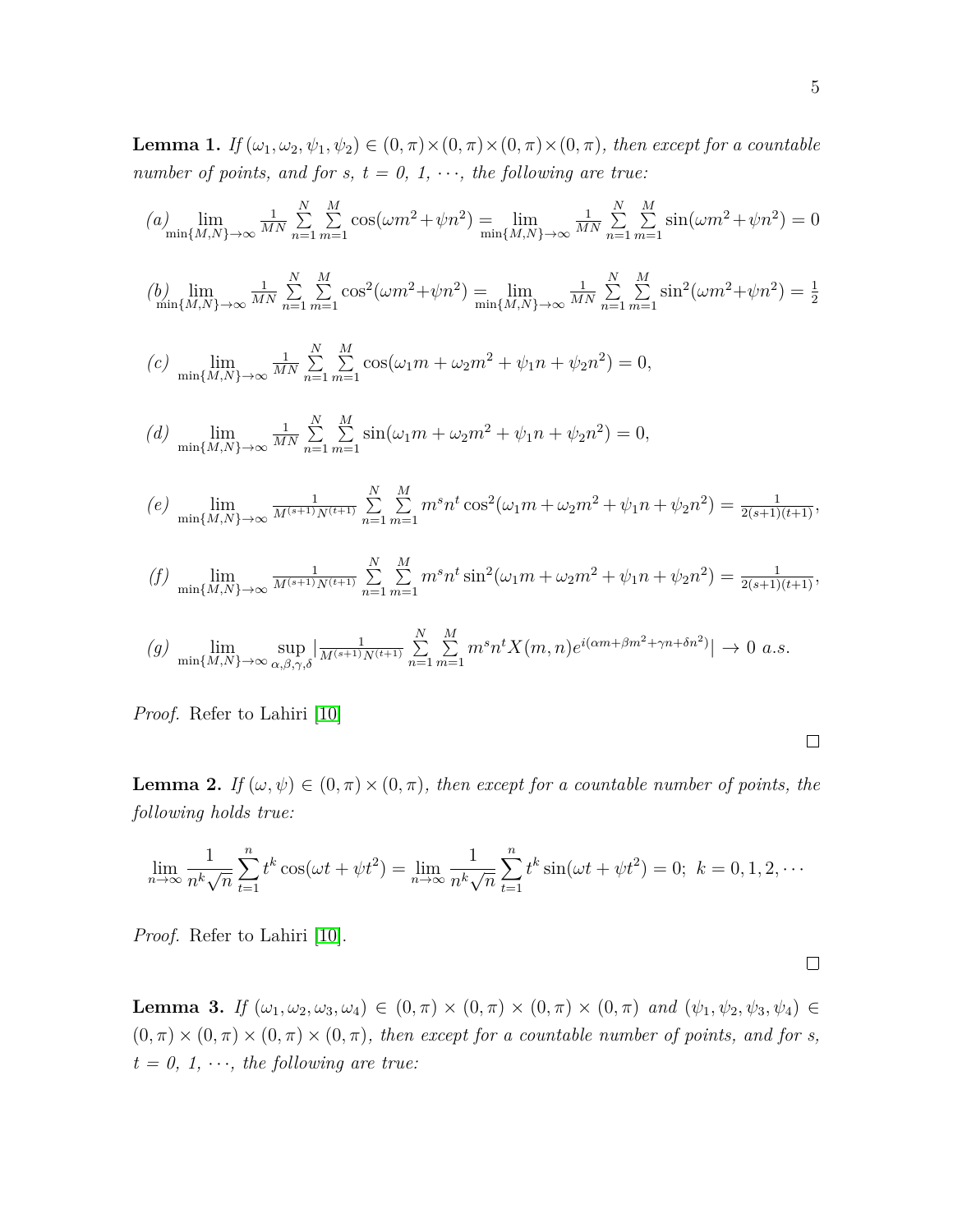(a) 
$$
\lim_{\min\{M,N\}\to\infty} \frac{1}{M^s N^t \sqrt{MN}} \sum_{n=1}^N \sum_{m=1}^M m^s n^t \cos(\omega_1 m + \omega_2 m^2 + \omega_3 n + \omega_4 n^2) \times \cos(\psi_1 m + \psi_2 m^2 + \psi_3 n + \psi_4 n^2) = 0,
$$

(b) 
$$
\lim_{\min\{M,N\}\to\infty} \frac{1}{M^s N^t \sqrt{MN}} \sum_{n=1}^N \sum_{m=1}^M m^s n^t \sin(\omega_1 m + \omega_2 m^2 + \omega_3 n + \omega_4 n^2) \times \sin(\psi_1 m + \psi_2 m^2 + \psi_3 n + \psi_4 n^2) = 0,
$$

(c) 
$$
\lim_{\min\{M,N\}\to\infty} \frac{1}{M^s N^t \sqrt{MN}} \sum_{n=1}^N \sum_{m=1}^M m^s n^t \sin(\omega_1 m + \omega_2 m^2 + \omega_3 n + \omega_4 n^2) \times \cos(\psi_1 m + \psi_2 m^2 + \psi_3 n + \psi_4 n^2) = 0.
$$

<span id="page-5-0"></span>*Proof.* See [Appendix D.](#page-37-0)

 $\Box$ 

# **3 Method to obtain ALSEs**

Consider the periodogram-like function defined in [\(2\)](#page-2-0). In matrix notation, it can be written as:  $I(\boldsymbol{\vartheta}) = \frac{2}{M N} Y^T W(\boldsymbol{\vartheta}) W(\boldsymbol{\vartheta})^T Y.$ 

$$
I(\boldsymbol{\vartheta}) = \frac{1}{MN} Y^T W(\boldsymbol{\vartheta}) W(\boldsymbol{\vartheta})^T Y.
$$

Here,  $Y_{MN\times 1} = \begin{bmatrix} y(1,1) & \cdots & y(M,1) & \cdots & y(1,N) & \cdots & y(M,N) \end{bmatrix}^T$  is the observed data vector, and

$$
W(\boldsymbol{\vartheta})_{MN\times 2} = \begin{bmatrix} \cos(\alpha + \beta + \gamma + \delta) & \sin(\alpha + \beta + \gamma + \delta) \\ \cos(2\alpha + 4\beta + \gamma + \delta) & \sin(2\alpha + 4\beta + \gamma + \delta) \\ \vdots & \vdots \\ \cos(M\alpha + M^{2}\beta + \gamma + \delta) & \sin(M\alpha + M^{2}\beta + \gamma + \delta) \\ \vdots & \vdots \\ \cos(\alpha + \beta + N\gamma + N^{2}\delta) & \sin(\alpha + \beta + N\gamma + N^{2}\delta) \\ \cos(2\alpha + 4\beta + N\gamma + N^{2}\delta) & \sin(2\alpha + 4\beta + N\gamma + N^{2}\delta) \\ \vdots & \vdots \\ \cos(M\alpha + M^{2}\beta + N\gamma + N^{2}\delta) & \sin(M\alpha + M^{2}\beta + N\gamma + N^{2}\delta) \end{bmatrix}
$$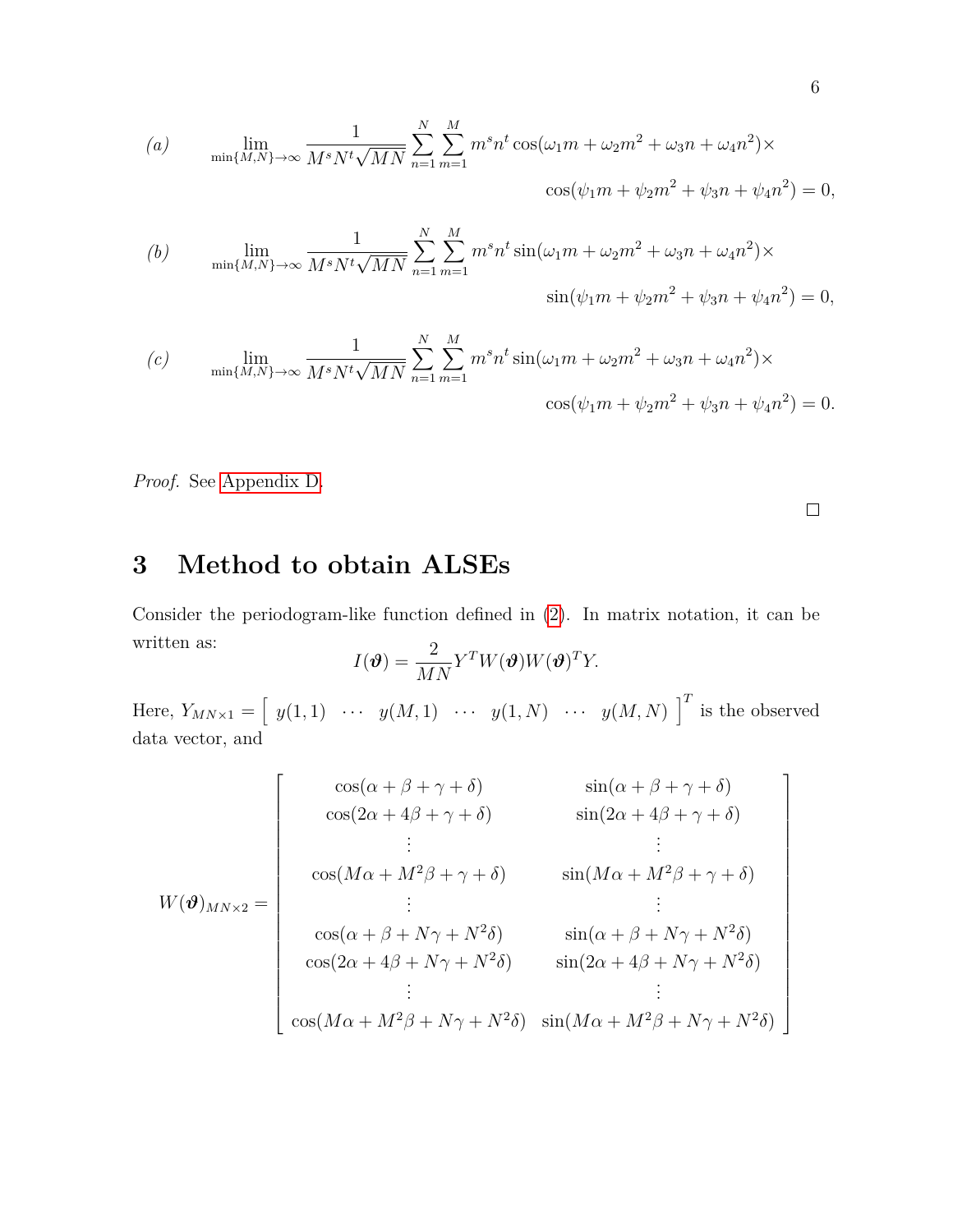In matrix notation, equation  $(1)$ , can be written as:

$$
Y = W(\boldsymbol{\vartheta})\boldsymbol{\phi} + X,
$$

where  $X_{MN\times 1} = \begin{bmatrix} X(1,1) & \cdots & X(M,1) & \cdots & X(1,N) & \cdots & X(M,N) \end{bmatrix}^T$  is the error vector, and  $\boldsymbol{\phi} = \begin{bmatrix} A & B \end{bmatrix}^T$ . The estimators obtained by maximising the function  $I(\boldsymbol{\vartheta})$ are known as the approximate least squares estimators (ALSEs). We will show that the estimators obtained by maximising  $I(\theta)$  are asymptotically equivalent to the estimators obtained by minimising the error sum of squares function, that is the LSEs, and hence the former are termed as the ALSEs. To do so, we require the following lemma:

**Lemma 4.** *For*  $\theta \in (0, \pi) \times (0, \pi) \times (0, \pi) \times (0, \pi)$ , *except for a countable number of points, we have the following result:*

$$
\frac{1}{MN}W(\boldsymbol{\vartheta})^TW(\boldsymbol{\vartheta}) \to \left[\begin{array}{cc}1/2 & 0\\0 & 1/2\end{array}\right].
$$

*Proof.* Consider the following:

$$
\frac{1}{MN}W(\boldsymbol{\vartheta})^T W(\boldsymbol{\vartheta}) = \begin{bmatrix} \Omega_{11} & \Omega_{12} \\ \Omega_{21} & \Omega_{22} \end{bmatrix},
$$

where,

$$
\Omega_{11} = \sum_{n=1}^{N} \sum_{m=1}^{M} \cos^{2}(\alpha m + \beta m^{2} + \gamma n + \delta n^{2}),
$$
  
\n
$$
\Omega_{12} = \sum_{n=1}^{N} \sum_{m=1}^{M} \cos(\alpha m + \beta m^{2} + \gamma n + \delta n^{2}) \sin(\alpha m + \beta m^{2} + \gamma n + \delta n^{2}),
$$
  
\n
$$
\Omega_{21} = \sum_{n=1}^{N} \sum_{m=1}^{M} \cos(\alpha m + \beta m^{2} + \gamma n + \delta n^{2}) \sin(\alpha m + \beta m^{2} + \gamma n + \delta n^{2}),
$$
  
\n
$$
\Omega_{22} = \sum_{n=1}^{N} \sum_{m=1}^{M} \sin^{2}(\alpha m + \beta m^{2} + \gamma n + \delta n^{2}).
$$

Now using Lemma [1](#page-4-0) *(c)*, *(e)* and *(f)*, it can be easily seen that the matrix on the right hand side of the above equation tends to  $\lceil$  $\overline{1}$  $1/2 \t 0$ 0 1*/*2 1 , except for a countable number of points and hence the result.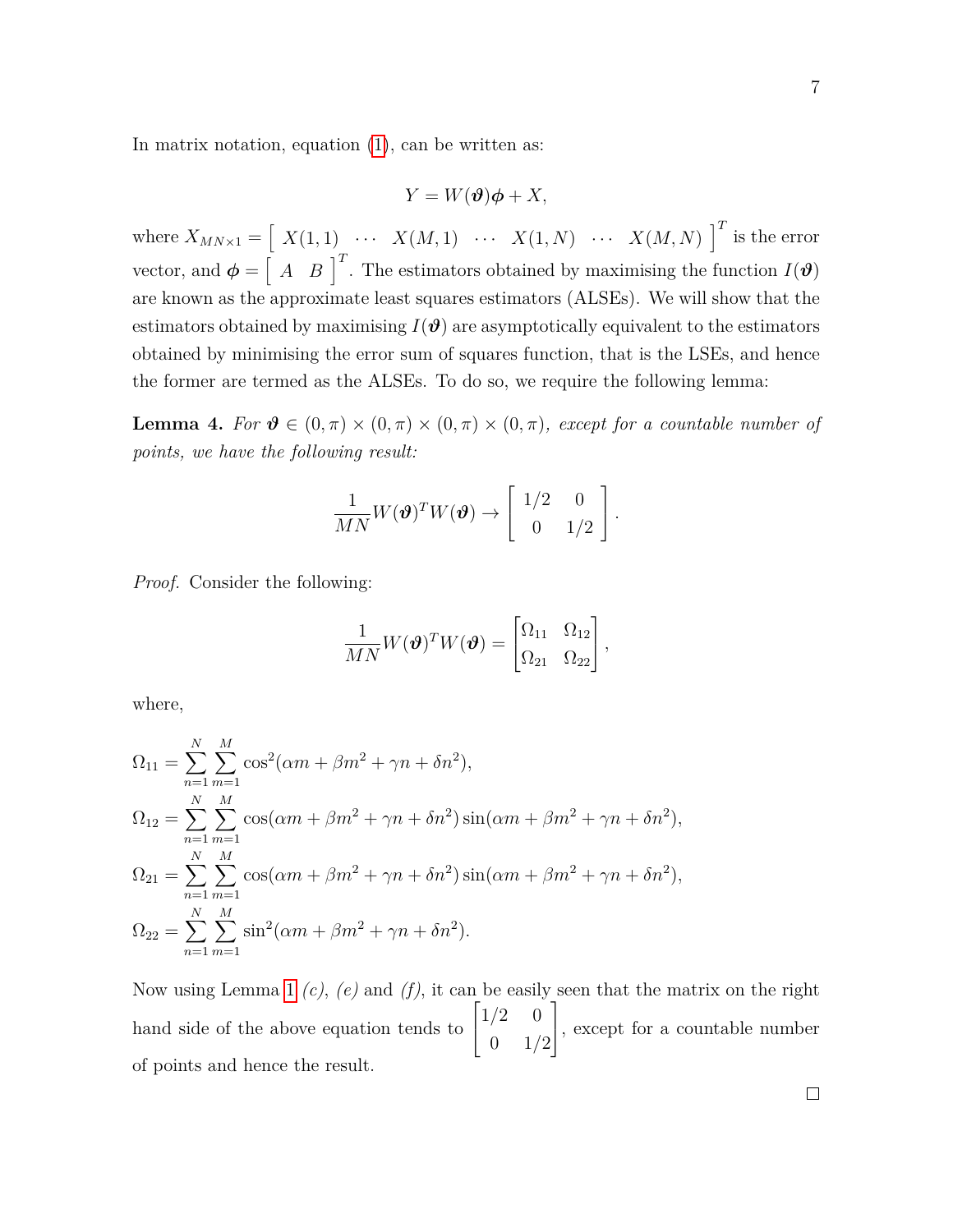We know that to find the LSEs, we minimise the following error sum of squares:

<span id="page-7-1"></span>
$$
Q(\boldsymbol{\theta}) = (Y - W(\boldsymbol{\vartheta})\boldsymbol{\phi})^T (Y - W(\boldsymbol{\vartheta})\boldsymbol{\phi})
$$
\n(3)

with respect to  $\theta$ . If we fix  $\vartheta$ , then the estimates of the linear parameters can be obtained by separable regression technique of Richards [\[15\]](#page-40-8) by minimizing *Q*(*θ*) with respect to *A* and *B*. Thus the estimate of  $\boldsymbol{\phi}^0 = \begin{bmatrix} A^0 & B^0 \end{bmatrix}^T$  is given by:

<span id="page-7-2"></span>
$$
\hat{\boldsymbol{\phi}}(\boldsymbol{\vartheta}) = \begin{bmatrix} \hat{A}(\boldsymbol{\vartheta}) \\ \hat{B}(\boldsymbol{\vartheta}) \end{bmatrix} = (W(\boldsymbol{\vartheta})^T W(\boldsymbol{\vartheta}))^{-1} W(\boldsymbol{\vartheta})^T Y. \tag{4}
$$

Substituting  $\hat{A}(\boldsymbol{\theta})$  and  $\hat{B}(\boldsymbol{\theta})$  in [\(3\)](#page-7-1), we have:

$$
Q(\hat{A}(\boldsymbol{\vartheta}), \hat{B}(\boldsymbol{\vartheta}), \boldsymbol{\vartheta}) = Y^T(I - W(\boldsymbol{\vartheta}) (W(\boldsymbol{\vartheta})^T W(\boldsymbol{\vartheta}))^{-1} W(\boldsymbol{\vartheta})^T) Y.
$$

Using Lemma [5,](#page-28-0) we have the following relationship between the function  $Q(\theta)$  and the periodogram-like function  $I(\boldsymbol{\vartheta})$ :

$$
\frac{1}{MN}Q(\hat{A}(\boldsymbol{\vartheta}),\hat{B}(\boldsymbol{\vartheta}),\boldsymbol{\vartheta})=\frac{1}{MN}Y^{T}Y-I(\boldsymbol{\vartheta})+o(1).
$$

Here, a function *f* is  $o(1)$ , if  $f \to 0$  as  $\min\{M, N\} \to \infty$  Thus,  $\hat{\theta}$  that minimises  $Q(\hat{A}(\boldsymbol{\vartheta}), \hat{B}(\boldsymbol{\vartheta}), \boldsymbol{\vartheta})$  is equivalent to  $\tilde{\boldsymbol{\vartheta}}$ , which maximises  $I(\boldsymbol{\vartheta})$ .

### <span id="page-7-0"></span>**4 Asymptotic Properties of ALSEs**

In this section, we study the asymptotic properties of the proposed estimators, the ALSEs of model [\(1\)](#page-1-0). The following theorem states the result on the consistency property of the ALSEs.

<span id="page-7-3"></span>**Theorem 1.** *If the assumptions 1 and 2 are satisfied, then*  $\tilde{\boldsymbol{\theta}} = (\tilde{A}, \tilde{B}, \tilde{\alpha}, \tilde{\beta}, \tilde{\gamma}, \tilde{\delta})$ , the  $A LSE$  *of*  $\theta^0$ , *is a strongly consistent estimator of*  $\theta^0$ , *that is,*  $\tilde{\theta} \stackrel{a.s.}{\longrightarrow} \theta^0$  *as min*{*M,N*}  $\rightarrow$ ∞*.*

*Proof.* See [Appendix A.](#page-28-1)

In the following theorem, we state the result obtained on the asymptotic distribution of the proposed estimators.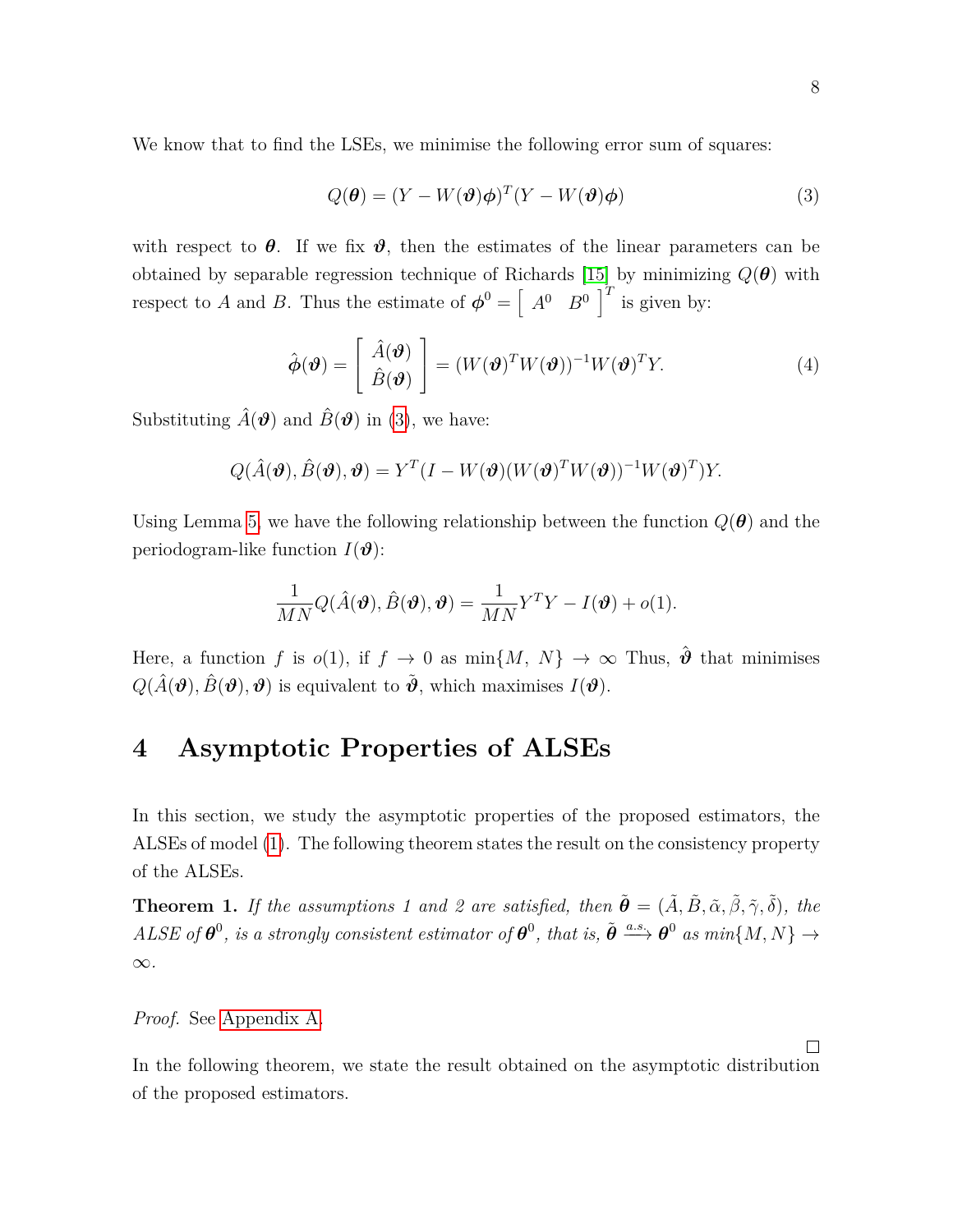<span id="page-8-1"></span>**Theorem 2.** *If the assumptions 1 and 2 are true, then the asymptotic distribution of*  $(\tilde{\theta} - \theta^0)\mathbf{D}^{-1}$  *is same as that of*  $(\hat{\theta} - \theta^0)\mathbf{D}^{-1}$  *as min*{*M, N*}  $\rightarrow \infty$ *, where*  $\tilde{\theta} =$  $(\tilde{A}, \tilde{B}, \tilde{\alpha}, \tilde{\beta}, \tilde{\gamma}, \tilde{\delta})$  is the ALSE of  $\theta^0$  and  $\hat{\theta} = (\hat{A}, \hat{B}, \hat{\alpha}, \hat{\beta}, \hat{\gamma}, \hat{\delta})$  is the LSE of  $\theta^0$  and  $D$  is *a 6* × *6 diagonal matrix defined as:*  $\mathbf{D} = \mathrm{diag}(M^{\frac{-1}{2}}N^{\frac{-1}{2}}, M^{\frac{-1}{2}}N^{\frac{-1}{2}}, M^{\frac{-3}{2}}N^{\frac{-1}{2}}, M^{\frac{-5}{2}}N^{\frac{-1}{2}}, M^{\frac{-1}{2}}N^{\frac{-3}{2}}, M^{\frac{-1}{2}}N^{\frac{-3}{2}}).$ 

*Proof.* See [Appendix B.](#page-31-0)

 $\Box$ 

# <span id="page-8-0"></span>**5 Multiple Component 2-D Chirp Model**

In this section, we consider a 2-D chirp model with multiple components, mathematically expressed in the following form:

<span id="page-8-2"></span>
$$
y(m,n) = \sum_{k=1}^{p} \left( A_k^0 \cos(\alpha_k^0 m + \beta_k^0 m^2 + \gamma_k^0 n + \delta_k^0 n^2) + B_k^0 \sin(\alpha_k^0 m + \beta_k^0 m^2 + \gamma_k^0 n + \delta_k^0 n^2) \right) + X(m,n); \qquad m = 1, \cdots, M; \ n = 1, \cdots, N.
$$
\n
$$
(5)
$$

Here  $y(m, n)$  is the observed data vector,  $A_k^0$ s,  $B_k^0$ s are the amplitudes,  $\alpha_k^0$ s,  $\gamma_k^0$ s are the frequencies and the  $\beta_k^0$ s,  $\delta_k^0$ s are the frequency rates. The random variables sequence  $\{X(m,n)\}\$ is a stationary error sequence. In practice, the number of components, *p* is unknown and its estimation is an important and still an open problem. For recent references on this model, see Zhang et al. [\[18\]](#page-41-1) and Lahiri [\[10\]](#page-40-2).

Here it is assumed that  $p$  is known and our main purpose is to estimate the unknown parameters of this model, primarily the non-linear parameters. Finding the ALSEs for the above model is computationally challenging, especially when the number of components,  $p$  is large. Even when  $p = 2$ , we need to solve a 12-D optimisation problem to obtain the ALSEs. Thus, we propose a sequential procedure to find these estimates. This method reduces the complexity of computation without compromising on the efficiency of the estimators. We prove that the ALSEs obtained by the proposed sequential procedure are strongly consistent and have the same rates of convergence as the LSEs.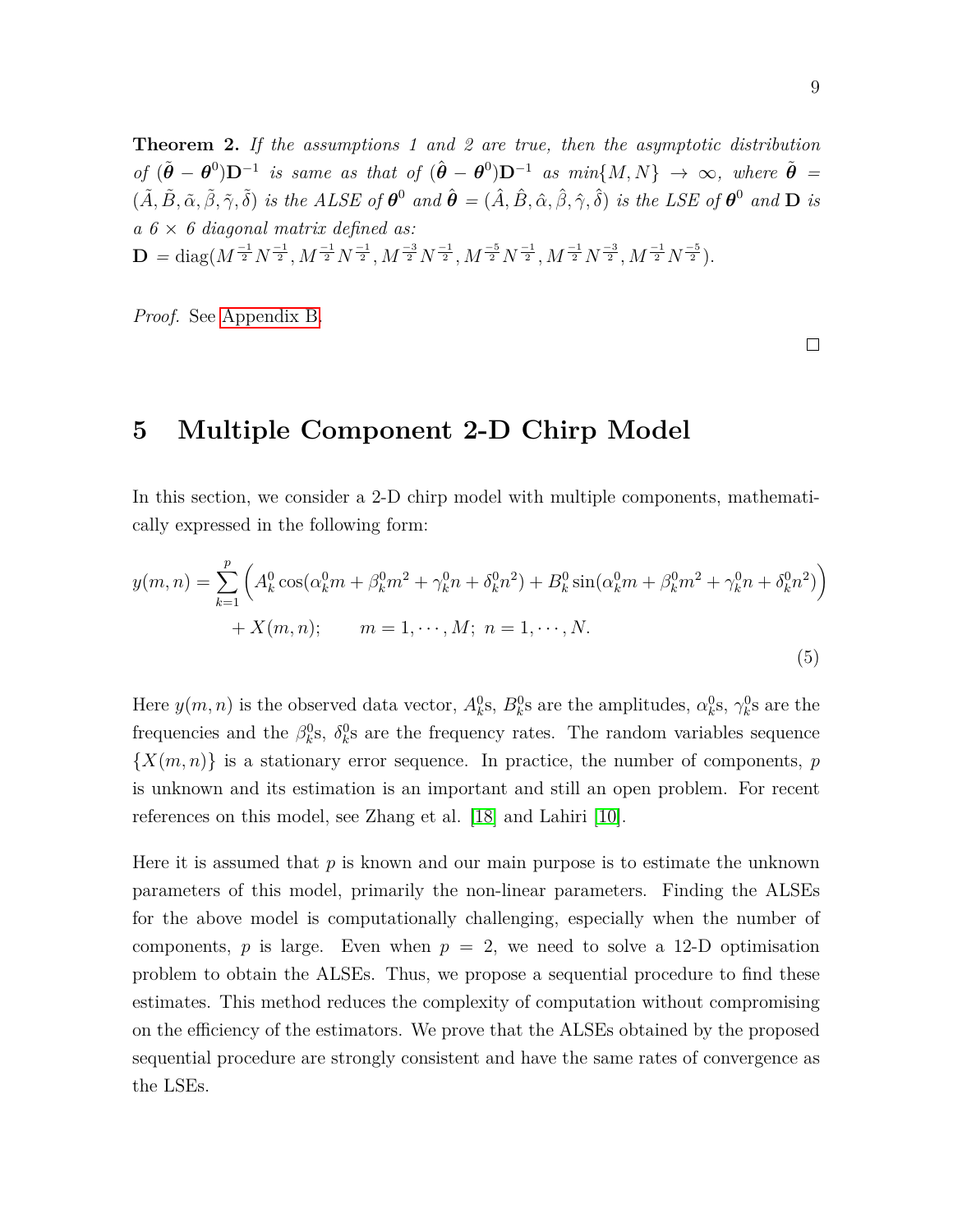In the following subsection, we provide the algorithm to obtain the sequential ALSEs of the unknown parameters of the *p* component 2-D chirp signal. Let us denote  $\mathbf{\vartheta}_k =$  $(\alpha_k, \beta_k, \gamma_k, \delta_k).$ 

#### **5.1 Algorithm to find the ALSEs:**

<span id="page-9-0"></span>*Step 1:* Maximizing the periodogram-like function

$$
I_1(\boldsymbol{\vartheta}) = \frac{1}{MN} \bigg( \sum_{m=1}^{M} \sum_{n=1}^{N} y(m,n) \cos(\alpha m + \beta m^2 + \gamma n + \delta n^2) \bigg)^2 + \frac{1}{MN} \bigg( \sum_{m=1}^{M} \sum_{n=1}^{N} y(m,n) \sin(\alpha m + \beta m^2 + \gamma n + \delta n^2) \bigg)^2.
$$
 (6)

We first obtain the non-linear parameter estimates:  $\tilde{\theta}_1 = (\tilde{\alpha}_1, \tilde{\beta}_1, \tilde{\gamma}_1, \tilde{\delta}_1)$ . Then the linear parameter estimates can be obtained by substituting  $\tilde{\vartheta}_1$  in [\(4\)](#page-7-2). Thus

$$
\tilde{A}_1 = \frac{2}{MN} \sum_{n=1}^{N} \sum_{m=1}^{M} y(m, n) \cos(\tilde{\alpha}_1 m + \tilde{\beta}_1 m^2 + \tilde{\gamma}_1 n + \tilde{\delta}_1 n^2), \n\tilde{B}_1 = \frac{2}{MN} \sum_{n=1}^{N} \sum_{m=1}^{M} y(m, n) \sin(\tilde{\alpha}_1 m + \tilde{\beta}_1 m^2 + \tilde{\gamma}_1 n + \tilde{\delta}_1 n^2).
$$
\n(7)

*Step 2:* Now we have the estimates of the parameters of the first component of the observed signal. We subtract the contribution of the first component from the original signal vector  $Y_{MN\times 1}$  to eliminate the effect of the first component and obtain a new data vector, say

$$
Y^{1} = Y - W(\tilde{\boldsymbol{\vartheta}_1}) \begin{pmatrix} \tilde{A}_1 \\ \tilde{B}_1 \end{pmatrix}.
$$

*Step 3:* Now we compute  $\tilde{\mathbf{\theta}}_2 = (\tilde{\alpha_2}, \tilde{\beta_2}, \tilde{\gamma_2}, \tilde{\delta_2})$  by maximizing  $I_2(\mathbf{\theta})$  which is obtained by replacing the original data vector by the new data vector in [\(6\)](#page-9-0) and then the linear parameters,  $\tilde{A}_2$  and  $\tilde{B}_2$  can be obtained by substituting  $\tilde{\mathbf{v}_2}$  in [\(4\)](#page-7-2).

Step 4: Continue the process upto *p*-steps.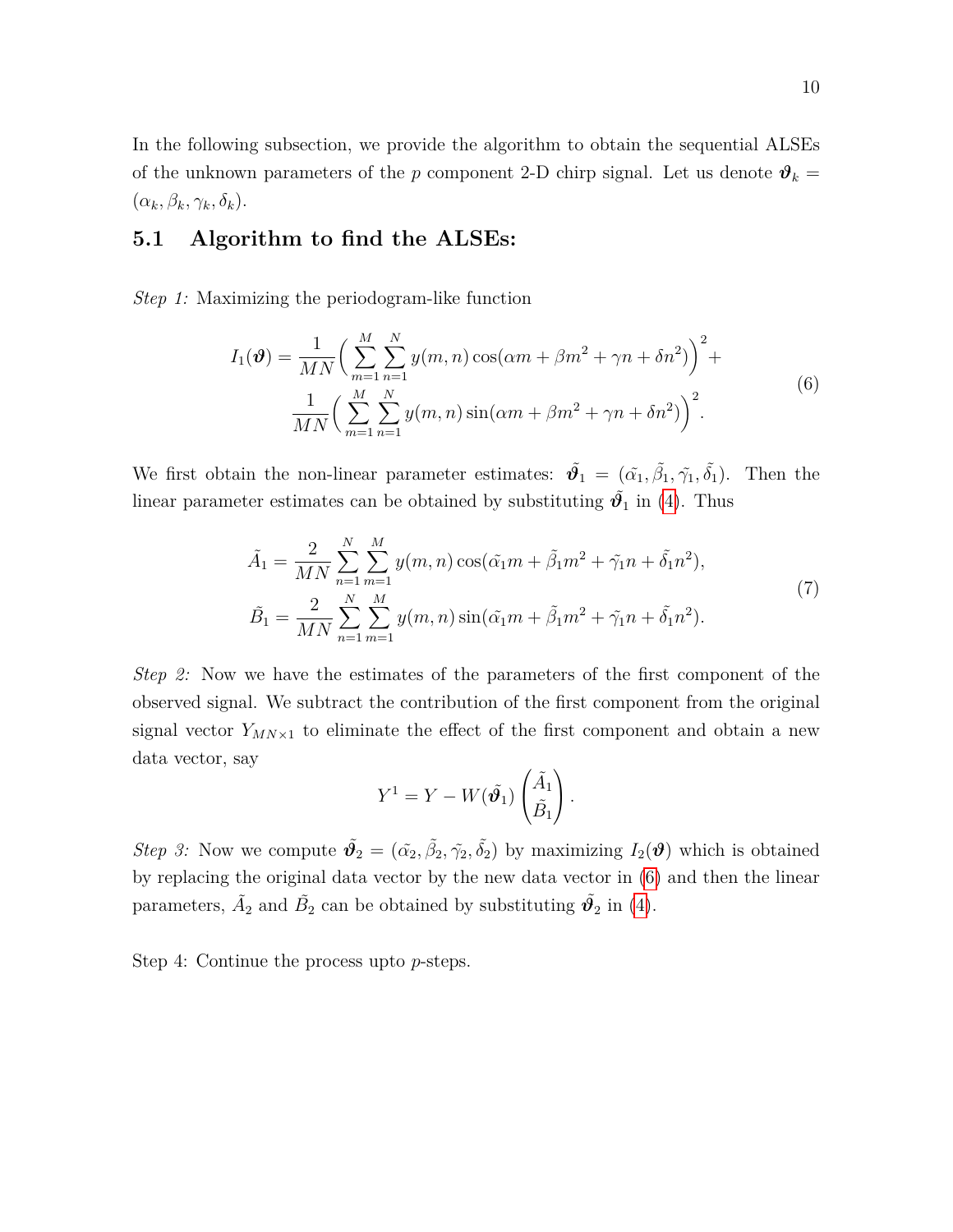#### **5.2 Asymptotic Properties**

Further assumptions required to study the consistency property and derive the asymptotic distribution of the proposed estimators, are stated as follows:

 $\textbf{Assumption 3.} \ \theta_k^0$  $\mathcal{L}_{k}^{0}$  is an interior point of  $\Theta$ , for all  $k = 1, \ldots, p$  and the frequencies  $\alpha_k^0$ s,  $\gamma_k^0$ s and the frequency rates  $\beta_k^0$ s,  $\delta_k^0$ s are such that  $(\alpha_i^0, \beta_i^0, \gamma_i^0, \delta_i^0) \neq (\alpha_j^0, \beta_j^0, \gamma_j^0, \delta_j^0)$  $∀i ≠ j.$ 

**Assumption 4.**  $A_k^0$  and  $B_k^0$  satisfy the following relationship:

$$
\infty > A_1^{0^2} + B_1^{0^2} > A_2^{0^2} + B_2^{0^2} > \dots > A_p^{0^2} + B_p^{0^2} > 0.
$$

In the following theorems, we state the results we obtained on the consistency of the proposed estimators.

<span id="page-10-0"></span>**Theorem 3.** *Under the assumptions 1, 3 and 4,*  $\tilde{A}_1$ ,  $\tilde{B}_1$ ,  $\tilde{\alpha}_1$ ,  $\tilde{\beta}_1$ ,  $\tilde{\gamma}_1$  *and*  $\tilde{\delta}_1$  *are strongly consistent estimators of*  $A_1^0, B_1^0, \alpha_1^0, \beta_1^0, \gamma_1^0, \delta_1^0$  respectively, that is,  $\tilde{\theta}_1 \stackrel{a.s.}{\longrightarrow} \theta_1^0$  as  $min\{M, N\} \rightarrow \infty$ .

*Proof.* See [Appendix C.](#page-33-0)

**Theorem 4.** If the assumptions 1, 3 and 4 are satisfied and  $p \ge 2$ , then  $\tilde{\theta_2} \stackrel{a.s.}{\longrightarrow} \theta_2^0$  as  $min{M, N} \rightarrow \infty$ .

*Proof.* See [Appendix C.](#page-33-0)

The result obtained in the above theorem can be extended upto the *p*-th step. Thus for any  $k \leq p$ , the ALSEs obtained at the *k*-th step are strongly consistent.

**Theorem 5.** *If the assumptions 1, 3 and 4 are satisfied, and if*  $\tilde{A}_k$ *,*  $\tilde{B}_k$ *,*  $\tilde{\alpha}_k$ *,*  $\tilde{\beta}_k$ *,*  $\tilde{\gamma}_k$  and  $\tilde{\delta_k}$  are the estimators obtained at the k-th step, and  $k > p$  then  $\tilde{A_k} \stackrel{a.s}{\longrightarrow} 0$  and  $\tilde{B_k} \stackrel{a.s}{\longrightarrow} 0$  $as min{M, N} \rightarrow \infty$ .

*Proof.* See [Appendix C.](#page-33-0)

 $\Box$ 

 $\Box$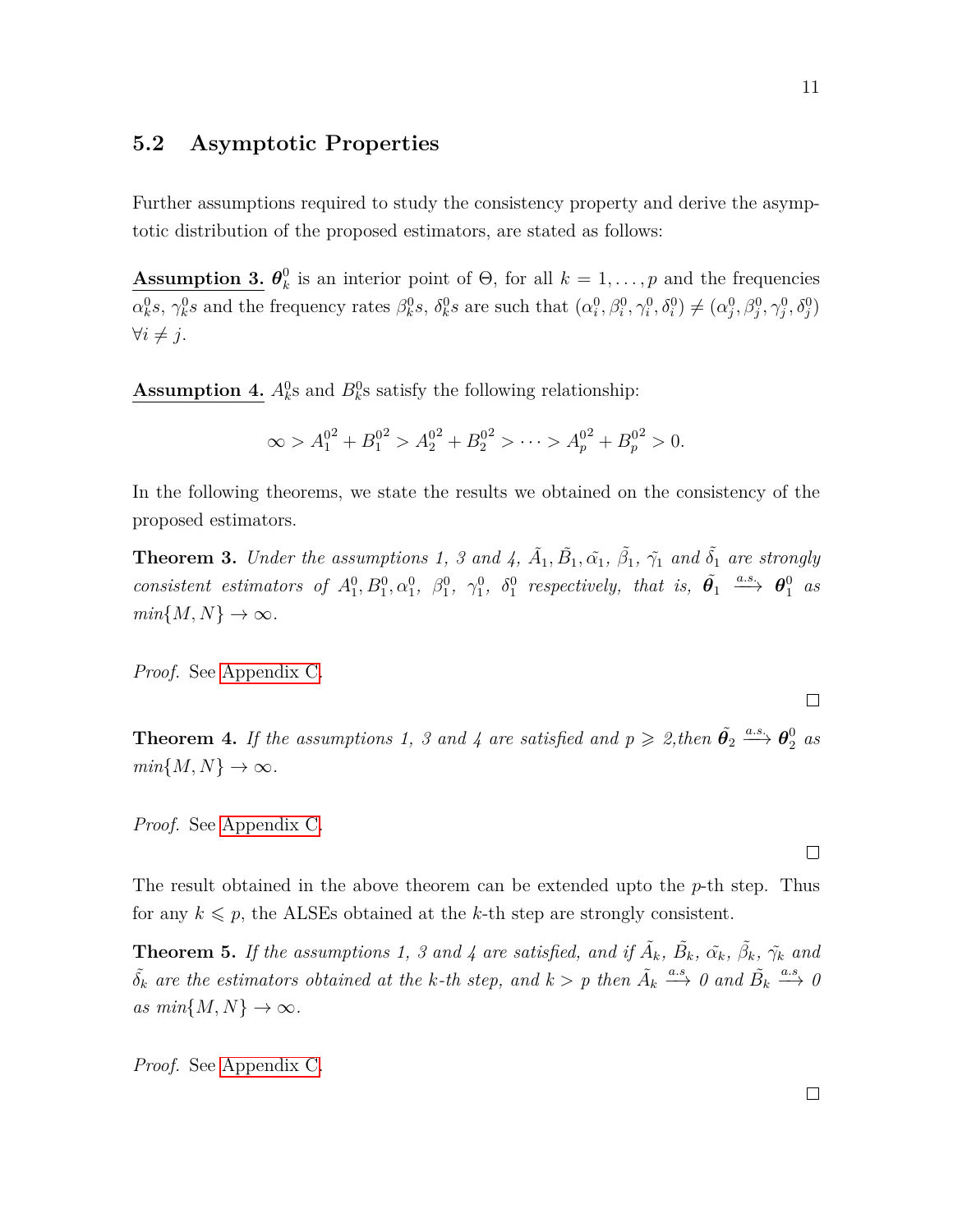Next we derive the asymptotic distribution of the proposed estimators. In the following theorem, we state the results on the distribution of the sequential ALSEs.

<span id="page-11-1"></span>**Theorem 6.** *If the assumptions, 1, 3 and 4 are satisfied, then*

$$
(\tilde{\theta}_1 - \theta_1^0) \mathbf{D}^{-1} \xrightarrow{d} N_6(0, \sigma^2 c \mathbf{\Sigma}_1^{-1})
$$

*where* **D** *is the diagonal matrix as defined in Theorem [2](#page-8-1) and*  $c = \sum_{n=1}^{\infty}$ *j*=−∞  $\sum_{i=1}^{\infty}$ *k*=−∞  $a(j,k)^2$ 

$$
\Sigma_1^{-1} = \frac{2}{A_1^{0^2} + B_1^{0^2}} \begin{bmatrix} A_1^{0^2} + 17B_1^{0^2} & -16A_1^{0}B_1^{0} & -36B_1^{0} & 30B_1^{0} & -36B_1^{0} & 30B_1^{0} \\ -16A_1^{0}B_1^{0} & 17A_1^{0^2} + B_1^{0^2} & 36A_1^{0} & -30A_1^{0} & 36A_1^{0} & -30A_1^{0} \\ -36B_1^{0} & 36A_1^{0} & 192 & -180 & 0 & 0 \\ 30B_1^{0} & -30A_1^{0} & -180 & 180 & 0 & 0 \\ 30B_1^{0} & -30A_1^{0} & 0 & 0 & 192 & -180 \\ 30B_1^{0} & -30A_1^{0} & 0 & 0 & -180 & 180 \end{bmatrix}
$$

*Proof.* See [Appendix D.](#page-37-0)

The above result holds true for all  $1 \leq k \leq p$  and is stated in the following theorem.

**Theorem 7.** *If the assumptions, 1, 3 and 4 are satisfied, then*

$$
(\tilde{\boldsymbol{\theta}_k} - \boldsymbol{\theta}_k^0)\mathbf{D}^{-1} \xrightarrow{d} N_6(0, \sigma^2 c \mathbf{\Sigma}_k^{-1}),
$$

*where*  $\Sigma_k^{-1}$  *can be obtained by replacing*  $A_1^0$  *by*  $A_k^0$  *and*  $B_1^0$  *by*  $B_k^0$  *in*  $\Sigma_1^{-1}$  *defined above.* 

*Proof.* This proof can be obtained by proceeding exactly in the same manner as in the proof of Theorem [6.](#page-11-1)

 $\Box$ 

### <span id="page-11-0"></span>**6 Simulation Studies**

#### **6.1 Simulation results for the one component model**

We perform numerical simulations on model  $(1)$  with the following parameters:

$$
A^0 = 2
$$
,  $B^0 = 3$ ,  $\alpha^0 = 1.5$ ,  $\beta^0 = 0.5$ ,  $\gamma^0 = 2.5$  and  $\delta^0 = 0.75$ .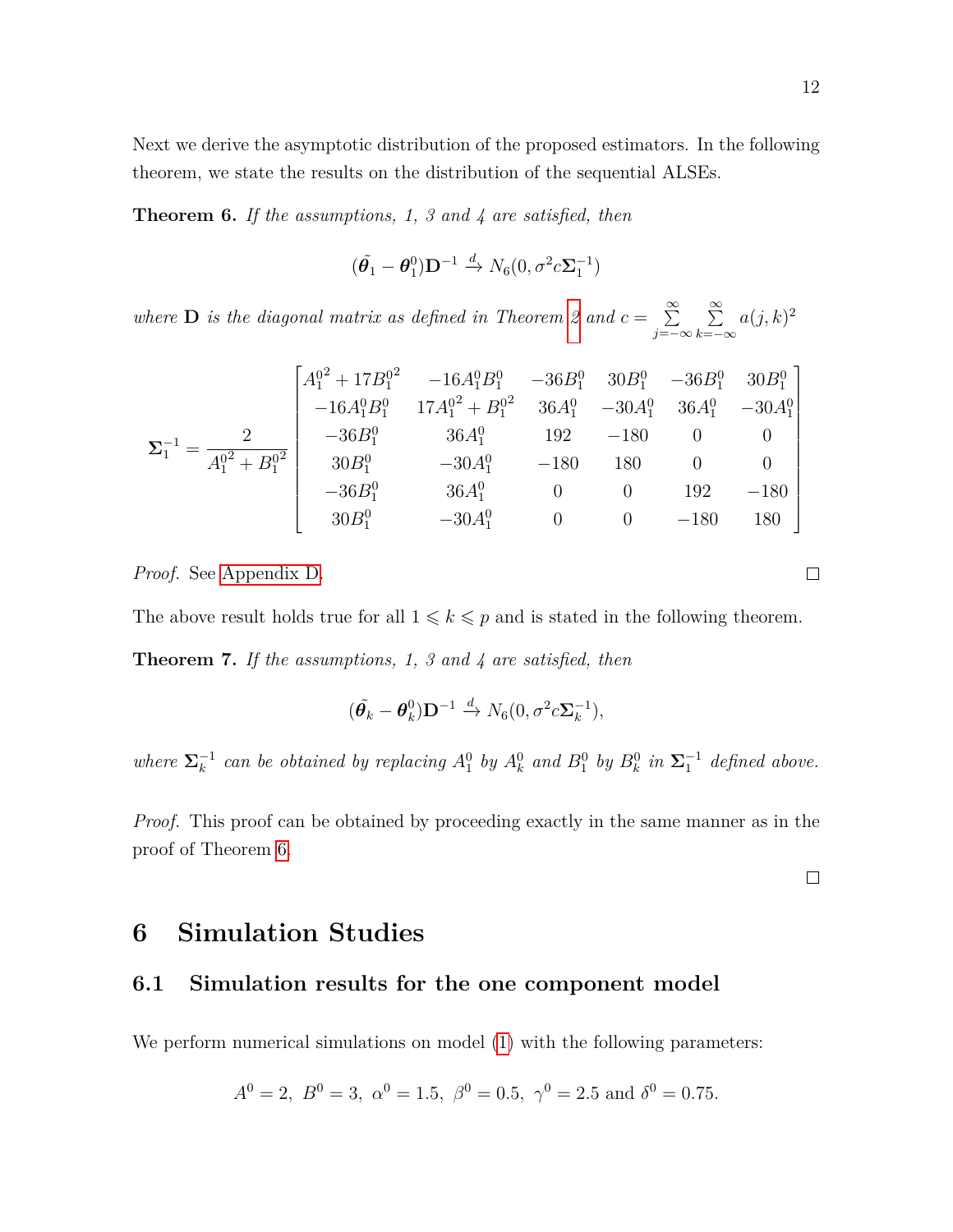The following error structures are used to generate the data:

1. 
$$
X(m,n) = \epsilon(m,n). \tag{8}
$$

<span id="page-12-1"></span><span id="page-12-0"></span>2. 
$$
X(m, n) = \epsilon(m, n) + 0.5\epsilon(m, n - 1) + 0.4\epsilon(m - 1, n) + 0.3\epsilon(m - 1, n - 1).
$$
 (9)

Here  $\epsilon(m, n) \sim N(0, \sigma^2)$ . For simulations we consider different values of  $\sigma$  and different values of *M* and *N* as can be seen in the tables. We estimate the parameters both by least squares estimation method and approximate least squares estimation method. These estimates are obtained 1000 times each and averages, biases and MSEs are reported. We also compute the asymptotic variances to compare with the corresponding MSEs. From the tables above, it is observed that as the error variance increases, the MSEs also increase for both the LSEs and the ALSEs. As the sample size increases, one can see that the estimates become closer to the corresponding true values, that is, the biases become small. Also, the MSEs decrease as the sample size, *M* and *N* increase, and the order of the MSEs of both the estimators is almost equivalent to the order of the asymptotic variances. Hence, one may conclude that they are well matched. The MSEs of the ALSEs get close to those of LSEs as *M* and *N* increase and hence to the theoretical asymptotic variances of the LSEs, showing that they are asymptotically equivalent.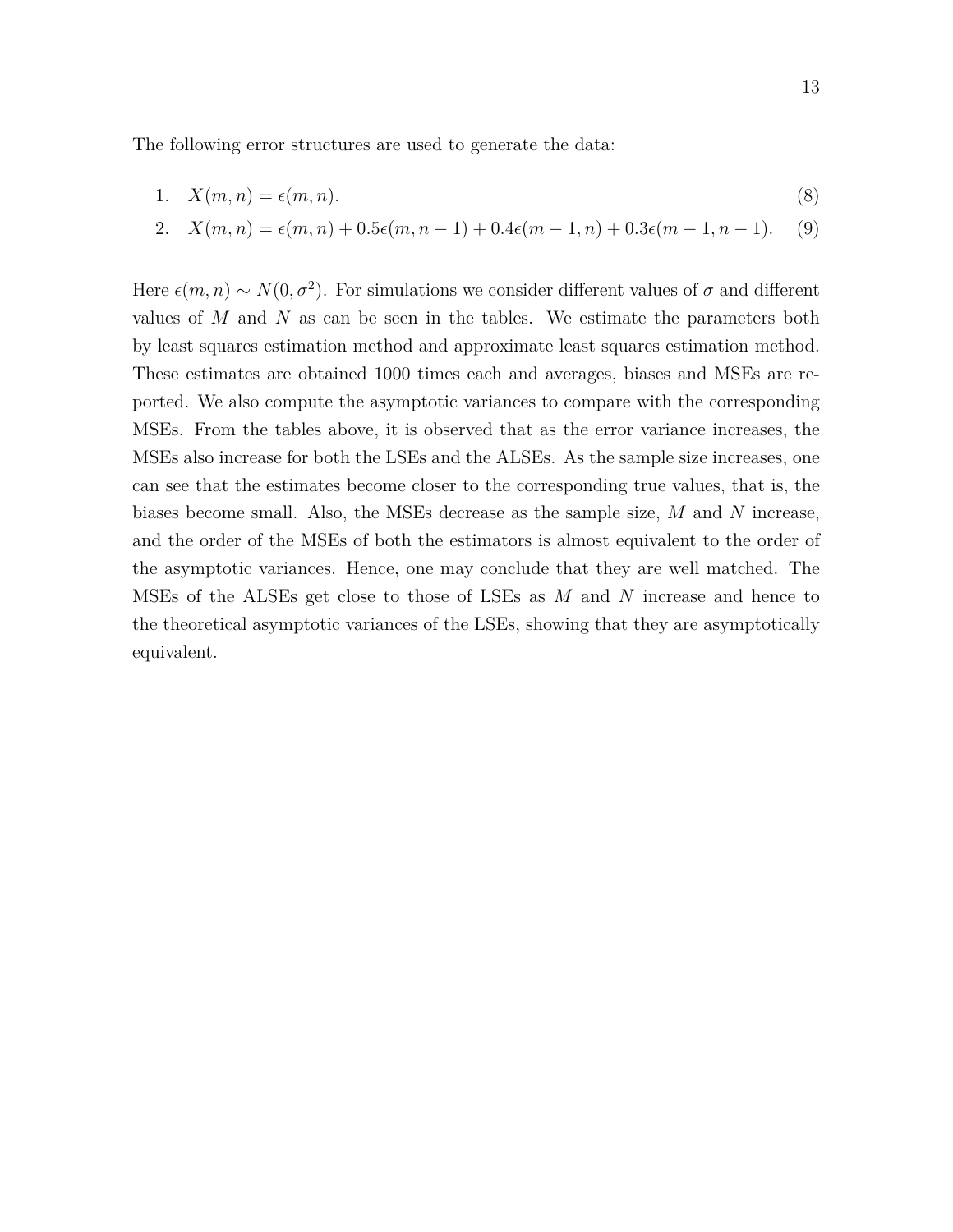|          | Parameters  | $\alpha$   | $\beta$  | $\gamma$   | $\delta$   | $\alpha$   | $\beta$     | $\gamma$   | $\delta$    |
|----------|-------------|------------|----------|------------|------------|------------|-------------|------------|-------------|
|          | True values | 1.5        | 0.5      | 2.5        | 0.75       | 1.5        | 0.5         | 2.5        | 0.75        |
| $\sigma$ |             |            |          | ALSEs      |            |            |             | LSEs       |             |
| 0.1      | Avg         | 1.4910     | 0.5005   | 2.5194     | 0.7492     | 1.5000     | 0.4999      | 2.5000     | 0.7499      |
|          | <b>Bias</b> | $-0.0090$  | 0.0005   | 0.0194     | $-0.0008$  | 3.85E-05   | $-1.66E-06$ | $1.22E-05$ | $-3.97E-07$ |
|          | MSE         | 8.21E-05   | 2.83E-07 | 3.79E-04   | 5.62E-07   | 8.29E-07   | 1.13E-09    | 7.18E-07   | 9.90E-10    |
|          | AVar        | 7.56E-07   | 1.13E-09 | 7.56E-07   | 1.13E-09   | 7.56E-07   | 1.13E-09    | 7.56E-07   | 1.13E-09    |
|          |             |            |          | ALSEs      |            |            | LSEs        |            |             |
| $0.5\,$  | Avg         | 1.4912     | 0.5005   | 2.5196     | 0.7492     | 1.5000     | 0.5000      | 2.5003     | 0.7499      |
|          | <b>Bias</b> | $-0.0088$  | 0.0005   | 0.0196     | $-0.0008$  | 3.01E-05   | 1.29E-06    | 0.0003     | $-9.60E-06$ |
|          | MSE         | 9.78E-05   | 3.08E-07 | $4.10E-04$ | 6.03E-07   | $2.03E-05$ | 2.76E-08    | $2.10E-05$ | 2.96E-08    |
|          | AVar        | 1.89E-05   | 2.48E-08 | $1.89E-05$ | 2.48E-08   | 1.89E-05   | 2.48E-08    | 1.89E-05   | 2.48E-08    |
|          |             |            |          | ALSEs      |            |            |             | LSEs       |             |
| 1        | Avg         | 1.4911     | 0.5005   | 2.5184     | 0.7492     | 1.5001     | 0.4999      | 2.4992     | 0.7500      |
|          | <b>Bias</b> | $-0.0089$  | 0.0005   | 0.0184     | $-0.0008$  | 0.0001     | $-1.15E-06$ | $-0.0007$  | 2.44E-05    |
|          | MSE         | $1.52E-04$ | 3.87E-07 | $4.21E-04$ | $6.23E-07$ | 8.64E-05   | 1.18E-07    | 7.82E-05   | 1.09E-07    |
|          | AVar        | 7.56E-05   | 1.13E-07 | 7.56E-05   | 1.13E-07   | 7.56E-05   | 1.13E-07    | 7.56E-05   | 1.13E-07    |

Table 1: Estimates of the parameters of model [\(1\)](#page-1-0) when errors are i.i.d. Gaussian random variables as defined in  $(8)$  and  $M = N = 25$ 

|          | Parameters  | $\alpha$     | $\beta$     | $\gamma$   | $\delta$   | $\alpha$   | β           | $\gamma$   | $\delta$    |
|----------|-------------|--------------|-------------|------------|------------|------------|-------------|------------|-------------|
|          | True values | 1.5          | 0.5         | 2.5        | 0.75       | 1.5        | 0.5         | 2.5        | 0.75        |
| $\sigma$ |             |              | ALSEs       |            |            |            | LSEs        |            |             |
| 0.1      | Avg         | 1.5039       | 0.4999      | 2.4997     | 0.7500     | 1.5000     | 0.4999      | 2.5000     | 0.7499      |
|          | <b>Bias</b> | 0.0039       | $-9.22E-05$ | $-0.0002$  | $1.01E-05$ | 5.12E-06   | $-6.96E-08$ | 2.97E-06   | $-2.76E-08$ |
|          | <b>MSE</b>  | 1.95E-05     | 9.75E-09    | $3.22E-07$ | $2.03E-10$ | 2.73E-08   | 1.04E-11    | 3.07E-08   | 1.14E-11    |
|          | AVar        | 4.73E-08     | 1.77E-11    | 4.73E-08   | 1.77E-11   | 4.73E-08   | 1.77E-11    | $4.73E-08$ | 1.77E-11    |
|          |             |              | ALSEs       |            |            |            | LSEs        |            |             |
| 0.5      | Avg         | 1.5041       | 0.4999      | 2.4997     | 0.7500     | 1.5000     | 0.4999      | 0.7499     |             |
|          | <b>Bias</b> | 0.0041       | $-9.53E-05$ | $-0.0002$  | 9.99E-06   | 2.34E-05   | $-3.01E-07$ | $9.23E-06$ | $-2.12E-07$ |
|          | <b>MSE</b>  | $2.11E-05$   | $1.04E-08$  | 1.67E-06   | 6.70E-10   | 9.53E-07   | 3.44E-10    | 8.90E-07   | 3.33E-10    |
|          | AVar        | 1.18E-06     | $4.43E-10$  | 1.18E-06   | $4.43E-10$ | 1.18E-06   | $4.43E-10$  | 1.18E-06   | $4.43E-10$  |
|          |             |              | ALSEs       |            |            |            |             | LSEs       |             |
| 1        | Avg         | 1.504        | 0.4999      | 2.4997     | 0.7500     | 1.5000     | 0.4999      | 2.5000     | 0.7499      |
|          | Bias        | 0.0040       | $-9.40E-05$ | $-0.0002$  | $1.01E-05$ | 8.76E-05   | $-1.28E-06$ | $1.66E-05$ | $-9.05E-08$ |
|          | <b>MSE</b>  | $2.42E - 05$ | $1.14E-08$  | 5.00E-06   | 1.87E-09   | $4.24E-06$ | 1.53E-09    | $4.01E-06$ | $1.45E-09$  |
|          | AVar        | 4.73E-06     | 1.77E-09    | 4.73E-06   | 1.77E-09   | 4.73E-06   | 1.77E-09    | 4.73E-06   | 1.77E-09    |

Table 2: Estimates of the parameters of model [\(1\)](#page-1-0) when errors are i.i.d. Gaussian random variables as defined in  $(8)$  and  $M = N = 50$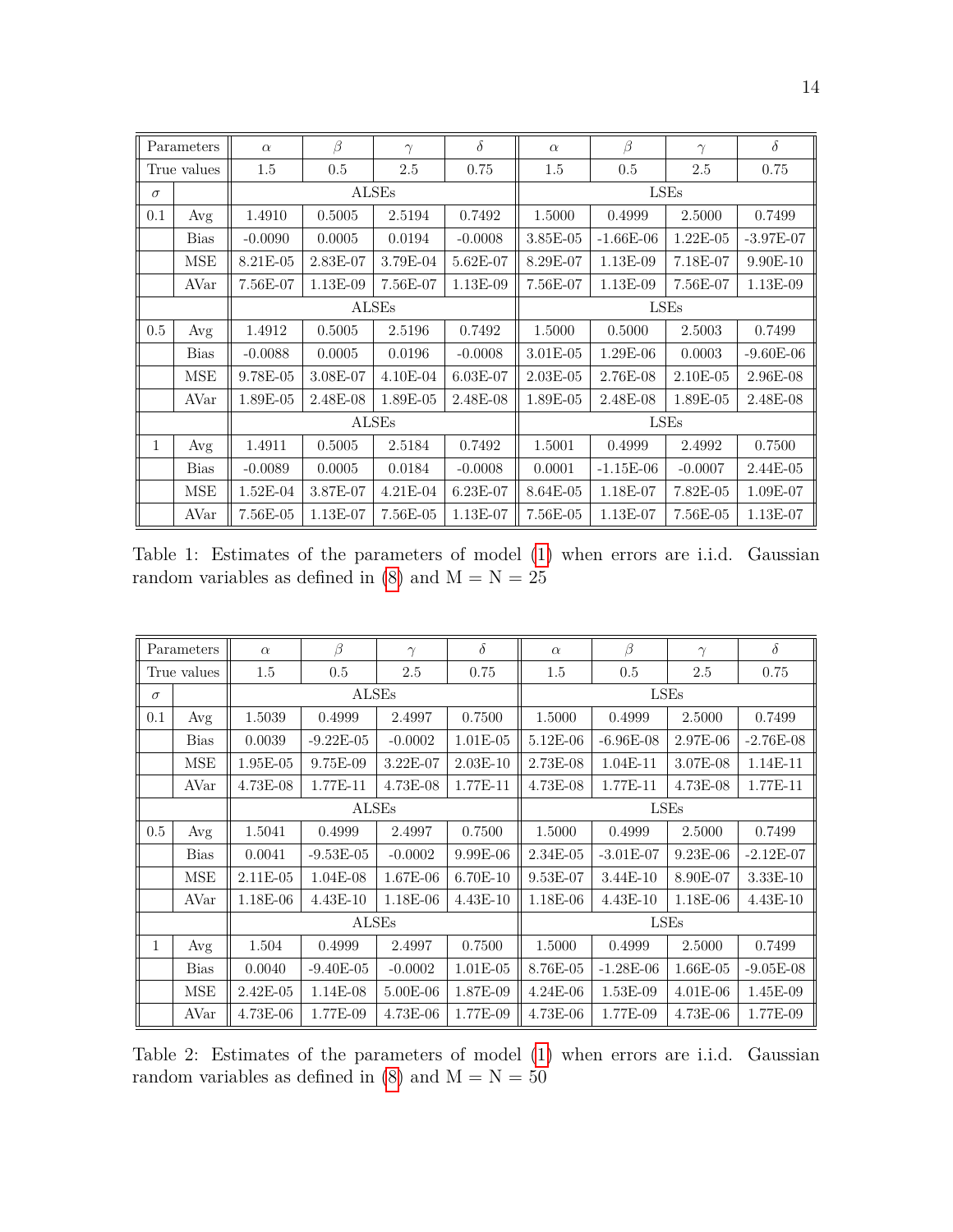|          | Parameters  | $\alpha$   | $\beta$     | $\gamma$   | $\delta$   | $\alpha$    | $\beta$                    | $\gamma$    | $\delta$    |  |
|----------|-------------|------------|-------------|------------|------------|-------------|----------------------------|-------------|-------------|--|
|          | True values | 1.5        | 0.5         | 2.5        | 0.75       | 1.5         | 0.5                        | 2.5         | 0.75        |  |
| $\sigma$ |             |            | ALSEs       |            |            |             |                            | LSEs        |             |  |
| 0.1      | Avg         | 1.5005     | 0.4999      | 2.4997     | 0.7500     | 1.4999      | 0.5                        | 2.5000      | 0.7499      |  |
|          | <b>Bias</b> | 0.0005     | $-7.67E-06$ | $-0.0003$  | $2.02E-06$ | $-4.78E-07$ | 3.90E-09                   | 3.55E-07    | $-5.54E-09$ |  |
|          | <b>MSE</b>  | 3.15E-07   | $6.20E-11$  | 1.69E-07   | 1.68E-11   | 8.29E-09    | 1.33E-12                   | 7.29E-10    | $2.04E-13$  |  |
|          | AVar        | 9.34E-09   | 1.56E-12    | 9.34E-09   | 1.56E-12   | 9.34E-09    | 1.56E-12                   | 9.34E-09    | 1.56E-12    |  |
|          |             |            | ALSEs       |            |            |             | LSEs                       |             |             |  |
| 0.5      | Avg         | 1.5003     | 0.4999      | 2.4996     | 0.7500     | 1.5000      | 0.4999<br>2.5000<br>0.7499 |             |             |  |
|          | <b>Bias</b> | 0.0003     | $-5.85E-06$ | $-0.0004$  | $2.40E-06$ | $4.90E-06$  | $-1.40E-07$                | 4.41E06     | $-1.60E-08$ |  |
|          | <b>MSE</b>  | 3.80E-07   | 7.20E-11    | 3.14E-07   | $4.12E-11$ | 1.55E-07    | $2.62E-11$                 | 1.07E-07    | 1.88E-11    |  |
|          | AVar        | $2.33E-07$ | 3.89E-11    | $2.33E-07$ | 3.89E-11   | $2.33E-07$  | 3.89E-11                   | 2.33E-07    | 3.89E-11    |  |
|          |             |            | ALSEs       |            |            |             |                            | LSEs        |             |  |
| 1        | Avg         | 1.5004     | 0.4999      | 2.4995     | 0.7500     | 1.5000      | 0.4999                     | 2.4999      | 0.7500      |  |
|          | <b>Bias</b> | 0.0004     | $-6.70E-06$ | $-0.0005$  | 3.89E-06   | $4.90E-05$  | $-6.11E-07$                | $-1.45E-05$ | 5.86E-08    |  |
|          | <b>MSE</b>  | $1.01E-06$ | 1.73E-10    | 9.37E-07   | 1.38E-10   | 7.11E-07    | 1.17E-10                   | 5.98E-07    | 9.97E-11    |  |
|          | AVar        | 9.34E-07   | 1.56E-10    | 9.34E-07   | 1.56E-10   | 9.34E-07    | 1.56E-10                   | 9.34E-07    | 1.56E-10    |  |

Table 3: Estimates of the parameters of model [\(1\)](#page-1-0) when errors are i.i.d. Gaussian random variables as defined in [\(8\)](#page-12-0) and  $M = N = 75$ 

|          | Parameters  | $\alpha$    | β          | $\gamma$     | $\delta$   | $\alpha$ | β           | $\gamma$   | $\delta$    |
|----------|-------------|-------------|------------|--------------|------------|----------|-------------|------------|-------------|
|          | True values | 1.5         | 0.5        | 2.5          | 0.75       | 1.5      | 0.5         | 2.5        | 0.75        |
| $\sigma$ |             |             |            | <b>ALSEs</b> |            |          |             | LSEs       |             |
| 0.1      | Avg         | 1.4999      | 0.5000     | 2.4999       | 0.7500     | 1.5000   | 0.4999      | 2.5000     | 0.7500      |
|          | <b>Bias</b> | $-4.19E-05$ | 1.99E-06   | $-4.30E-05$  | 3.65E-08   | 2.55E-06 | $-3.13E-08$ | 3.12E-07   | $-5.88E-10$ |
|          | <b>MSE</b>  | $1.60E-08$  | 5.19E-12   | 2.18E-08     | 1.78E-12   | 5.38E-10 | 5.93E-14    | 7.86E-10   | 8.54E-14    |
|          | AVar        | 2.95E-09    | 2.77E-13   | 2.95E-09     | 2.77E-13   | 2.95E-09 | 2.77E-13    | 2.95E-09   | 2.77E-13    |
|          |             |             |            | ALSEs        |            |          | LSEs        |            |             |
| 0.5      | Avg         | 1.4998      | 0.5000     | 2.4998       | 0.7500     | 1.5000   | 0.4999      | 0.7500     |             |
|          | <b>Bias</b> | $-0.0002$   | 2.77E-06   | $-0.0002$    | 7.46E-07   | 4.96E-06 | $-4.93E-08$ | $1.34E-06$ | 2.74E-08    |
|          | <b>MSE</b>  | 8.14E-08    | 1.38E-11   | $9.44E-08$   | 8.14E-12   | 3.83E-08 | 3.75E-12    | $3.64E-08$ | 3.66E-12    |
|          | AVar        | 7.38E-08    | 6.92E-12   | 7.38E-08     | 6.92E-12   | 7.38E-08 | 6.92E-12    | 7.38E-08   | 6.92E-12    |
|          |             |             |            | <b>ALSEs</b> |            |          |             | LSEs       |             |
| 1        | Avg         | 1.4997      | 0.5000     | 2.4997       | 0.7500     | 1.5000   | 0.4999      | 2.5000     | 0.7499      |
|          | <b>Bias</b> | $-0.0003$   | $3.60E-06$ | $-0.0002$    | $1.43E-06$ | 9.37E-07 | $-2.97E-08$ | $2.10E-06$ | $-8.23E-08$ |
|          | <b>MSE</b>  | $2.35E-07$  | 3.09E-11   | 2.71E-07     | $2.35E-11$ | 1.60E-07 | 1.57E-11    | $1.91E-07$ | 1.79E-11    |
|          | AVar        | 2.95E-07    | 2.77E-11   | 2.95E-07     | 2.77E-11   | 2.95E-07 | 2.77E-11    | $2.95E-07$ | $2.77E-11$  |

Table 4: Estimates of the parameters of model [\(1\)](#page-1-0) when errors are i.i.d. Gaussian random variables as defined in [\(8\)](#page-12-0) and  $\mathrm{M}=\mathrm{N}=100$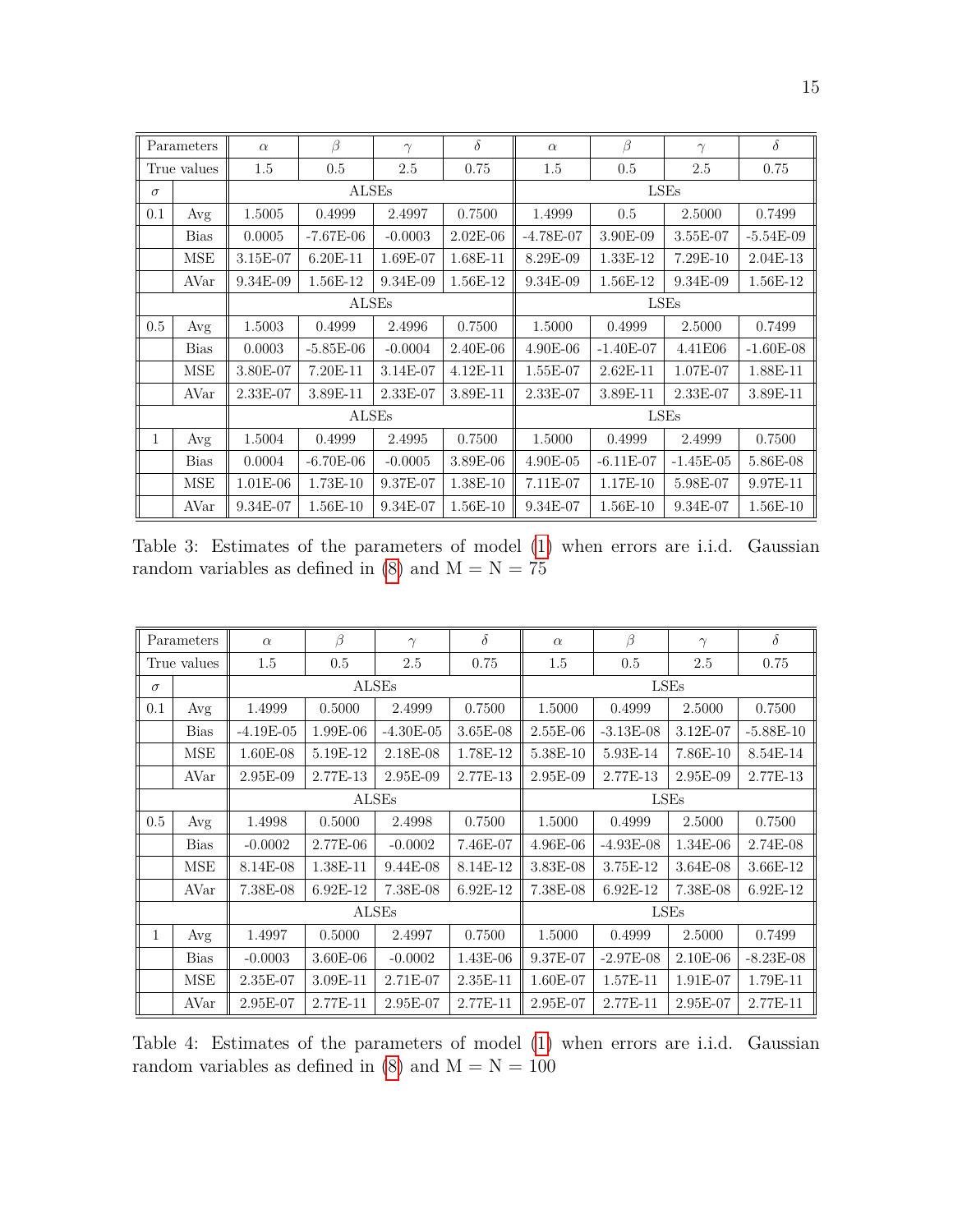|          | Parameters  | $\alpha$     | β        | $\gamma$     | $\delta$   | $\alpha$     | $\beta$    | $\gamma$     | $\delta$    |
|----------|-------------|--------------|----------|--------------|------------|--------------|------------|--------------|-------------|
|          | True values | 1.5          | 0.5      | 2.5          | 0.75       | 1.5          | 0.5        | 2.5          | 0.75        |
| $\sigma$ |             |              |          | <b>ALSEs</b> |            |              |            | LSEs         |             |
| 0.1      | Avg         | 1.4911       | 0.5005   | 2.5193       | 0.7492     | 1.4999       | 0.5000     | 2.5000       | 0.7499      |
|          | <b>Bias</b> | $-0.0089$    | 0.0005   | 0.0193       | $-0.0008$  | $-5.15E-05$  | 1.81E-06   | $3.05E-05$   | $-7.46E-07$ |
|          | <b>MSE</b>  | 8.28E-05     | 2.84E-07 | 3.78E-04     | 5.60E-07   | $1.13E-06$   | 1.70E-09   | $1.12E-06$   | 1.57E-09    |
|          | AVar        | 1.13E-06     | 1.70E-09 | 1.13E-06     | 1.70E-09   | 1.13E-06     | 1.70E-09   | $1.13E-06$   | 1.70E-09    |
|          |             |              |          | <b>ALSEs</b> |            |              | LSEs       |              |             |
| $0.5\,$  | Avg         | 1.4910       | 0.5005   | 2.5192       | 0.7492     | 1.4998       | 0.5000     | 0.7500       |             |
|          | <b>Bias</b> | $-0.0090$    | 0.0005   | 0.0192       | $-0.0007$  | $-0.0002$    | 6.45E-06   | $2.31E-06$   | 1.59E-06    |
|          | <b>MSE</b>  | $1.09E-04$   | 3.29E-07 | $4.03E-04$   | 5.93E-07   | 3.13E-05     | $4.60E-08$ | 2.87E-05     | $4.00E-08$  |
|          | AVar        | $2.84E - 05$ | 4.25E-08 | $2.84E-05$   | $4.25E-08$ | $2.84E - 05$ | $4.25E-08$ | $2.84E - 05$ | 4.25E-08    |
|          |             |              |          | <b>ALSEs</b> |            |              |            | LSEs         |             |
| 1        | Avg         | 1.4910       | 0.5005   | 2.5195       | 0.7492     | 1.4997       | 0.5000     | 2.5002       | 0.7499      |
|          | <b>Bias</b> | $-0.0090$    | 0.0005   | 0.0195       | $-0.0008$  | $-0.0003$    | 8.25E-06   | 0.0002       | $-6.10E-06$ |
|          | <b>MSE</b>  | 1.91E-04     | 4.57E-07 | 5.04E-04     | 7.30E-07   | 1.31E-04     | 1.94E-07   | 1.24E-04     | 1.77E-07    |
|          | AVar        | 1.13E-04     | 1.70E-07 | 1.13E-04     | 1.70E-07   | $1.13E-04$   | 1.70E-07   | $1.13E-04$   | 1.70E-07    |

Table 5: Estimates of the parameters of model [\(1\)](#page-1-0) when errors are stationary random variables as defined in [\(9\)](#page-12-1) and  $M = N = 25$ 

|          | Parameters  | $\alpha$   | $\beta$     | $\gamma$   | $\delta$   | $\alpha$    | $\beta$     | $\gamma$    | $\delta$    |
|----------|-------------|------------|-------------|------------|------------|-------------|-------------|-------------|-------------|
|          | True values | 1.5        | 0.5         | 2.5        | 0.75       | 1.5         | 0.5         | 2.5         | 0.75        |
| $\sigma$ |             |            | ALSEs       |            |            |             |             | LSEs        |             |
| 0.1      | Avg         | 1.5039     | 0.4999      | 2.4997     | 0.7500     | 1.5000      | 0.4999      | 2.5000      | 0.7499      |
|          | <b>Bias</b> | 0.0039     | $-9.19E-05$ | $-0.0003$  | $1.05E-05$ | 1.26E-05    | $-2.32E-07$ | 3.69E-06    | $-7.66E-08$ |
|          | <b>MSE</b>  | 1.94E-05   | 9.71E-09    | 3.99E-07   | $2.32E-10$ | 3.92E-08    | 1.54E-11    | $4.35E-08$  | $1.60E-11$  |
|          | AVar        | 7.09E-08   | $2.66E-11$  | 7.09E-08   | $2.66E-11$ | 7.09E-08    | 2.66E-11    | 7.09E-08    | $2.66E-11$  |
|          |             |            | ALSEs       |            |            |             | LSEs        |             |             |
| 0.5      | Avg         | 1.5042     | 0.4999      | 2.4998     | 0.7500     | 1.5000      | 0.4999      | 0.7499      |             |
|          | <b>Bias</b> | 0.0042     | $-9.70E-05$ | $-0.0002$  | $8.66E-06$ | $6.93E-05$  | $-1.12E-06$ | $4.43E-05$  | $-1.17E-06$ |
|          | <b>MSE</b>  | 2.24E-05   | 1.10E-08    | 2.31E-06   | 9.16E-10   | 1.47E-06    | 5.55E-10    | 1.45E-06    | 5.63E-10    |
|          | AVar        | 1.77E-06   | $6.65E-10$  | 1.77E-06   | $6.65E-10$ | 1.77E-06    | $6.65E-10$  | 1.77E-06    | $6.65E-10$  |
|          |             |            | ALSEs       |            |            |             |             | LSEs        |             |
| 1        | Avg         | 1.5041     | 0.4999      | 2.4998     | 0.7500     | 1.4999      | 0.5000      | 2.4999      | 0.7499      |
|          | <b>Bias</b> | 0.0041     | $-9.59E-05$ | $-0.0002$  | 8.50E-06   | $-3.56E-05$ | 1.71E-07    | $-2.04E-05$ | $-1.20E-07$ |
|          | MSE         | $2.60E-05$ | $1.24E-08$  | $7.63E-06$ | 2.77E-09   | $6.11E-06$  | 2.30E-09    | $6.68E-06$  | 2.37E-09    |
|          | AVar        | 7.09E-06   | 2.66E-09    | 7.09E-06   | $2.66E-09$ | 7.09E-06    | $2.66E-09$  | 7.09E-06    | $2.66E-09$  |

Table 6: Estimates of the parameters of model [\(1\)](#page-1-0) when errors are stationary random variables as defined in [\(9\)](#page-12-1) and  $M = N = 50$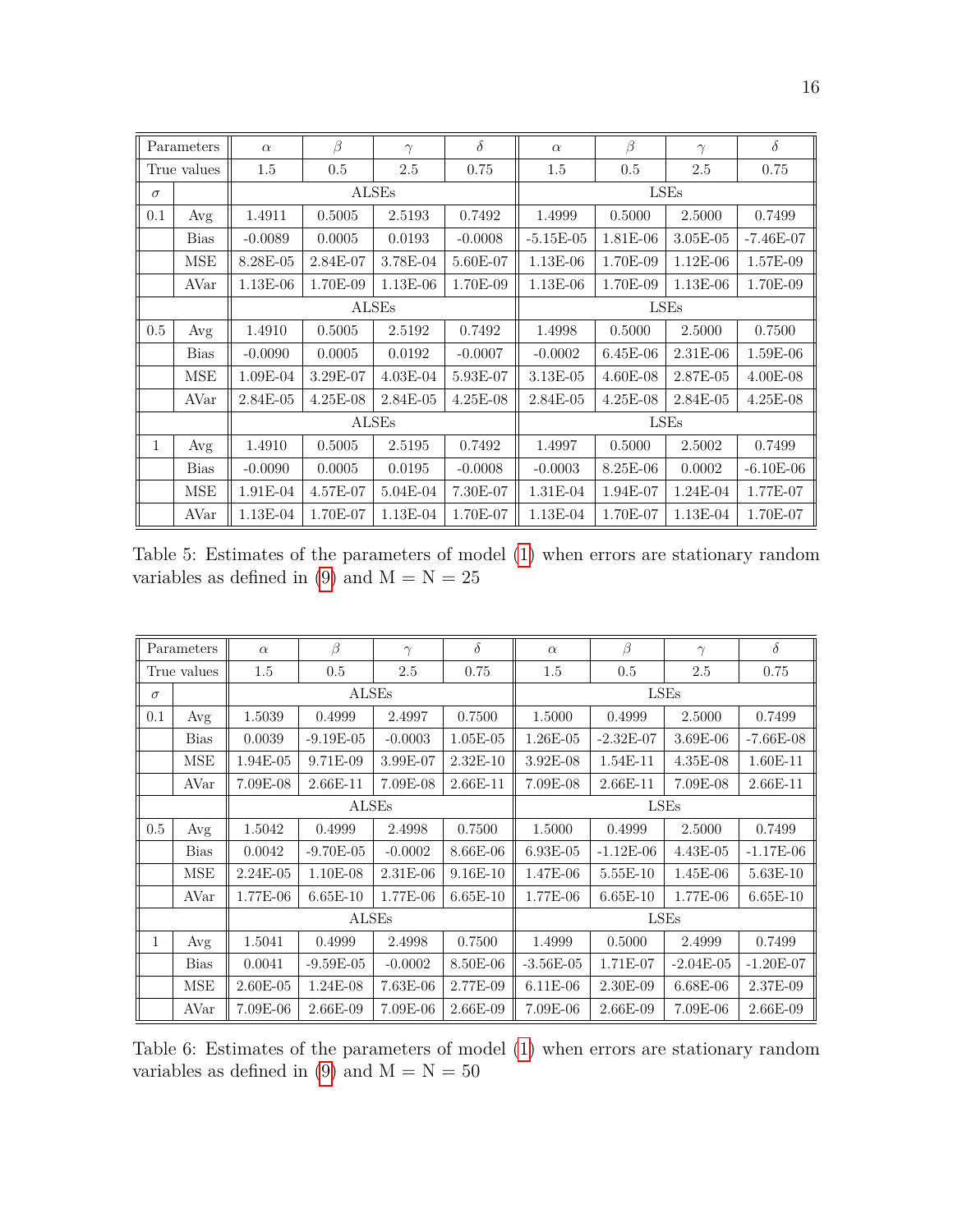|          | Parameters  | $\alpha$ | ß           | $\gamma$  | $\delta$   | $\alpha$    | $\beta$       | $\gamma$    | $\delta$    |
|----------|-------------|----------|-------------|-----------|------------|-------------|---------------|-------------|-------------|
|          | True values | 1.5      | 0.5         | 2.5       | 0.75       | 1.5         | 0.5           | 2.5         | 0.75        |
| $\sigma$ |             |          | ALSEs       |           |            |             |               | LSEs        |             |
| 0.1      | Avg         | 1.5005   | 0.4999      | 2.4997    | 0.7500     | 1.4999      | 0.5000        | 2.5000      | 0.7499      |
|          | <b>Bias</b> | 0.0005   | $-7.49E-06$ | $-0.0002$ | $1.92E-06$ | $-1.18E-06$ | 1.58E-08      | $1.46E-06$  | $-1.12E-08$ |
|          | <b>MSE</b>  | 3.11E-07 | $6.12E-11$  | 1.68E-07  | 1.71E-11   | 1.21E-08    | $2.03E-12$    | $9.24E-10$  | 2.82E-13    |
|          | AVar        | 1.40E-08 | $2.33E-12$  | 1.40E-08  | 2.33E-12   | 1.40E-08    | 2.33E-12      | 1.40E-08    | 2.33E-12    |
|          |             |          | ALSEs       |           |            |             | LSEs          |             |             |
| 0.5      | Avg         | 1.5004   | 0.4999      | 2.4996    | 0.7500     | 1.5000      | 0.4999        | 2.5000      | 0.7500      |
|          | <b>Bias</b> | 0.0004   | $-6.10E-06$ | $-0.0004$ | $3.16E-06$ | 5.48E-06    | $-8.28E - 08$ | 1.95E-06    | $4.45E-08$  |
|          | <b>MSE</b>  | 5.07E-07 | 9.31E-11    | 4.75E-07  | 6.37E-11   | 2.80E-07    | 2.80E-07      | $2.10E-07$  | 3.49E-11    |
|          | AVar        | 3.50E-07 | 5.83E-11    | 3.50E-07  | 5.83E-11   | 3.50E-07    | 5.83E-11      | 3.50E-07    | 5.83E-11    |
|          |             |          | ALSEs       |           |            |             |               | LSEs        |             |
| 1        | Avg         | 1.5004   | 0.4999      | 2.4995    | 0.7500     | 1.5000      | 0.4999        | 2.4999      | 0.7500      |
|          | <b>Bias</b> | 0.0004   | $-6.65E-06$ | $-0.0005$ | $4.30E-06$ | 3.76E-05    | $-6.39E-07$   | $-1.91E-05$ | 1.19E-07    |
|          | <b>MSE</b>  | 1.37E-06 | $2.39E-10$  | 1.26E-06  | 1.90E-10   | 1.07E-06    | 1.80E-10      | 9.31E-07    | 1.58E-10    |
|          | AVar        | 1.40E-06 | $2.33E-10$  | 1.40E-06  | 2.33E-10   | 1.40E-06    | $2.33E-10$    | $1.40E-06$  | 2.33E-10    |

Table 7: Estimates of the parameters of model [\(1\)](#page-1-0)when errors are stationary random variables as defined in [\(9\)](#page-12-1) and  $\dot{\text{M}} = \text{N} = 75$ 

|          | Parameters  | $\alpha$    | $\beta$    | $\gamma$     | $\delta$   | $\alpha$     | $\beta$     | $\gamma$    | $\delta$    |
|----------|-------------|-------------|------------|--------------|------------|--------------|-------------|-------------|-------------|
|          | True values | 1.5         | 0.5        | 2.5          | 0.75       | 1.5          | 0.5         | 2.5         | 0.75        |
| $\sigma$ |             |             |            | ALSEs        |            |              |             | LSEs        |             |
| 0.1      | Avg         | 1.4999      | 0.5000     | 2.4999       | 0.7500     | 1.5000       | 0.4999      | 2.4999      | 0.7500      |
|          | <b>Bias</b> | $-4.14E-05$ | 1.98E-06   | $-4.85E-05$  | 9.25E-08   | 3.60E-06     | $-3.84E-08$ | $-9.42E-07$ | 1.36E-08    |
|          | MSE         | 1.68E-08    | 5.28E-12   | 2.5063E-08   | $2.02E-12$ | $9.26E - 10$ | 1.07E-13    | 1.81E-09    | 1.82E-13    |
|          | AVar        | 4.43E-09    | 4.15E-13   | 4.43E-09     | 4.15E-13   | 4.43E-09     | 4.15E-13    | 4.43E-09    | 4.15E-13    |
|          |             |             |            | <b>ALSEs</b> |            |              | LSEs        |             |             |
| 0.5      | Avg         | 1.4998      | 0.5000     | 2.4998       | 0.7500     | 1.4999       | 0.5000      | 2.4999      | 0.7500      |
|          | <b>Bias</b> | $-0.0002$   | $3.21E-06$ | $-0.0001$    | $1.02E-06$ | $-6.40E-06$  | 3.26E-08    | $-4.78E-06$ | 3.26E-08    |
|          | MSE         | 1.36E-07    | $2.00E-11$ | 1.36E-07     | 1.16E-11   | $6.31E-08$   | 6.15E-12    | $6.12E-08$  | 5.81E-12    |
|          | AVar        | 1.11E-07    | 1.04E-11   | 1.11E-07     | 1.04E-11   | 1.11E-07     | 1.04E-11    | 1.11E-07    | 1.04E-11    |
|          |             |             |            | ALSEs        |            |              |             | LSEs        |             |
| 1        | Avg         | 1.4997      | 0.5000     | 2.4997       | 0.7500     | 1.4999       | 0.5000      | 2.5000      | 0.7499      |
|          | <b>Bias</b> | $-0.0003$   | 3.94E-06   | $-0.0003$    | $1.60E-06$ | $-2.75E-05$  | $2.64E-07$  | $6.40E-06$  | $-4.03E-08$ |
|          | MSE         | 3.66E-07    | 4.48E-11   | 3.67E-07     | $3.29E-11$ | 2.73E-07     | 2.67E-11    | 2.78E-07    | 2.67E-11    |
|          | AVar        | 4.43E-07    | 4.15E-11   | 4.43E-07     | 4.15E-11   | 4.43E-07     | 4.15E-11    | 4.43E-07    | 4.15E-11    |

Table 8: Estimates of the parameters of model [\(1\)](#page-1-0) when errors are stationary random variables as defined in [\(9\)](#page-12-1) and  $M = N = 100$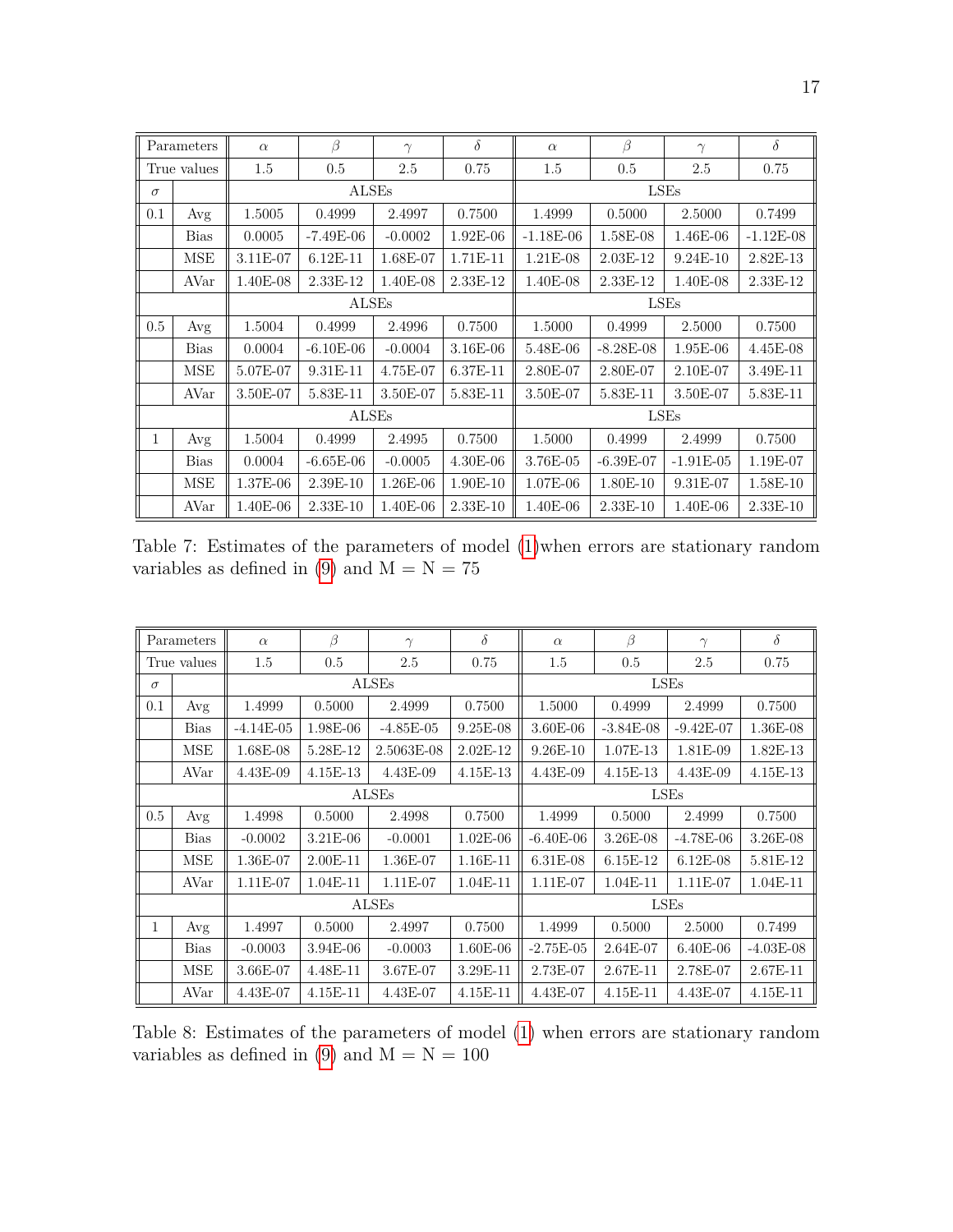# **6.2 Simulation results for the multiple component model with**  $p = 2$

Next we conduct numerical simulations on model  $(5)$  with  $p = 2$  and the following parameters:

$$
A_1^0 = 5
$$
,  $B_1^0 = 4$ ,  $\alpha_1^0 = 2.1$ ,  $\beta_1^0 = 0.1$ ,  $\gamma_1^0 = 1.25$  and  $\delta_1^0 = 0.25$ .  
\n $A_2^0 = 3$ ,  $B_2^0 = 2$ ,  $\alpha_2^0 = 1.5$ ,  $\beta_2^0 = 0.5$ ,  $\gamma_2^0 = 1.75$  and  $\delta_2^0 = 0.75$ 

The error structures used to generate the data are same as that used for the one component model, see equations, [\(8\)](#page-12-0) and [\(9\)](#page-12-1). For simulations we consider different values of  $\sigma$  and different values of M and N, again same as that for the one component model. We estimate the parameters both by least squares estimation method and approximate least squares estimation method. These estimates are obtained 1000 times each and averages, biases, MSEs and asymptotic variances are computed. The results are reported in the following tables. From the tables, it can be seen that the estimates, both the ALSEs and the LSEs are quite close to their true values. It is observed that the estimates of the second component are better than those of the first component, in the sense that their biases and MSEs are smaller and the MSEs are better matched with the corresponding asymptotic variances. For both the estimators, as the sample size increases, the MSEs and the biases of the estimates of both components, decrease thus showing consistency.

### <span id="page-17-0"></span>**7 Data Analysis**

We perform analysis of a simulated data set to exemplify how we can extract regular gray-scale texture from the one that is contaminated with noise. The data  $y(m, n)$  is generated using [\(1\)](#page-1-0) with the following true parameter values:

$$
A^0 = 6
$$
,  $B^0 = 6$ ,  $\alpha^0 = 2.75$ ,  $\beta^0 = 0.05$ ,  $\gamma^0 = 2.5$  and  $\delta^0 = 0.075$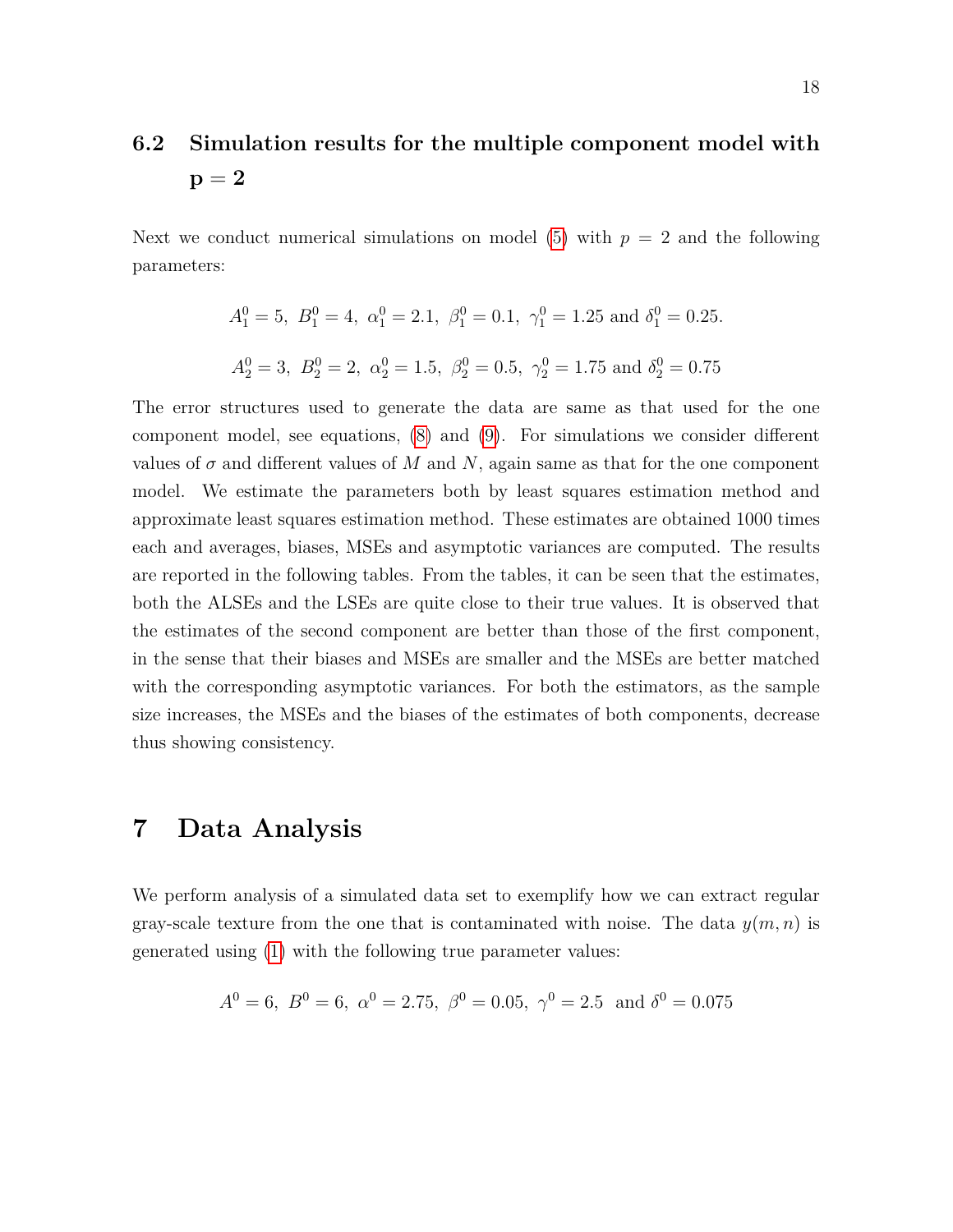|              | Parameters  | $\alpha_1$       | $\beta_1$        | $\gamma_1$   | $\overline{\delta_1}$ | $\alpha_2$       | $\beta_2$        | $\gamma_2$ | $\overline{\delta_2}$ |
|--------------|-------------|------------------|------------------|--------------|-----------------------|------------------|------------------|------------|-----------------------|
|              | True values | $\overline{2.1}$ | $\overline{0.1}$ | 1.25         | 0.25                  | $\overline{1.5}$ | $\overline{0.5}$ | 1.75       | 0.75                  |
| $\sigma$     |             |                  |                  |              |                       |                  |                  |            |                       |
|              |             |                  |                  |              |                       | <b>ALSEs</b>     |                  |            |                       |
|              | Average     | 2.1154           | 0.0994           | 1.2587       | 0.2500                | 1.5411           | 0.4988           | 1.7664     | 0.7493                |
|              | <b>Bias</b> | 0.0154           | $-0.0006$        | 0.0087       | $1.01E-05$            | 0.0411           | $-0.0012$        | 0.0164     | $-0.0007$             |
|              | <b>MSE</b>  | 2.36E-04         | 3.48E-07         | 7.67E-05     | $4.85E-10$            | 2.36E-04         | 1.45E-06         | 2.68E-04   | 4.85E-10              |
| 0.1          |             |                  |                  |              |                       | LSEs             |                  |            |                       |
|              | Average     | 2.1031           | 0.0998           | 1.2565       | 0.2500                | 1.5017           | 0.5000           | 1.7510     | 0.7500                |
|              | <b>Bias</b> | 0.0031           | $-0.0002$        | 0.0065       | $3.83E-05$            | 0.0017           | $-2.16E-05$      | 0.0010     | $-2.92E-05$           |
|              | MSE         | 9.70E-06         | $3.14E-08$       | $4.23E-05$   | $1.85E-09$            | $3.71E-06$       | 1.75E-09         | $1.93E-06$ | $2.11E-09$            |
|              |             |                  |                  |              |                       |                  |                  |            |                       |
|              | AVar        | 2.40E-07         | $3.60E-10$       | 2.40E-07     | $3.60E-10$            | 7.56E-07         | $1.13E-09$       | 7.56E-07   | $1.13E-09$            |
|              |             |                  |                  |              |                       | <b>ALSEs</b>     |                  |            |                       |
|              | Average     | 2.1154           | 0.0994           | 1.2586       | 0.2500                | 1.5412           | 0.4988           | 1.7664     | 0.7493                |
|              | <b>Bias</b> | 0.0154           | $-0.0006$        | 0.0086       | 1.49E-05              | 0.0412           | $-0.0012$        | 0.0164     | $-0.0007$             |
|              | <b>MSE</b>  | 2.44E-04         | 3.59E-07         | $8.02E - 05$ | 8.99E-09              | $2.44E-04$       | 1.48E-06         | 2.87E-04   | 8.99E-09              |
| 0.5          |             |                  |                  |              |                       | LSEs             |                  |            |                       |
|              | Average     | 2.1031           | 0.0998           | 1.2563       | 0.2500                | 1.5017           | 0.5000           | 1.7510     | 0.7500                |
|              | <b>Bias</b> | 0.0031           | $-0.0002$        | 0.0063       | 4.40E-05              | 0.0017           | $-2.25E-05$      | 0.0010     | $-3.13E-05$           |
|              | MSE         | $1.66E-05$       | 4.03E-08         | 4.63E-05     | 1.04E-08              | 2.48E-05         | 3.16E-08         | $2.55E-05$ | 3.50E-08              |
|              |             |                  |                  |              |                       |                  |                  |            |                       |
|              | AVar        | 5.99E-06         | 8.99E-09         | 5.99E-06     | 8.99E-09              | 1.89E-05         | 2.84E-08         | 1.89E-05   | 2.84E-08              |
|              |             |                  |                  |              |                       | <b>ALSEs</b>     |                  |            |                       |
|              | Average     | 2.1154           | 0.0994           | 1.2585       | 0.2500                | 1.5408           | 0.4988           | 1.7665     | 0.7493                |
|              | <b>Bias</b> | 0.0154           | $-0.0006$        | 0.0085       | $1.88E-05$            | 0.0408           | $-0.0012$        | 0.0165     | $-0.0007$             |
|              | <b>MSE</b>  | 2.65E-04         | 3.84E-07         | $9.75E-05$   | 3.93E-08              | 2.65E-04         | 1.53E-06         | 3.38E-04   | 3.93E-08              |
| $\mathbf{1}$ |             |                  |                  |              |                       | <b>LSEs</b>      |                  |            |                       |
|              | Average     | 2.1031           | 0.0998           | 1.2563       | 0.2500                | 1.5015           | 0.5000           | 1.7513     | 0.7500                |
|              | <b>Bias</b> | 0.0031           | $-0.0002$        | 0.0063       | 4.78E-05              | 0.0015           | $-1.40E-05$      | 0.0013     | $-4.21E-05$           |
|              | <b>MSE</b>  | $3.63E-05$       | 6.50E-08         | 6.50E-05     | 3.98E-08              | 8.57E-05         | 1.22E-07         | 8.44E-05   | 1.18E-07              |
|              |             |                  |                  |              |                       |                  |                  |            |                       |
|              | <b>AVar</b> | 2.40E-05         | 3.60E-08         | 2.40E-05     | $3.60E-08$            | $7.56E-05$       | 1.13E-07         | $7.56E-05$ | $1.13E-07$            |

Table 9: Estimates of the parameters of model [\(5\)](#page-8-2) when errors are i.i.d Gaussian random variables as defined in  $(8)$  and  $M = N = 25$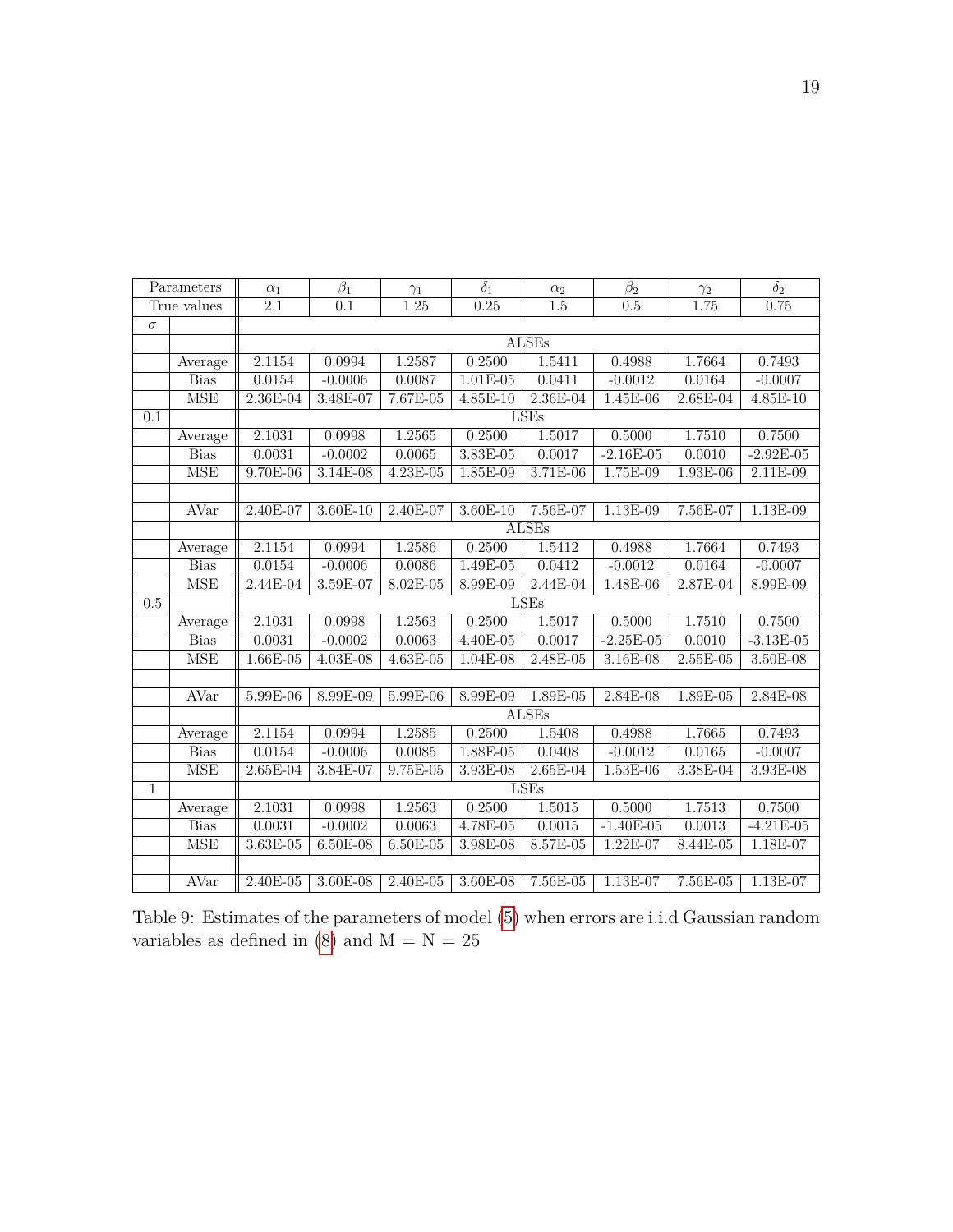|                  | Parameters              | $\alpha_1$          | $\overline{\beta_1}$ | $\gamma_1$ | $\overline{\delta_1}$ | $\alpha_2$   | $\overline{\beta_2}$ | $\gamma_2$ | $\overline{\delta_2}$ |
|------------------|-------------------------|---------------------|----------------------|------------|-----------------------|--------------|----------------------|------------|-----------------------|
|                  | True values             | 2.1                 | 0.1                  | 1.25       | 0.25                  | 1.5          | 0.5                  | 1.75       | 0.75                  |
| $\sigma$         |                         |                     |                      |            |                       |              |                      |            |                       |
|                  |                         |                     |                      |            |                       | ALSEs        |                      |            |                       |
|                  | Average                 | 2.1011              | 0.1000               | 1.2597     | 0.2499                | 1.5127       | 0.4997               | 1.7529     | 0.7499                |
|                  | <b>Bias</b>             | 0.0011              | $-1.36E-05$          | 0.0097     | $-0.0001$             | 0.0127       | $-0.0003$            | 0.0029     | $-5.92E-05$           |
|                  | <b>MSE</b>              | $1.16E-06$          | $1.92E-10$           | $9.37E-05$ | 2.07E-08              | $1.16E-06$   | 7.47E-08             | 8.34E-06   | 2.07E-08              |
| 0.1              |                         |                     |                      |            |                       | LSEs         |                      |            |                       |
|                  | Average                 | 2.1010              | 0.1000               | 1.2572     | 0.2499                | 1.5007       | 0.5000               | 1.7507     | 0.7500                |
|                  | <b>Bias</b>             | 0.0010              | $-1.07E-05$          | 0.0072     | $-0.0001$             | 0.0007       | $-1.35E-05$          | 0.0007     | $-1.19E-05$           |
|                  | <b>MSE</b>              | 1.12E-06            | 1.24E-10             | 5.18E-05   | 1.49E-08              | 6.03E-07     | 1.99E-10             | 5.16E-07   | $1.60E-10$            |
|                  |                         |                     |                      |            |                       |              |                      |            |                       |
|                  | <b>AVar</b>             | 1.50E-08            | $5.62E-12$           | 1.50E-08   | $5.62E-12$            | 4.73E-08     | $1.77E-11$           | 4.73E-08   | $1.77E-11$            |
|                  |                         |                     |                      |            |                       | <b>ALSEs</b> |                      |            |                       |
|                  | Average                 | $\overline{2.101}1$ | 0.1000               | 1.2597     | 0.2499                | 1.5127       | 0.4997               | 1.7529     | 0.7499                |
|                  | <b>Bias</b>             | 0.0011              | $-1.36E-05$          | 0.0097     | $-0.0001$             | 0.0127       | $-0.0003$            | 0.0029     | $-5.94E-05$           |
|                  | <b>MSE</b>              | 1.57E-06            | $3.33E-10$           | $9.39E-05$ | $2.08E-08$            | 1.57E-06     | 7.46E-08             | $9.66E-06$ | $2.08E-08$            |
| $\overline{0.5}$ |                         |                     |                      |            |                       | <b>LSEs</b>  |                      |            |                       |
|                  | Average                 | 2.1011              | 0.1000               | 1.2572     | 0.2499                | 1.5007       | 0.5000               | 1.7507     | 0.7500                |
|                  | <b>Bias</b>             | 0.0011              | $-1.09E-05$          | 0.0072     | $-0.0001$             | 0.0007       | $-1.27E-05$          | 0.0007     | $-1.20E-05$           |
|                  | $\overline{\text{MSE}}$ | $1.53E-06$          | $2.59E-10$           | $5.22E-05$ | 1.50E-08              | $1.75E-06$   | $5.97E-10$           | 1.67E-06   | $5.74E-10$            |
|                  |                         |                     |                      |            |                       |              |                      |            |                       |
|                  | AVar                    | 3.75E-07            | 1.40E-10             | 3.75E-07   | $1.40E-10$            | 1.18E-06     | $4.43E-10$           | 1.18E-06   | 4.43E-10              |
|                  |                         |                     |                      |            |                       | <b>ALSEs</b> |                      |            |                       |
|                  | Average                 | 2.1010              | 0.1000               | 1.2597     | 0.2499                | 1.5127       | 0.4997               | 1.7528     | 0.7499                |
|                  | <b>Bias</b>             | 0.0010              | $-1.32E-05$          | 0.0097     | $-0.0001$             | 0.0127       | $-0.0003$            | 0.0028     | $-5.66E-05$           |
|                  | <b>MSE</b>              | 2.69E-06            | 7.54E-10             | $9.51E-05$ | $2.13E-08$            | 2.69E-06     | 7.60E-08             | 1.28E-05   | 2.13E-08              |
| 1                |                         |                     |                      |            |                       | <b>LSEs</b>  |                      |            |                       |
|                  | Average                 | 2.1010              | 0.1000               | 1.2572     | 0.2499                | 1.5007       | 0.5000               | 1.7506     | 0.7500                |
|                  | <b>Bias</b>             | 0.0010              | $-1.03E-05$          | 0.0072     | $-0.0001$             | 0.0007       | $-1.30E-05$          | 0.0006     | $-9.31E-06$           |
|                  | <b>MSE</b>              | $2.62E-06$          | $6.72E-10$           | $5.32E-05$ | $1.54E-08$            | $5.14E-06$   | 1.84E-09             | $5.11E-06$ | 1.80E-09              |
|                  |                         |                     |                      |            |                       |              |                      |            |                       |
|                  | AVar                    | 1.50E-06            | $5.62E-10$           | 1.50E-06   | $5.62E-10$            | 4.73E-06     | 1.77E-09             | 4.73E-06   | $1.77E-09$            |

Table 10: Estimates of the parameters of model [\(5\)](#page-8-2) when errors are i.i.d Gaussian random variables as defined in [\(8\)](#page-12-0) and  $\mathcal{M}=\mathcal{N}=50$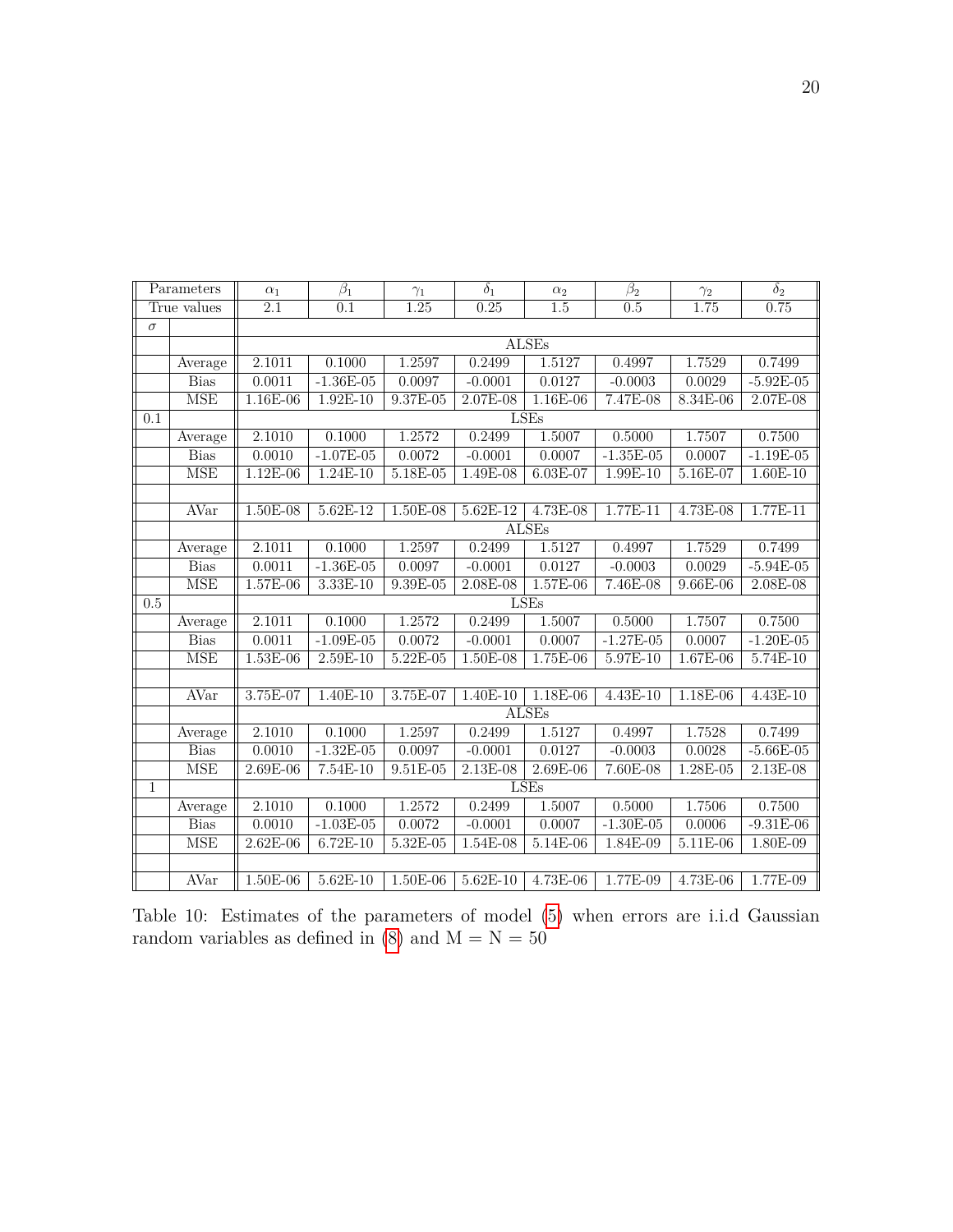|              | Parameters  | $\alpha_1$            | $\beta_1$   | $\gamma_1$ | $\delta_1$   | $\alpha_2$ | $\beta_2$   | $\gamma_2$ | $\delta_2$  |
|--------------|-------------|-----------------------|-------------|------------|--------------|------------|-------------|------------|-------------|
|              | True values | $\overline{2.1}$      | 0.1         | 1.25       | 0.25         | 1.5        | 0.5         | 1.75       | 0.75        |
| $\sigma$     |             |                       |             |            |              |            |             |            |             |
|              |             |                       |             |            | <b>ALSEs</b> |            |             |            |             |
|              | Average     | 2.0999                | 0.1000      | 1.2534     | 0.2500       | 1.5002     | 0.5000      | 1.7506     | 0.7500      |
|              | <b>Bias</b> | $-6.54E-05$           | $-4.88E-07$ | 0.0034     | $-4.26E-05$  | 0.0002     | $-2.87E-06$ | 0.0006     | $-6.20E-06$ |
|              | <b>MSE</b>  | $7.71E-09$            | 7.86E-13    | 1.16E-05   | 1.82E-09     | $7.71E-09$ | $9.76E-12$  | 3.97E-07   | 1.82E-09    |
| 0.1          |             |                       |             |            | LSEs         |            |             |            |             |
|              | Average     | 2.1000                | 0.1000      | 1.2528     | 0.2500       | 1.5001     | 0.5000      | 1.7500     | 0.7500      |
|              | <b>Bias</b> | $-2.64E-05$           | $6.85E-08$  | 0.0028     | $-3.27E-05$  | $5.99E-05$ | $-6.06E-07$ | 2.94E-05   | $-1.04E-07$ |
|              | <b>MSE</b>  | $4.16E-09$            | $5.63E-13$  | 7.86E-06   | 1.07E-09     | 1.27E-08   | 1.83E-12    | 9.57E-09   | 1.40E-12    |
|              |             |                       |             |            |              |            |             |            |             |
|              | AVar        | $2.96E-09$            | $4.93E-13$  | $2.96E-09$ | $4.93E-13$   | 9.34E-09   | $1.56E-12$  | 9.34E-09   | $1.56E-12$  |
|              |             |                       |             |            | <b>ALSEs</b> |            |             |            |             |
|              | Average     | 2.0999                | 0.1000      | 1.2534     | 0.2500       | 1.5001     | 0.5000      | 1.7506     | 0.7500      |
|              | <b>Bias</b> | $-7.54E-05$           | $-3.69E-07$ | 0.0034     | $-4.26E-05$  | 0.0001     | $-2.16E-06$ | 0.0006     | $-6.22E-06$ |
|              | <b>MSE</b>  | $8.85E-08$            | $1.35E-11$  | $1.16E-05$ | $1.83E-09$   | $8.85E-08$ | $3.64E-11$  | $6.31E-07$ | $1.83E-09$  |
| 0.5          |             |                       |             |            | <b>LSEs</b>  |            |             |            |             |
|              | Average     | 2.1000                | 0.1000      | 1.2528     | 0.2500       | 1.5000     | 0.5000      | 1.7500     | 0.7500      |
|              | <b>Bias</b> | $-3.61E-05$           | 1.81E-07    | 0.0028     | $-3.27E-05$  | 3.47E-05   | $-2.27E-07$ | 2.33E-05   | $-4.46E-08$ |
|              | <b>MSE</b>  | 8.36E-08              | 1.34E-11    | $7.91E-06$ | 1.08E-09     | 1.91E-07   | 3.11E-11    | 2.54E-07   | 4.18E-11    |
|              |             |                       |             |            |              |            |             |            |             |
|              | AVar        | $7.\overline{40E-08}$ | 1.23E-11    | $7.40E-08$ | $1.23E-11$   | 2.33E-07   | 3.89E-11    | 2.33E-07   | 3.89E-11    |
|              |             |                       |             |            | <b>ALSEs</b> |            |             |            |             |
|              | Average     | 2.0999                | 0.0999      | 1.2534     | 0.2499       | 1.5001     | 0.4999      | 1.7506     | 0.7499      |
|              | <b>Bias</b> | $-4.69E-05$           | $-8.01E-07$ | 0.00341    | $-4.27E-05$  | 0.0001     | $-2.93E-06$ | 0.0006     | $-6.44E-06$ |
|              | <b>MSE</b>  | 3.07E-07              | 4.87E-11    | 1.20E-05   | 1.88E-09     | $3.07E-07$ | $1.58E-10$  | 1.41E-06   | 1.88E-09    |
| $\mathbf{1}$ |             |                       |             |            | <b>LSEs</b>  |            |             |            |             |
|              | Average     | 2.1000                | 0.1000      | 1.2528     | 0.2500       | 1.5001     | 0.5000      | 1.7500     | 0.7500      |
|              | <b>Bias</b> | $-9.67E-06$           | $-2.20E-07$ | 0.0028     | $-3.28E-05$  | $7.50E-05$ | $-1.01E-06$ | 4.89E-05   | $-2.68E-07$ |
|              | <b>MSE</b>  | 2.94E-07              | 4.70E-11    | 8.24E-06   | 1.13E-09     | 8.96E-07   | 1.45E-10    | $1.02E-06$ | $1.60E-10$  |
|              |             |                       |             |            |              |            |             |            |             |
|              | AVar        | 2.96E-07              | 4.93E-11    | 2.96E-07   | 4.93E-11     | 9.34E-07   | $1.56E-10$  | 9.34E-07   | $1.56E-10$  |

Table 11: Estimates of the parameters of model [\(5\)](#page-8-2) when errors are i.i.d Gaussian random variables as defined in [\(8\)](#page-12-0) and  $\mathrm{M}=\mathrm{N}=75$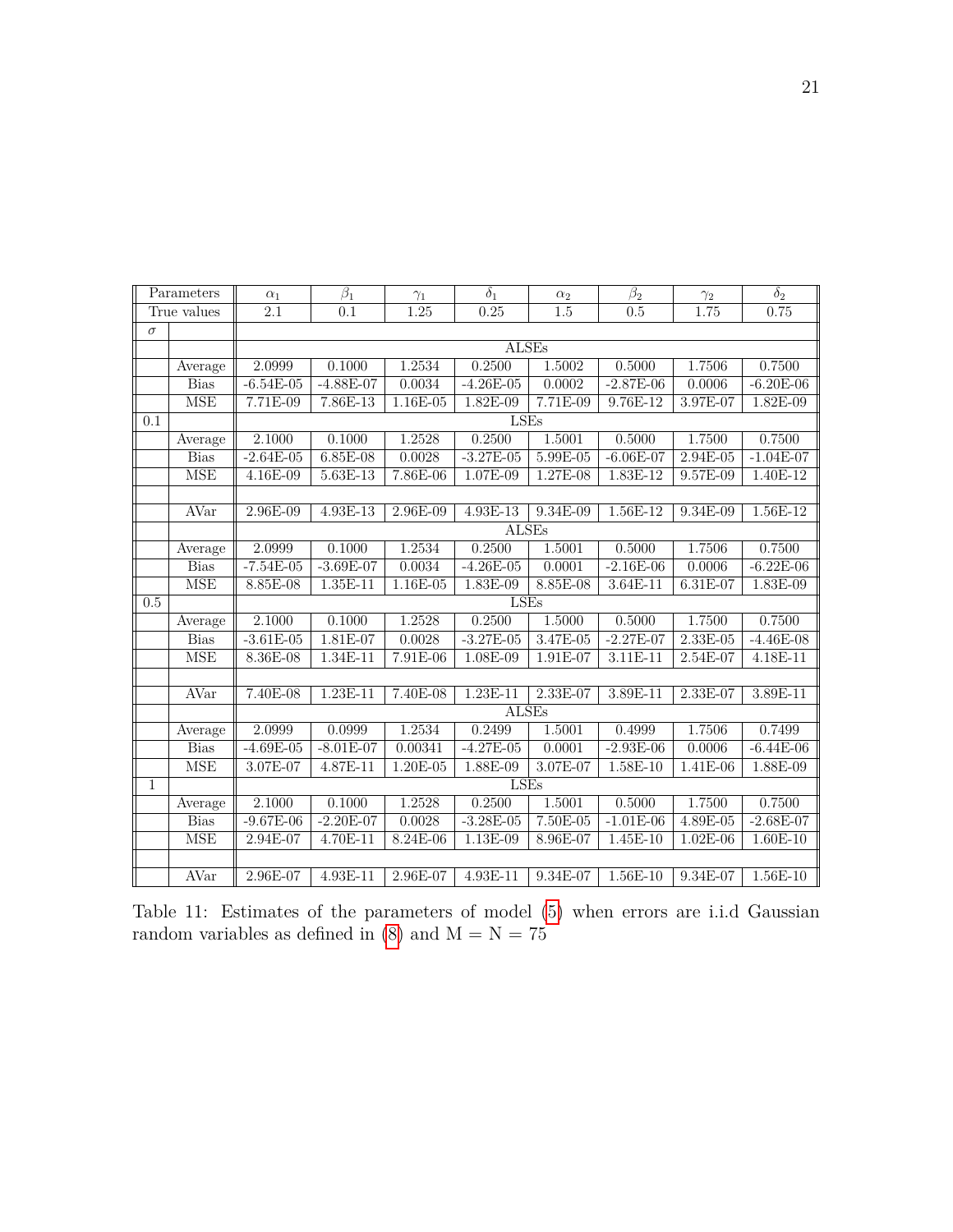|                  | Parameters  | $\alpha_1$       | $\beta_1$        | $\gamma_1$ | $\delta_1$  | $\alpha_2$   | $\beta_2$   | $\gamma_2$  | $\delta_2$  |
|------------------|-------------|------------------|------------------|------------|-------------|--------------|-------------|-------------|-------------|
|                  | True values | $\overline{2.1}$ | $\overline{0.1}$ | 1.25       | 0.25        | 1.5          | 0.5         | 1.75        | 0.75        |
| $\sigma$         |             |                  |                  |            |             |              |             |             |             |
|                  |             |                  |                  |            |             | <b>ALSEs</b> |             |             |             |
|                  | Average     | 2.1005           | 0.1000           | 1.2502     | 0.2500      | 1.4991       | 0.5000      | 1.7501      | 0.7500      |
|                  | <b>Bias</b> | 0.0005           | $-6.19E-06$      | 0.0002     | $-3.44E-06$ | $-0.0009$    | $1.31E-05$  | 7.84E-05    | $-1.07E-07$ |
|                  | <b>MSE</b>  | 3.00E-07         | $3.85E-11$       | 6.07E-08   | 1.20E-11    | $3.00E-07$   | $1.72E-10$  | $9.58E-09$  | 1.20E-11    |
| 0.1              |             |                  |                  |            |             | LSEs         |             |             |             |
|                  | Average     | 2.0995           | 0.1000           | 1.2504     | 0.2500      | 1.5000       | 0.5000      | 1.7500      | 0.7500      |
|                  | <b>Bias</b> | $-0.0005$        | $2.67E-06$       | 0.0004     | $-3.55E-06$ | $8.50E-06$   | $-6.72E-08$ | $-2.24E-06$ | $-2.87E-08$ |
|                  | <b>MSE</b>  | 2.19E-07         | 7.29E-12         | 1.99E-07   | $1.27E-11$  | 2.81E-09     | $2.56E-13$  | 2.64E-09    | 2.49E-13    |
|                  |             |                  |                  |            |             |              |             |             |             |
|                  | AVar        | $9.37E-10$       | $8.78E-14$       | $9.37E-10$ | $8.78E-14$  | $2.95E-09$   | $2.77E-13$  | $2.95E-09$  | 2.77E-13    |
|                  |             |                  |                  |            |             | <b>ALSEs</b> |             |             |             |
|                  | Average     | 2.1006           | 0.1000           | 1.2502     | 0.2500      | 1.4991       | 0.5000      | 1.7501      | 0.7500      |
|                  | <b>Bias</b> | 0.0006           | $-6.24E-06$      | 0.0002     | $-3.37E-06$ | $-0.0009$    | $1.31E-05$  | 7.87E-05    | $-1.43E-07$ |
|                  | <b>MSE</b>  | $3.31E-07$       | $4.13E-11$       | 7.89E-08   | 1.35E-11    | 3.31E-07     | $1.78E-10$  | $7.61E-08$  | $1.35E-11$  |
| $\overline{0.5}$ |             |                  |                  |            |             | <b>LSEs</b>  |             |             |             |
|                  | Average     | 2.0995           | 0.1000           | 1.2504     | 0.2500      | 1.5000       | 0.5000      | 1.7500      | 0.7500      |
|                  | <b>Bias</b> | $-0.0005$        | $2.65E-06$       | 0.0004     | $-3.50E-06$ | 7.81E-06     | $-5.19E-08$ | $-2.02E-06$ | $-6.13E-08$ |
|                  | <b>MSE</b>  | 2.39E-07         | 9.24E-12         | 2.17E-07   | 1.44E-11    | $7.26E-08$   | $6.57E-12$  | $7.23E-08$  | 6.81E-12    |
|                  |             |                  |                  |            |             |              |             |             |             |
|                  | <b>AVar</b> | $2.34E-08$       | 2.20E-12         | 2.34E-08   | 2.20E-12    | 7.38E-08     | 6.92E-12    | 7.38E-08    | 6.92E-12    |
|                  |             |                  |                  |            |             | <b>ALSEs</b> |             |             |             |
|                  | Average     | 2.1005           | 0.1000           | 1.2502     | 0.2500      | 1.4991       | 0.5000      | 1.7501      | 0.7500      |
|                  | <b>Bias</b> | 0.0005           | $-6.21E-06$      | 0.0002     | $-3.55E-06$ | $-0.0009$    | $1.30E-05$  | 0.0001      | $-3.75E-07$ |
|                  | <b>MSE</b>  | 4.01E-07         | $4.76E-11$       | $1.51E-07$ | 2.08E-11    | 4.01E-07     | 1.98E-10    | $3.15E-07$  | 2.08E-11    |
| $\mathbf{1}$     |             |                  |                  |            |             | <b>LSEs</b>  |             |             |             |
|                  | Average     | 2.0995           | 0.1000           | 1.2504     | 0.2500      | 1.5000       | 0.5000      | 1.7500      | 0.7500      |
|                  | <b>Bias</b> | $-0.0005$        | $2.67E-06$       | 0.0004     | $-3.65E-06$ | $1.66E-05$   | $-1.33E-07$ | $3.24E-05$  | $-2.92E-07$ |
|                  | <b>MSE</b>  | 3.14E-07         | 1.59E-11         | 2.93E-07   | 2.17E-11    | 3.28E-07     | 2.98E-11    | 3.16E-07    | 2.85E-11    |
|                  |             |                  |                  |            |             |              |             |             |             |
|                  | AVar        | 9.37E-08         | 8.78E-12         | 9.37E-08   | 8.78E-12    | 2.95E-07     | 2.77E-11    | 2.95E-07    | 2.77E-11    |

Table 12: Estimates of the parameters of model [\(5\)](#page-8-2) when errors are i.i.d Gaussian random variables as defined in  $(8)$  and  $M = N = 100$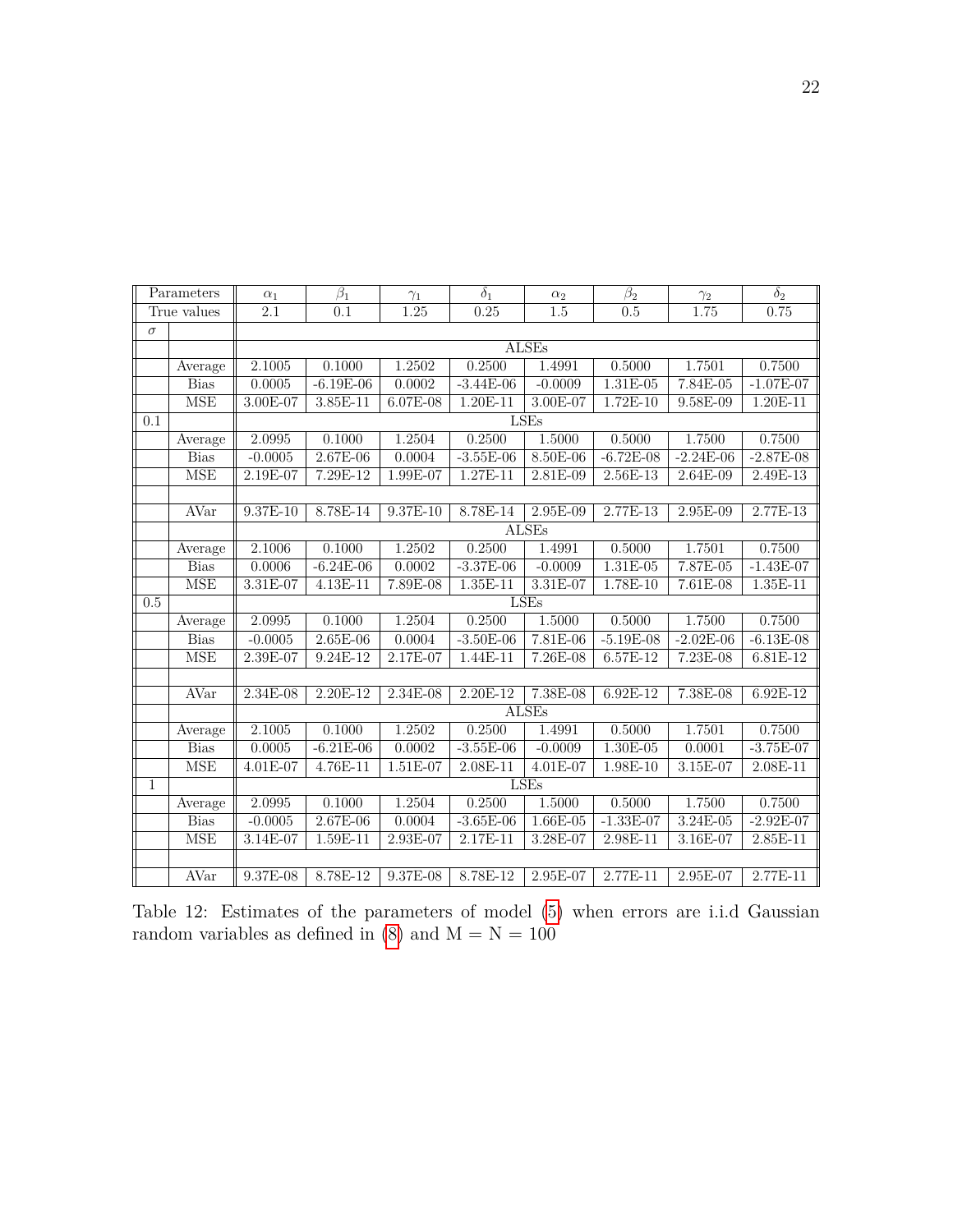| Parameters   |             | $\alpha_1$       | $\beta_1$        | $\gamma_1$   | $\overline{\delta_1}$ | $\alpha_2$       | $\beta_2$        | $\gamma_2$ | $\overline{\delta_2}$ |  |
|--------------|-------------|------------------|------------------|--------------|-----------------------|------------------|------------------|------------|-----------------------|--|
|              | True values | $\overline{2.1}$ | $\overline{0.1}$ | 1.25         | 0.25                  | $\overline{1.5}$ | $\overline{0.5}$ | 1.75       | 0.75                  |  |
| $\sigma$     |             |                  |                  |              |                       |                  |                  |            |                       |  |
|              |             | <b>ALSEs</b>     |                  |              |                       |                  |                  |            |                       |  |
|              | Average     | 2.1153           | 0.0994           | 1.2588       | 0.2500                | 1.5411           | 0.4988           | 1.7663     | 0.7493                |  |
|              | <b>Bias</b> | 0.0153           | $-0.0006$        | 0.0088       | $9.19E-06$            | 0.0411           | $-0.0012$        | 0.0163     | $-0.0007$             |  |
|              | <b>MSE</b>  | 2.36E-04         | 3.48E-07         | 7.72E-05     | $6.90E-10$            | 2.36E-04         | 1.46E-06         | 2.67E-04   | 6.90E-10              |  |
| 0.1          |             | LSEs             |                  |              |                       |                  |                  |            |                       |  |
|              | Average     | 2.1030           | 0.0998           | 1.2565       | 0.2500                | 1.5017           | 0.5000           | 1.7510     | 0.7500                |  |
|              | <b>Bias</b> | 0.0030           | $-0.0002$        | 0.0065       | $3.74E-05$            | 0.0017           | $-2.29E-05$      | 0.0010     | $-2.70E-05$           |  |
|              | MSE         | $9.68E-06$       | $3.14E-08$       | $4.26E - 05$ | $1.95E-09$            | $4.09E-06$       | 2.31E-09         | $2.34E-06$ | 2.79E-09              |  |
|              |             |                  |                  |              |                       |                  |                  |            |                       |  |
|              | Avar        | 3.60E-07         | $5.39E-10$       | $3.60E-07$   | 5.39E-10              | $1.13E-06$       | 1.70E-09         | $1.13E-06$ | $1.70E-09$            |  |
|              |             |                  |                  |              |                       | <b>ALSEs</b>     |                  |            |                       |  |
|              | Average     | 2.1153           | 0.0994           | 1.2587       | 0.2500                | 1.5411           | 0.4988           | 1.7663     | 0.7493                |  |
|              | <b>Bias</b> | 0.0153           | $-0.0006$        | 0.0087       | $1.01E-05$            | 0.0411           | $-0.0012$        | 0.0163     | $-0.0007$             |  |
|              | <b>MSE</b>  | 2.44E-04         | 3.59E-07         | $8.41E-05$   | 1.44E-08              | $2.44E-04$       | 1.49E-06         | $2.95E-04$ | 1.44E-08              |  |
| 0.5          |             | <b>LSEs</b>      |                  |              |                       |                  |                  |            |                       |  |
|              | Average     | 2.1030           | 0.0998           | 1.2564       | 0.2500                | 1.5017           | 0.5000           | 1.7510     | 0.7500                |  |
|              | <b>Bias</b> | 0.0030           | $-0.0002$        | 0.0064       | 3.94E-05              | 0.0017           | $-2.32E-05$      | 0.0010     | $-2.96E-05$           |  |
|              | MSE         | 1.77E-05         | 4.27E-08         | 4.97E-05     | 1.49E-08              | 3.27E-05         | 4.57E-08         | 3.68E-05   | 5.16E-08              |  |
|              |             |                  |                  |              |                       |                  |                  |            |                       |  |
|              | Avar        | 8.99E-06         | 1.35E-08         | 8.99E-06     | 1.35E-08              | 2.84E-05         | 4.25E-08         | 2.84E-05   | 4.25E-08              |  |
|              |             |                  |                  |              |                       | <b>ALSEs</b>     |                  |            |                       |  |
|              | Average     | 2.1158           | 0.0994           | 1.2586       | 0.2500                | 1.5412           | 0.4988           | 1.7666     | 0.7493                |  |
|              | <b>Bias</b> | 0.0158           | $-0.0006$        | 0.0086       | $1.76E-05$            | 0.0412           | $-0.0012$        | 0.0166     | $-0.0007$             |  |
|              | <b>MSE</b>  | 2.88E-04         | 4.21E-07         | $1.06E-04$   | 5.96E-08              | 2.88E-04         | 1.62E-06         | 3.88E-04   | 5.96E-08              |  |
| $\mathbf{1}$ |             |                  |                  |              |                       | <b>LSEs</b>      |                  |            |                       |  |
|              | Average     | 2.1035           | 0.0998           | 1.2562       | 0.2500                | 1.5019           | 0.5000           | 1.7515     | 0.7500                |  |
|              | <b>Bias</b> | 0.0035           | $-0.0002$        | 0.0062       | $4.79E - 05$          | 0.0019           | $-2.81E-05$      | 0.0015     | $-4.42E-05$           |  |
|              | <b>MSE</b>  | $4.65E-05$       | 8.66E-08         | 7.20E-05     | 5.64E-08              | 1.27E-04         | 1.88E-07         | 1.40E-04   | 2.07E-07              |  |
|              |             |                  |                  |              |                       |                  |                  |            |                       |  |
|              | Avar        | 3.60E-05         | 5.39E-08         | $3.60E-05$   | 5.39E-08              | $1.13E-04$       | 1.70E-07         | $1.13E-04$ | 1.70E-07              |  |

Table 13: Estimates of the parameters of model [\(5\)](#page-8-2) when errors are stationary random variables as defined in [\(9\)](#page-12-1) and  $M = N = 25$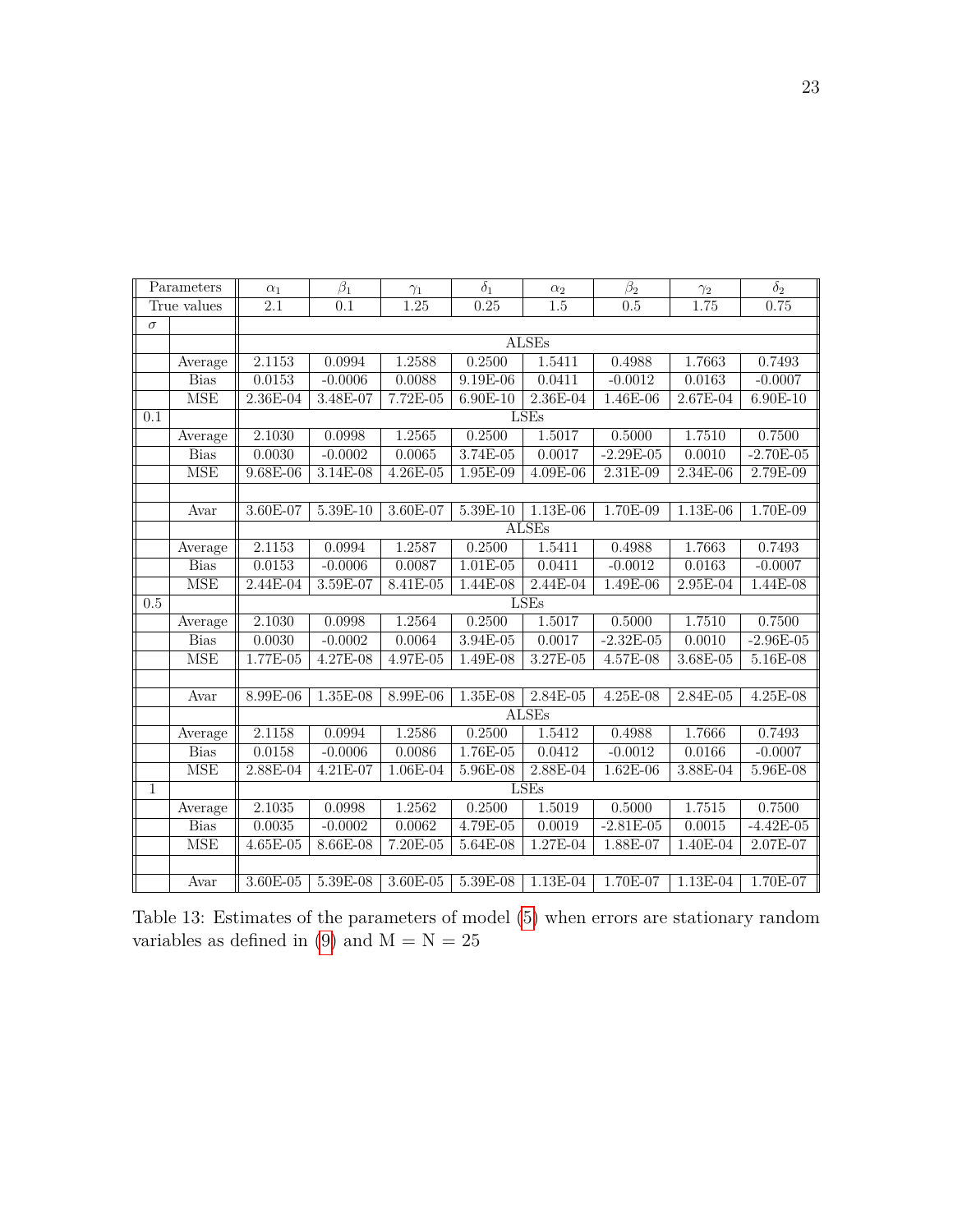| Parameters       |                         | $\alpha_1$ | $\overline{\beta_1}$ | $\gamma_1$ | $\overline{\delta_1}$ | $\alpha_2$   | $\overline{\beta_2}$ | $\gamma_2$ | $\overline{\delta_2}$ |  |  |
|------------------|-------------------------|------------|----------------------|------------|-----------------------|--------------|----------------------|------------|-----------------------|--|--|
| True values      |                         | 2.1        | 0.1                  | 1.25       | 0.25                  | 1.5          | 0.5                  | 1.75       | 0.75                  |  |  |
| $\sigma$         |                         |            |                      |            |                       |              |                      |            |                       |  |  |
|                  |                         |            | ALSEs                |            |                       |              |                      |            |                       |  |  |
|                  | Average                 | 2.1011     | 0.1000               | 1.2597     | 0.2499                | 1.5127       | 0.4997               | 1.7529     | 0.7499                |  |  |
|                  | <b>Bias</b>             | 0.0011     | $-1.39E-05$          | 0.0097     | $-0.0001$             | 0.0127       | $-0.0003$            | 0.0029     | $-5.90E-05$           |  |  |
|                  | <b>MSE</b>              | 1.19E-06   | $2.02E-10$           | 9.37E-05   | 2.07E-08              | 1.19E-06     | 7.47E-08             | 8.29E-06   | 2.07E-08              |  |  |
| 0.1              |                         | LSEs       |                      |            |                       |              |                      |            |                       |  |  |
|                  | Average                 | 2.1011     | 0.1000               | 1.2572     | 0.2499                | 1.5007       | 0.5000               | 1.7507     | 0.7500                |  |  |
|                  | <b>Bias</b>             | 0.0011     | $-1.11E-05$          | 0.0072     | $-0.0001$             | 0.0007       | $-1.36E-05$          | 0.0007     | $-1.19E-05$           |  |  |
|                  | <b>MSE</b>              | 1.16E-06   | 1.34E-10             | 5.19E-05   | 1.49E-08              | 6.29E-07     | $2.11E-10$           | 5.36E-07   | $1.69E-10$            |  |  |
|                  |                         |            |                      |            |                       |              |                      |            |                       |  |  |
|                  | <b>AVar</b>             | 2.25E-08   | 8.43E-12             | 2.25E-08   | 8.43E-12              | 7.09E-08     | $2.66E-11$           | 7.09E-08   | $2.66E-11$            |  |  |
|                  |                         |            |                      |            |                       | <b>ALSEs</b> |                      |            |                       |  |  |
|                  | Average                 | 2.1010     | 0.1000               | 1.2597     | 0.2499                | 1.5128       | 0.4997               | 1.7529     | 0.7499                |  |  |
|                  | <b>Bias</b>             | 0.0010     | $-1.27E-05$          | 0.0097     | $-0.0001$             | 0.0128       | $-0.0003$            | 0.0029     | $-6.06E-05$           |  |  |
|                  | <b>MSE</b>              | $1.52E-06$ | $3.66E-10$           | $9.41E-05$ | $2.09E-08$            | $1.52E-06$   | 7.56E-08             | $1.06E-05$ | $2.09E-08$            |  |  |
| $\overline{0.5}$ |                         |            | <b>LSEs</b>          |            |                       |              |                      |            |                       |  |  |
|                  | Average                 | 2.1010     | 0.1000               | 1.2572     | 0.2499                | 1.5008       | 0.5000               | 1.7508     | 0.7500                |  |  |
|                  | <b>Bias</b>             | 0.0010     | $-9.81E-06$          | 0.0072     | $-0.0001$             | 0.0008       | $-1.41E-05$          | 0.0008     | $-1.32E-05$           |  |  |
|                  | $\overline{\text{MSE}}$ | 1.48E-06   | $2.97E-10$           | $5.23E-05$ | $1.51E-08$            | $2.52E-06$   | $9.37E-10$           | $2.28E-06$ | $8.01E-10$            |  |  |
|                  |                         |            |                      |            |                       |              |                      |            |                       |  |  |
|                  | Avar                    | 5.62E-07   | $2.11E-10$           | $5.62E-07$ | $2.11E-10$            | $1.77E-06$   | $6.65E-10$           | 1.77E-06   | $6.65E-10$            |  |  |
|                  |                         |            |                      |            |                       | <b>ALSEs</b> |                      |            |                       |  |  |
|                  | Average                 | 2.1011     | 0.1000               | 1.2597     | 0.2499                | 1.5128       | 0.4997               | 1.7528     | 0.7499                |  |  |
|                  | <b>Bias</b>             | 0.0011     | $-1.41E-05$          | 0.0097     | $-0.0001$             | 0.0128       | $-0.0003$            | 0.0028     | $-5.87E-05$           |  |  |
|                  | <b>MSE</b>              | 3.16E-06   | 1.07E-09             | $9.55E-05$ | $2.15E-08$            | 3.16E-06     | 7.75E-08             | 1.59E-05   | 2.15E-08              |  |  |
| 1                |                         |            |                      |            |                       | LSEs         |                      |            |                       |  |  |
|                  | Average                 | 2.1011     | 0.1000               | 1.2572     | 0.2499                | 1.5008       | 0.5000               | 1.7506     | 0.7500                |  |  |
|                  | <b>Bias</b>             | 0.0011     | $-1.12E-05$          | 0.0072     | $-0.0001$             | 0.0008       | $-1.48E-05$          | 0.0006     | $-1.17E-05$           |  |  |
|                  | <b>MSE</b>              | 3.07E-06   | $9.72E-10$           | $5.36E-05$ | $1.56E-08$            | 7.29E-06     | $2.71E-09$           | 7.78E-06   | $2.82E-09$            |  |  |
|                  |                         |            |                      |            |                       |              |                      |            |                       |  |  |
|                  | Avar                    | $2.25E-06$ | $8.43E-10$           | $2.25E-06$ | 8.43E-10              | 7.09E-06     | 2.66E-09             | 7.09E-06   | 2.66E-09              |  |  |

Table 14: Estimates of the parameters of model [\(5\)](#page-8-2) when errors are stationary random variables as in [\(9\)](#page-12-1) and  $\overline{M} = \overline{N} = 50$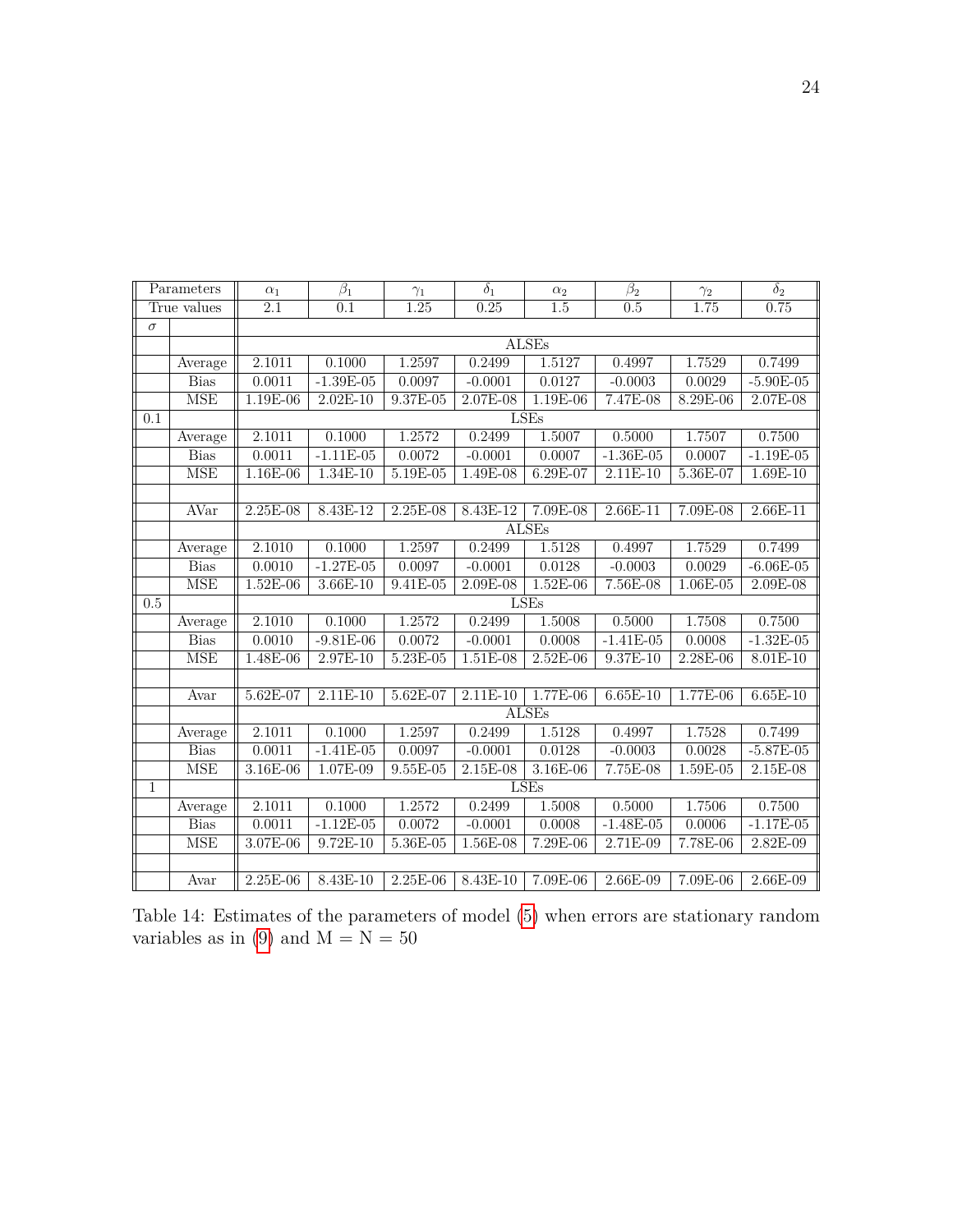| Parameters   |             | $\alpha_1$       | $\beta_1$                 | $\gamma_1$ | $\delta_1$   | $\alpha_2$ | $\overline{\beta_2}$ | $\gamma_2$ | $\delta_2$  |  |  |  |
|--------------|-------------|------------------|---------------------------|------------|--------------|------------|----------------------|------------|-------------|--|--|--|
| True values  |             | $\overline{2.1}$ | $\overline{0.1}$          | 1.25       | 0.25         | 1.5        | 0.5                  | 1.75       | 0.75        |  |  |  |
| $\sigma$     |             |                  |                           |            |              |            |                      |            |             |  |  |  |
|              |             | <b>ALSEs</b>     |                           |            |              |            |                      |            |             |  |  |  |
|              | Average     | 2.0999           | 0.1000                    | 1.2534     | 0.2500       | 1.5002     | 0.5000               | 1.7506     | 0.7500      |  |  |  |
|              | <b>Bias</b> | $-6.49E-05$      | $-4.92E-07$               | 0.0034     | $-4.27E-05$  | 0.0002     | $-2.80E-06$          | 0.0006     | $-6.11E-06$ |  |  |  |
|              | <b>MSE</b>  | 7.52E-09         | 7.78E-13                  | $1.16E-05$ | 1.82E-09     | $7.52E-09$ | $1.05E-11$           | 3.90E-07   | $1.82E-09$  |  |  |  |
| 0.1          |             | LSEs             |                           |            |              |            |                      |            |             |  |  |  |
|              | Average     | 2.1000           | 0.1000                    | 1.2528     | 0.2500       | 1.5001     | 0.5000               | 1.7500     | 0.7500      |  |  |  |
|              | <b>Bias</b> | $-2.64E-05$      | 7.13E-08                  | 0.0028     | $-3.28E-05$  | 5.65E-05   | $-5.64E-07$          | 2.06E-05   | $-6.25E-09$ |  |  |  |
|              | <b>MSE</b>  | 4.06E-09         | 5.57E-13                  | $7.88E-06$ | 1.07E-09     | 1.74E-08   | 2.71E-12             | 1.36E-08   | $2.13E-12$  |  |  |  |
|              |             |                  |                           |            |              |            |                      |            |             |  |  |  |
|              | <b>AVar</b> | 4.44E-09         | $7.40E-13$                | 4.44E-09   | $7.40E-13$   | $1.40E-08$ | $2.33E-12$           | 1.40E-08   | $2.33E-12$  |  |  |  |
|              |             |                  | $A\overline{\text{LSEs}}$ |            |              |            |                      |            |             |  |  |  |
|              | Average     | 2.0999           | 0.1000                    | 1.2534     | 0.2500       | 1.5001     | 0.5000               | 1.7506     | 0.7500      |  |  |  |
|              | <b>Bias</b> | $-6.36E-05$      | $-5.33E-07$               | 0.0034     | $-4.26E-05$  | 0.0001     | $-2.16E-06$          | 0.0006     | $-6.42E-06$ |  |  |  |
|              | <b>MSE</b>  | 7.47E-08         | 1.18E-11                  | 1.17E-05   | 1.83E-09     | 7.47E-08   | $5.31E-11$           | 7.66E-07   | 1.83E-09    |  |  |  |
| 0.5          |             | LSEs             |                           |            |              |            |                      |            |             |  |  |  |
|              | Average     | 2.1000           | 0.1000                    | 1.2528     | 0.2500       | 1.5000     | 0.5000               | 1.7500     | 0.7500      |  |  |  |
|              | <b>Bias</b> | $-2.57E-05$      | 4.05E-08                  | 0.0028     | $-3.27E-05$  | $3.31E-05$ | $-3.19E-07$          | $3.33E-05$ | $-2.08E-07$ |  |  |  |
|              | <b>MSE</b>  | 7.04E-08         | $1.14E-11$                | $7.94E-06$ | 1.08E-09     | 2.75E-07   | $4.69E-11$           | 3.78E-07   | 6.20E-11    |  |  |  |
|              |             |                  |                           |            |              |            |                      |            |             |  |  |  |
|              | AVar        | 1.11E-07         | 1.85E-11                  | 1.11E-07   | 1.85E-11     | 3.50E-07   | 5.83E-11             | 3.50E-07   | $5.83E-11$  |  |  |  |
|              |             |                  |                           |            | <b>ALSEs</b> |            |                      |            |             |  |  |  |
|              | Average     | 2.0999           | 0.1000                    | 1.2534     | 0.2500       | 1.5002     | 0.5000               | 1.7506     | 0.7500      |  |  |  |
|              | <b>Bias</b> | $-5.65E-05$      | $-7.05E-07$               | 0.0034     | $-4.30E-05$  | 0.0002     | $-2.41E-06$          | 0.0006     | $-6.29E-06$ |  |  |  |
|              | <b>MSE</b>  | $3.03E-07$       | 4.77E-11                  | 1.21E-05   | 1.92E-09     | $3.03E-07$ | 1.96E-10             | 1.79E-06   | 1.92E-09    |  |  |  |
| $\mathbf{1}$ |             |                  |                           |            | <b>LSEs</b>  |            |                      |            |             |  |  |  |
|              | Average     | 2.1000           | 0.1000                    | 1.2528     | 0.2500       | 1.5001     | 0.5000               | 1.7500     | 0.7500      |  |  |  |
|              | <b>Bias</b> | $-2.21E-05$      | $-8.58E-08$               | 0.0028     | $-3.30E-05$  | $7.48E-05$ | $-7.56E-07$          | $1.94E-05$ | $-1.03E-07$ |  |  |  |
|              | <b>MSE</b>  | 2.90E-07         | 4.60E-11                  | 8.36E-06   | 1.16E-09     | 1.10E-06   | 1.87E-10             | 1.45E-06   | 2.27E-10    |  |  |  |
|              |             |                  |                           |            |              |            |                      |            |             |  |  |  |
|              | AVar        | 4.44E-07         | 7.40E-11                  | 4.44E-07   | 7.40E-11     | 1.40E-06   | $2.33E-10$           | $1.40E-06$ | $2.33E-10$  |  |  |  |

Table 15: Estimates of the parameters of model [\(5\)](#page-8-2) when errors are stationary random variables as in [\(9\)](#page-12-1) and  $M = N = 75$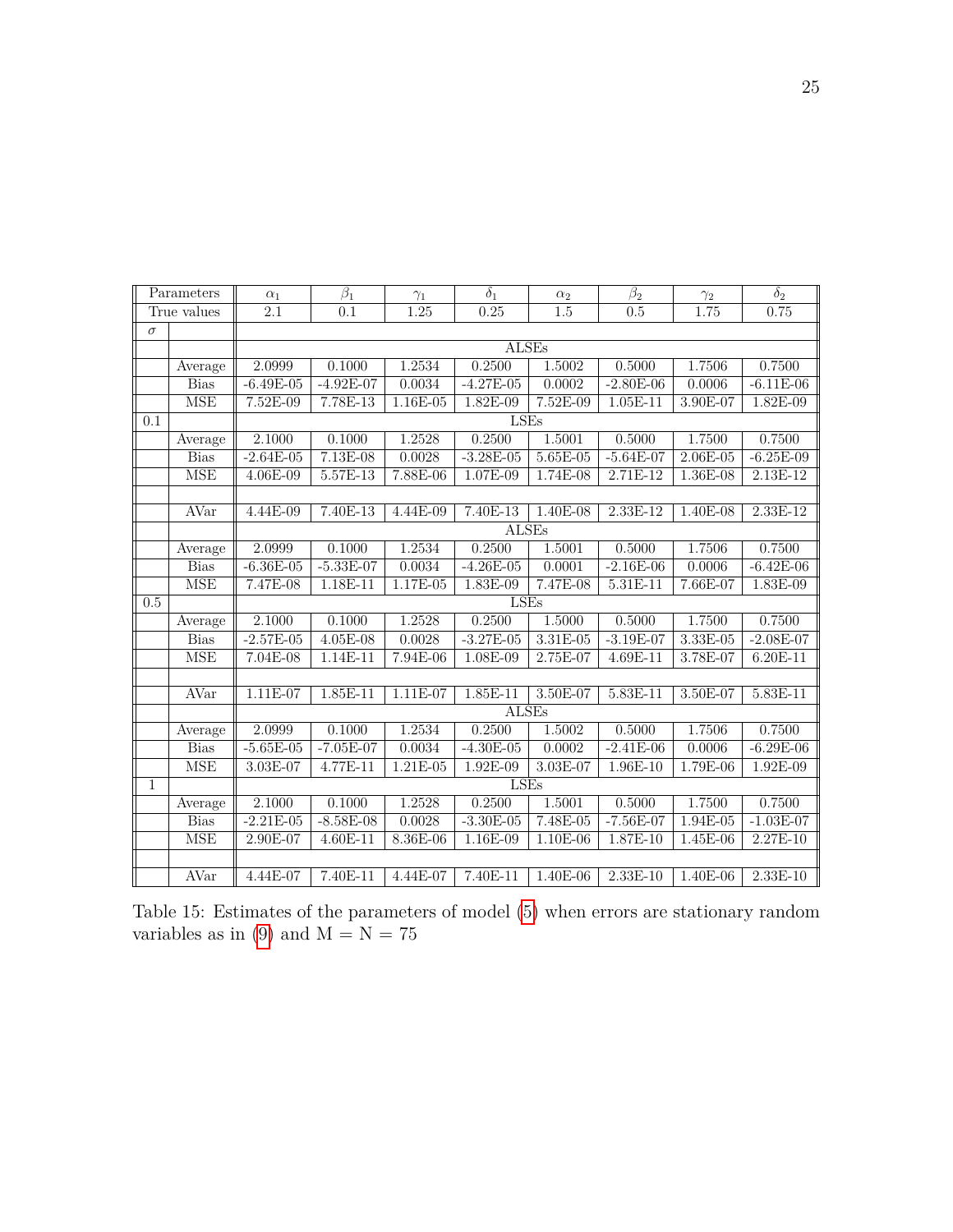| Parameters   |             | $\alpha_1$       | $\beta_1$        | $\gamma_1$ | $\delta_1$  | $\alpha_2$   | $\beta_2$   | $\gamma_2$  | $\delta_2$  |  |  |
|--------------|-------------|------------------|------------------|------------|-------------|--------------|-------------|-------------|-------------|--|--|
| True values  |             | $\overline{2.1}$ | $\overline{0.1}$ | 1.25       | 0.25        | 1.5          | 0.5         | 1.75        | 0.75        |  |  |
| $\sigma$     |             |                  |                  |            |             |              |             |             |             |  |  |
|              |             | <b>ALSEs</b>     |                  |            |             |              |             |             |             |  |  |
|              | Average     | 2.1006           | 0.1000           | 1.2502     | 0.2500      | 1.4991       | 0.5000      | 1.7501      | 0.7500      |  |  |
|              | <b>Bias</b> | 0.0006           | $-6.23E-06$      | 0.0002     | $-3.43E-06$ | $-0.0009$    | $1.30E-05$  | $7.61E-05$  | $-8.05E-08$ |  |  |
|              | <b>MSE</b>  | $3.04E-07$       | $3.90E-11$       | $6.09E-08$ | $1.19E-11$  | $3.04E-07$   | $1.71E-10$  | $1.17E-08$  | $1.19E-11$  |  |  |
| 0.1          |             | <b>LSEs</b>      |                  |            |             |              |             |             |             |  |  |
|              | Average     | 2.0995           | 0.1000           | 1.2504     | 0.2500      | 1.5000       | 0.5000      | 1.7500      | 0.7500      |  |  |
|              | <b>Bias</b> | $-0.0005$        | $2.66E-06$       | 0.0004     | $-3.55E-06$ | $1.24E-05$   | $-9.74E-08$ | $-3.02E-06$ | $-1.67E-08$ |  |  |
|              | <b>MSE</b>  | 2.18E-07         | $7.21E-12$       | 2.00E-07   | 1.28E-11    | $4.35E-09$   | 4.02E-13    | 4.26E-09    | 4.06E-13    |  |  |
|              |             |                  |                  |            |             |              |             |             |             |  |  |
|              | <b>AVar</b> | 1.40E-09         | $1.32E-13$       | $1.40E-09$ | 1.32E-13    | $4.43E-09$   | $4.15E-13$  | $4.43E-09$  | $4.15E-13$  |  |  |
|              |             | <b>ALSEs</b>     |                  |            |             |              |             |             |             |  |  |
|              | Average     | 2.1005           | 0.1000           | 1.2502     | 0.2500      | 1.4991       | 0.5000      | 1.7501      | 0.7500      |  |  |
|              | <b>Bias</b> | 0.0005           | $-6.17E-06$      | 0.0002     | $-3.39E-06$ | $-0.0009$    | $1.30E-05$  | 8.09E-05    | $-1.51E-07$ |  |  |
|              | <b>MSE</b>  | $3.20E-07$       | 4.06E-11         | $8.98E-08$ | 1.47E-11    | 3.20E-07     | 1.81E-10    | 1.22E-07    | 1.47E-11    |  |  |
| 0.5          |             | <b>LSEs</b>      |                  |            |             |              |             |             |             |  |  |
|              | Average     | 2.0995           | 0.1000           | 1.2504     | 0.2500      | 1.5000       | 0.5000      | 1.7500      | 0.7500      |  |  |
|              | <b>Bias</b> | $-0.0005$        | $2.71E-06$       | 0.0004     | $-3.51E-06$ | $1.33E-05$   | $-1.38E-07$ | $9.68E-07$  | $-7.81E-08$ |  |  |
|              | <b>MSE</b>  | 2.48E-07         | $9.82E-12$       | 2.27E-07   | $1.56E-11$  | 1.19E-07     | $1.10E-11$  | 1.19E-07    | 1.08E-11    |  |  |
|              |             |                  |                  |            |             |              |             |             |             |  |  |
|              | <b>AVar</b> | 3.51E-08         | $3.29E-12$       | $3.51E-08$ | 3.29E-12    | 1.11E-07     | $1.04E-11$  | 1.11E-07    | $1.04E-11$  |  |  |
|              |             |                  |                  |            |             | <b>ALSEs</b> |             |             |             |  |  |
|              | Average     | 2.1006           | 0.1000           | 1.2502     | 0.2500      | 1.4990       | 0.5000      | 1.7501      | 0.7500      |  |  |
|              | <b>Bias</b> | 0.0006           | $-6.33E-06$      | 0.0002     | $-3.43E-06$ | $-0.0010$    | $1.33E-05$  | 8.50E-05    | $-2.22E-07$ |  |  |
|              | <b>MSE</b>  | 4.17E-07         | $4.96E-11$       | $1.86E-07$ | $2.43E-11$  | 4.17E-07     | $2.17E-10$  | $4.81E-07$  | $2.43E-11$  |  |  |
| $\mathbf{1}$ |             |                  |                  |            |             | <b>LSEs</b>  |             |             |             |  |  |
|              | Average     | 2.0996           | 0.1000           | 1.2504     | 0.2500      | 1.5000       | 0.5000      | 1.7500      | 0.7500      |  |  |
|              | <b>Bias</b> | $-0.0004$        | $2.55E-06$       | 0.0004     | $-3.54E-06$ | $2.30E-06$   | $9.41E-08$  | 2.39E-06    | $-1.29E-07$ |  |  |
|              | <b>MSE</b>  | 2.97E-07         | $1.57E-11$       | 3.27E-07   | 2.51E-11    | 4.52E-07     | 4.21E-11    | 4.90E-07    | 4.52E-11    |  |  |
|              |             |                  |                  |            |             |              |             |             |             |  |  |
|              | AVar        | 1.40E-07         | $1.32E-11$       | 1.40E-07   | 1.32E-11    | 4.43E-07     | 4.15E-11    | 4.43E-07    | 4.15E-11    |  |  |

Table 16: Estimates of the parameters of model [\(5\)](#page-8-2) when errors are stationary random variables as in [\(9\)](#page-12-1) and  $M = N = 100$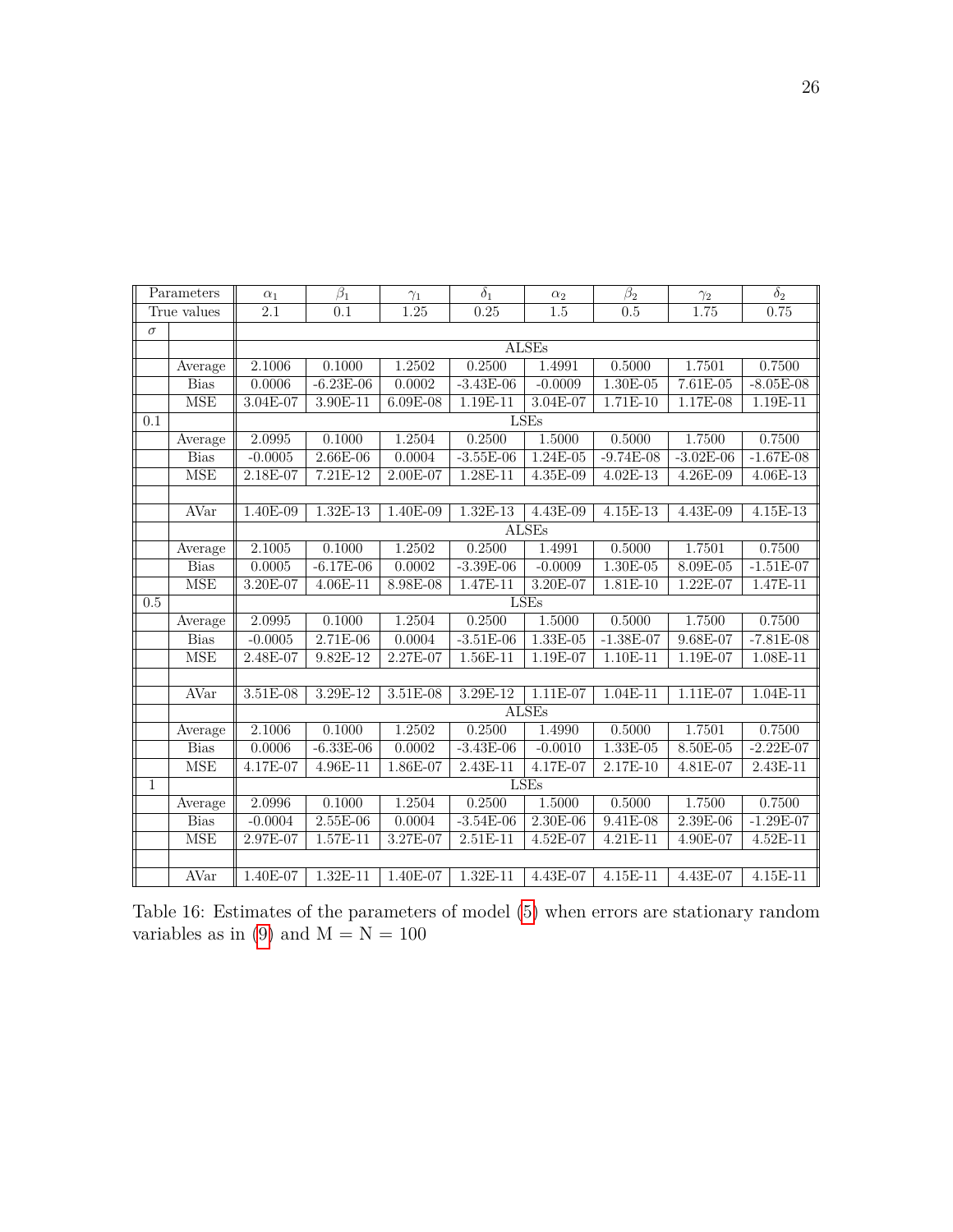and the error random variables  $\{X(m, n)\}\$ are generated as follows:

$$
X(m, n) = \epsilon(m, n) + \rho_1 \epsilon(m - 1, n) + \rho_2 \epsilon(m, n - 1) + \rho_3 \epsilon(m - 1, n - 1),
$$

where  $\epsilon(m, n)$  are Gaussian random variables with mean 0 and variance  $\sigma^2 = 2$  and  $\rho_1 = 0.5, \ \rho_2 = 0.4 \text{ and } \rho_3 = 0.3.$  We generate  $y(m, n)$  for  $M = N = 100$  $M = N = 100$  $M = N = 100$ . Figure 1 displays the true signal generated with the above mentioned parameters and Figure [2](#page-26-0) displays the noisy signal that is the true signal along with the additive error  $X(m, n)$ defined above.

<span id="page-26-0"></span>

Figure 1: True Signal Figure 2: Noisy Signal

Using the generated data matrix, we now fit model [\(1\)](#page-1-0) using both least squares estimation method and approximate least squares estimation method. Following are the values of the estimates that we attain:

LSEs:  $\hat{A} = 5.909047$ ,  $\hat{B} = 6.073225$ ,  $\hat{\alpha} = 2.750070$ ,  $\hat{\beta} = 0.049998$ ,  $\hat{\gamma} = 2.500897$ ,  $\hat{\delta} = 0.074992$ ALSEs:  $\tilde{A} = 5.817259$ ,  $\tilde{B} = 6.152546$ ,  $\tilde{\alpha} = 2.751267$ ,  $\tilde{\beta} = 0.049986$ ,  $\tilde{\gamma} = 2.500725$ ,  $\tilde{\delta} = 0.074993$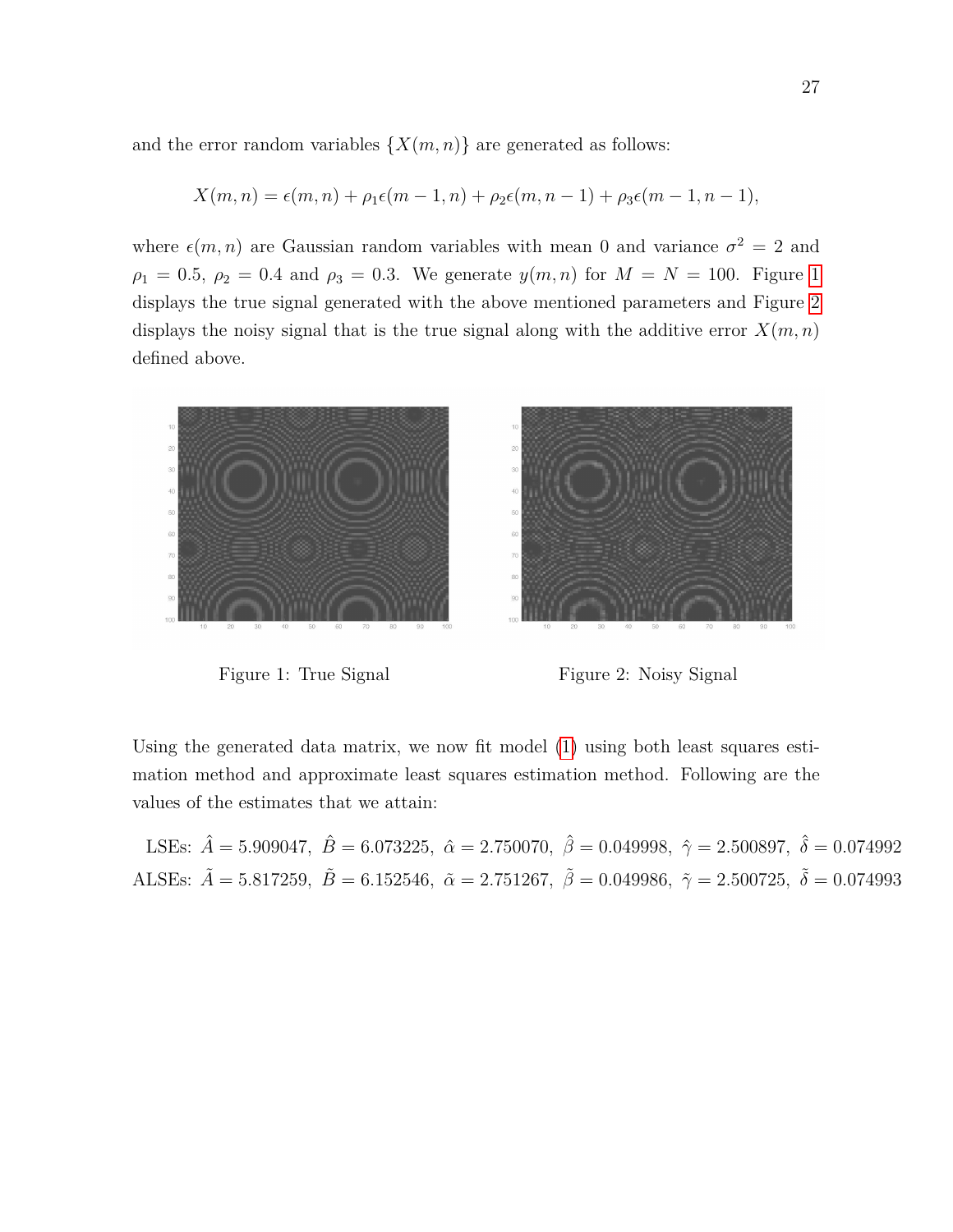<span id="page-27-1"></span>

Figure 3: Estimated Signal using LSEs Figure 4: Estimated Signal using ALSEs

We plot the estimated signals using the above obtained estimates. The plots of the signals estimated using LSEs and ALSEs are given in Figures [3](#page-27-1) and [4](#page-27-1) respectively. Thus we may conclude that the estimated signal plots both using LSEs and ALSEs are well matched with the true signal plot, as is evident from the figures above.

# <span id="page-27-0"></span>**8 Conclusion**

In this paper, we propose approximate least squares estimators (ALSEs) to estimate the unknown parameters of a one component 2-D chirp model. We study their asymptotic properties. We show that they are strongly consistent and asymptotically, normally distributed and equivalent to the LSEs. The consistency of the ALSEs of the linear parameters is obtained under slightly weaker conditions than that obtained for the LSEs of the linear parameters, as we need not bound the parameter space in the former case. Also, the rate of convergence of the linear parameters is  $M^{-1/2}N^{-1/2}$ , that of frequencies  $\alpha$  and  $\gamma$  are  $M^{-3/2}N^{-1/2}$  and  $M^{-1/2}N^{-3/2}$  respectively and that of frequency rates  $\beta$  and *δ* are  $M^{-5/2}N^{-1/2}$  and  $M^{-1/2}N^{-5/2}$  respectively, same as that of corresponding LSEs. Through simulation studies as well, we deduce that the estimators are consistent and asymptotically equivalent to the LSEs. We also propose sequential procedure to obtain the ALSEs of a multiple component 2-D chirp model, with the number of components to be known and study their asymptotic properties. We see that the results obtained for the one component model can be extended to the generalised model, that is the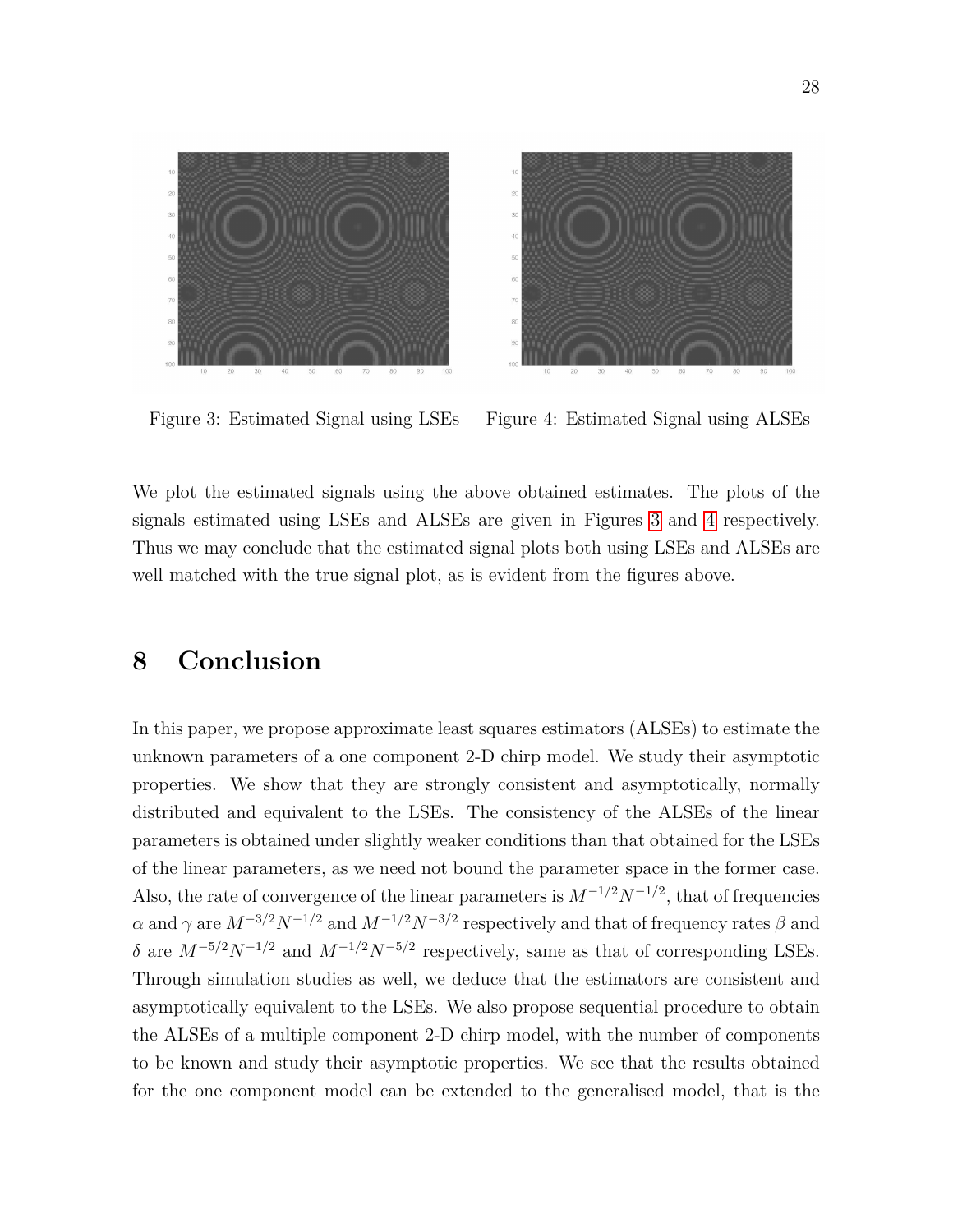multiple component model.

# <span id="page-28-1"></span>**Appendix A**

The following lemmas are required to prove Theorem [1.](#page-7-3)

<span id="page-28-0"></span>**Lemma 5.** *Consider the set*  $S_c^{\theta^0} = {\theta : |\theta - \theta^0| \geq 4c},$  *if for any c* > 0,

<span id="page-28-2"></span>
$$
\limsup_{\theta \in S_c^{\vartheta^0}} \frac{1}{MN} (I(\boldsymbol{\vartheta}) - I(\boldsymbol{\vartheta}^0)) < 0 \ a.s. \tag{10}
$$

*then,*  $\tilde{\boldsymbol{\vartheta}} \to \boldsymbol{\vartheta}^0$  *almost surely as min* $\{M, N\} \to \infty$ *.* 

*Proof.* Let us denote  $\mathbf{\hat{v}}^0 = (\alpha^0, \beta^0, \gamma^0, \delta^0)$  and  $\tilde{\mathbf{\hat{v}}} = (\tilde{\alpha}, \tilde{\beta}, \tilde{\gamma}, \tilde{\delta})$  by  $\tilde{\mathbf{\hat{v}}}_{MN}$  to assert that it depends on *M* and *N*. Suppose [\(10\)](#page-28-2) is true and  $\tilde{\mathbf{\theta}}_{MN} \to \mathbf{\theta}^0$  almost surely as  $\min\{M, N\} \to \infty$ , then there exists a  $c > 0$  and a subsequence  $\{M_k, N_k\}$  of  $\{M, N\}$ such that  $\tilde{\boldsymbol{\vartheta}}_{M_k N_k} \in S_c^{\vartheta^0}$  $c^{00}_{c}$  for all  $k = 1, 2, \cdots$ .

Since  $\tilde{\mathbf{\Psi}}_{M_k N_k}$  is the ALSE of  $\mathbf{\Psi}^0$  when  $M = M_k$  and  $N = N_k$ ,

$$
\limsup\limits_{\boldsymbol \vartheta\in S^{q0}_{c}}\frac{1}{M_{k}N_{k}}\Big(I_{M_{k}N_{k}}\big(\boldsymbol \vartheta)-I_{M_{k}N_{k}}(\boldsymbol \vartheta^0)\Big)\geqslant 0
$$

This contradicts [\(10\)](#page-28-2). Hence  $\tilde{\alpha} \xrightarrow{a.s.} \alpha^0$ ,  $\tilde{\beta} \xrightarrow{a.s.} \beta^0$ ,  $\tilde{\gamma} \xrightarrow{a.s.} \gamma^0$  and  $\tilde{\delta} \xrightarrow{a.s.} \delta^0$ .

<span id="page-28-4"></span>**Lemma 6.** *If assumptions 1 and 2 are satisfied then:*

$$
M(\tilde{\alpha}-\alpha^0)\xrightarrow{a.s.} 0,\ M^2(\tilde{\beta}-\beta^0)\xrightarrow{a.s.} 0,\ N(\tilde{\gamma}-\gamma^0)\xrightarrow{a.s.} 0\ and\ N^2(\tilde{\delta}-\delta^0)\xrightarrow{a.s.} 0
$$

*Proof.* Let  $I'(\mathbf{\theta})$  be 1 × 4 first derivative vector and  $I''(\mathbf{\theta})$  be 4 × 4 second derivative matrix of  $I(\theta)$ . Using multivariate Taylor series expansion of  $I(\theta)$  around  $\theta^0$ , we have:

$$
I'(\tilde{\boldsymbol{\vartheta}}) - I'(\boldsymbol{\vartheta}^0) = (\tilde{\boldsymbol{\vartheta}} - \boldsymbol{\vartheta}^0)I''(\bar{\boldsymbol{\vartheta}})
$$

Since  $\tilde{\boldsymbol{\vartheta}}$  is the ALSE of  $\boldsymbol{\vartheta}^0$ ,  $I'(\tilde{\boldsymbol{\vartheta}})=0$ 

<span id="page-28-3"></span>
$$
(\tilde{\boldsymbol{\vartheta}} - \boldsymbol{\vartheta}^0)(\sqrt{MN}\mathbf{D}_1)^{-1} = -\frac{1}{\sqrt{MN}}I'(\boldsymbol{\vartheta}^0)\mathbf{D}_1[\mathbf{D}_1I''(\bar{\boldsymbol{\vartheta}})\mathbf{D}_1]^{-1}
$$
(11)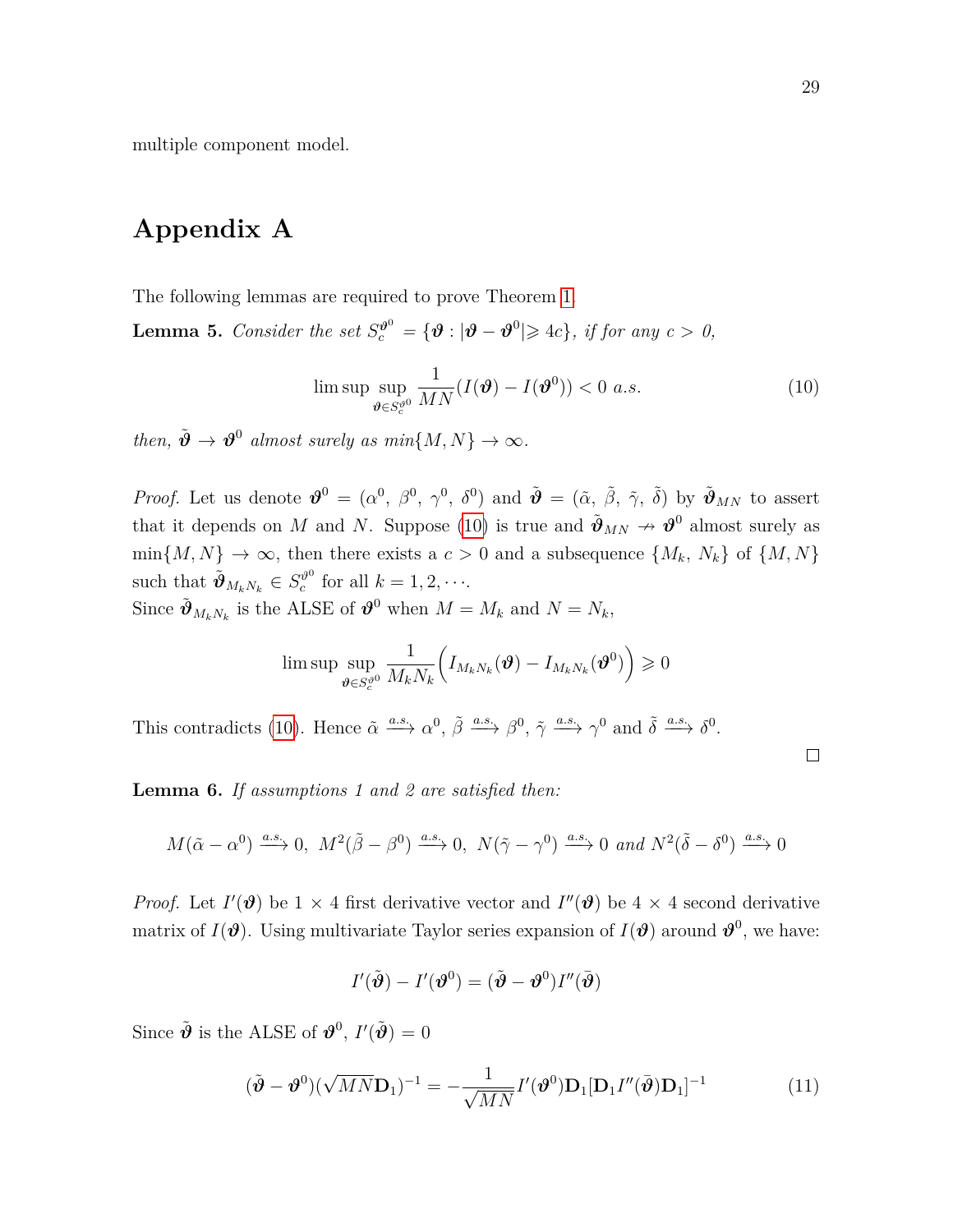where,  $D_1 = \text{diag}(M^{-3/2}N^{-1/2}, M^{-5/2}N^{-1/2}, M^{-1/2}N^{-3/2}, M^{-1/2}N^{-5/2})$ . To show that the left hand side of equation [\(11\)](#page-28-3) goes to 0 as  $\min\{M,N\} \to \infty$ , we first consider the vector  $\frac{1}{\sqrt{MN}}I'(\boldsymbol{\vartheta}^0)$ 

<span id="page-29-0"></span>
$$
= \frac{1}{\sqrt{MN}} \begin{bmatrix} \frac{\partial I(\boldsymbol{\vartheta}^{0})}{\partial \alpha} & \frac{\partial I(\boldsymbol{\vartheta}^{0})}{\partial \beta} & \frac{\partial I(\boldsymbol{\vartheta}^{0})}{\partial \gamma} & \frac{\partial I(\boldsymbol{\vartheta}^{0})}{\partial \delta} \end{bmatrix} \begin{bmatrix} \frac{1}{M^{\frac{3}{2}}N^{\frac{1}{2}}} & 0 & 0 & 0 \\ 0 & \frac{1}{M^{\frac{5}{2}}N^{\frac{1}{2}}} & 0 & 0 \\ 0 & 0 & \frac{1}{M^{\frac{1}{2}}N^{\frac{3}{2}}} & 0 \\ 0 & 0 & 0 & \frac{1}{M^{\frac{1}{2}}N^{\frac{3}{2}}} \end{bmatrix} (12)
$$

$$
= \begin{bmatrix} \frac{1}{M^{2}N} \frac{\partial I(\boldsymbol{\vartheta}^{0})}{\partial \alpha} & \frac{1}{M^{3}N} \frac{\partial I(\boldsymbol{\vartheta}^{0})}{\partial \beta} & \frac{1}{MN^{2}} \frac{\partial I(\boldsymbol{\vartheta}^{0})}{\partial \gamma} & \frac{1}{MN^{3}} \frac{\partial I(\boldsymbol{\vartheta}^{0})}{\partial \delta} \end{bmatrix}
$$

From [\(2\)](#page-2-0), we can write  $I(\boldsymbol{\vartheta})$  as:

$$
= \frac{2}{MN} \left( \sum_{n=1}^{N} \sum_{m=1}^{M} y(m,n) \cos(\alpha^0 m + \beta^0 m^2 + \gamma^0 n + \delta^0 n^2) \right)^2 +
$$
  

$$
\frac{2}{MN} \left( \sum_{n=1}^{N} \sum_{m=1}^{M} y(m,n) \sin(\alpha^0 m + \beta^0 m^2 + \gamma^0 n + \delta^0 n^2) \right)^2.
$$

Thus,

$$
\frac{1}{M^2N} \frac{\partial I(\boldsymbol{\vartheta}^0)}{\partial \alpha} = \frac{4}{M^3N^2} \bigg( \sum_{n=1}^N \sum_{m=1}^M y(m,n) \cos(\alpha^0 m + \beta^0 m^2 + \gamma^0 n + \delta^0 n^2) \bigg) \n\bigg( - \sum_{n=1}^N \sum_{m=1}^M m y(m,n) \sin(\alpha^0 m + \beta^0 m^2 + \gamma^0 n + \delta^0 n^2) \bigg) \n+ \frac{4}{M^3N^2} \bigg( \sum_{n=1}^N \sum_{m=1}^M y(m,n) \sin(\alpha^0 m + \beta^0 m^2 + \gamma^0 n + \delta^0 n^2) \bigg) \n\bigg( \sum_{n=1}^N \sum_{m=1}^M m y(m,n) \cos(\alpha^0 m + \beta^0 m^2 + \gamma^0 n + \delta^0 n^2) \bigg).
$$

Now using equation [\(1\)](#page-1-0), taking limit as  $\min\{M, N\} \to \infty$ , and then using Lemma [1,](#page-4-0) parts  $(c)-(g)$ , we have:

$$
\frac{1}{M^2N}\frac{\partial I(\boldsymbol{\vartheta}^0)}{\partial \alpha} \xrightarrow{a.s.} 0.
$$

On similar lines, one can show that rest of the elements of the above vector [\(12\)](#page-29-0) tend to 0 as  $\min\{M,N\}\to\infty.$  Thus, we have:

<span id="page-29-1"></span>
$$
\lim_{n \to \infty} \frac{1}{\sqrt{MN}} I'(\boldsymbol{\vartheta}^0) = 0.
$$
\n(13)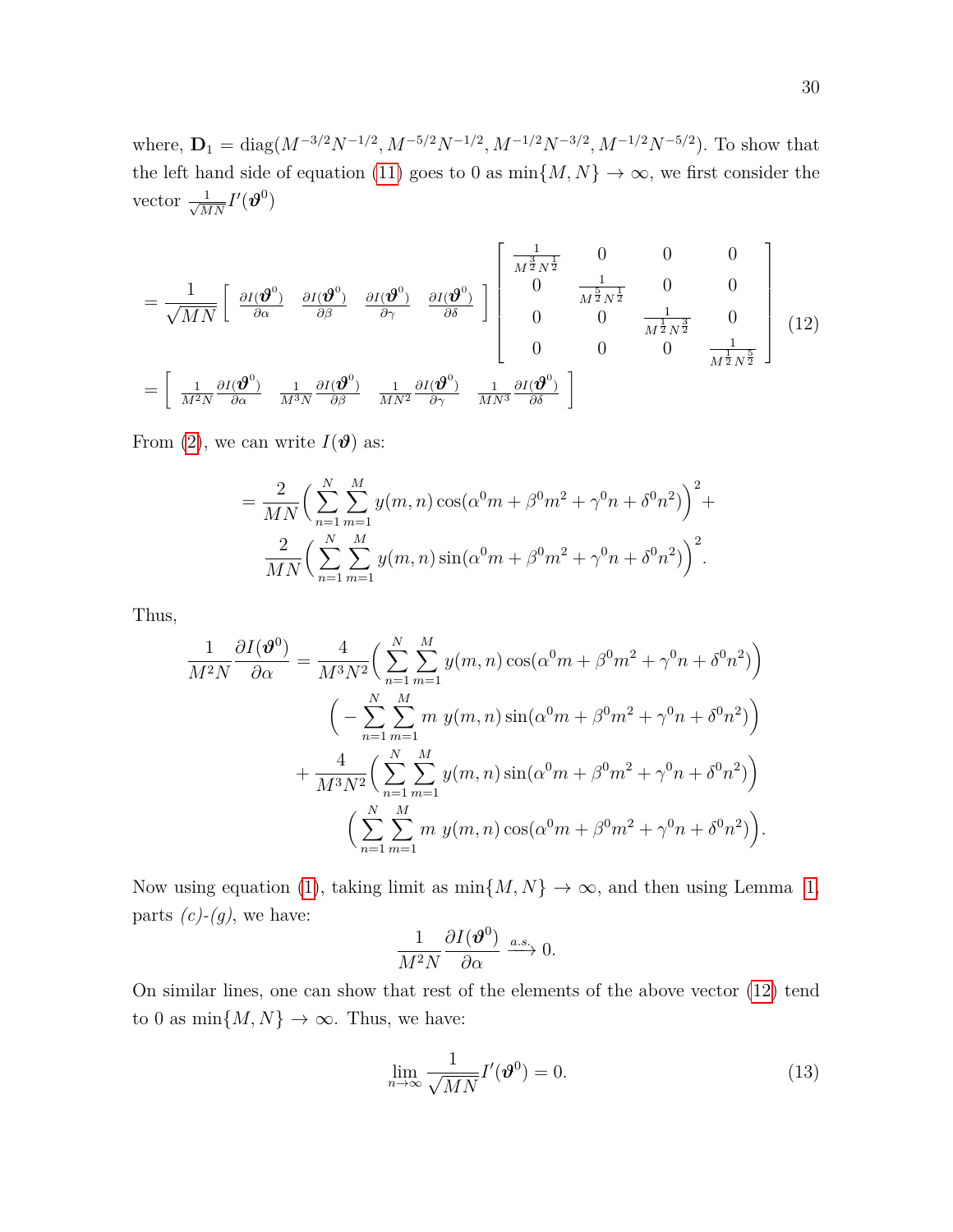Now we consider the second derivative matrix:  $D_1 I''(\bar{\boldsymbol{\vartheta}})D_1$ . Since  $I''(\boldsymbol{\vartheta})$  is a continuous function of  $\vartheta$ ,

$$
\lim_{n\to\infty} {\bf D}_1 I''(\bar{\boldsymbol{\vartheta}}) {\bf D}_1 = \lim_{n\to\infty} {\bf D}_1 I''(\boldsymbol{\vartheta}^0) {\bf D}_1,
$$

where,

$$
\mathbf{D}_{1}I''(\boldsymbol{\vartheta}^{0})\mathbf{D}_{1}=\left[\begin{array}{ccc} \frac{1}{M^{3}N}\frac{\partial^{2}I(\boldsymbol{\vartheta}^{0})}{\partial\alpha^{2}} & \frac{1}{M^{4}N}\frac{\partial^{2}I(\boldsymbol{\vartheta}^{0})}{\partial\alpha\partial\beta} & \frac{1}{M^{2}N^{2}}\frac{\partial^{2}I(\boldsymbol{\vartheta}^{0})}{\partial\alpha\partial\gamma} & \frac{1}{M^{2}N^{3}}\frac{\partial^{2}I(\boldsymbol{\vartheta}^{0})}{\partial\alpha\partial\delta} \\ \frac{1}{M^{4}N}\frac{\partial^{2}I(\boldsymbol{\vartheta}^{0})}{\partial\beta\partial\alpha} & \frac{1}{M^{5}N}\frac{\partial^{2}I(\boldsymbol{\vartheta}^{0})}{\partial\beta^{2}} & \frac{1}{M^{3}N^{2}}\frac{\partial^{2}I(\boldsymbol{\vartheta}^{0})}{\partial\beta\partial\gamma} & \frac{1}{M^{3}N^{3}}\frac{\partial^{2}I(\boldsymbol{\vartheta}^{0})}{\partial\beta\partial\delta} \\ \frac{1}{M^{2}N^{2}}\frac{\partial^{2}I(\boldsymbol{\vartheta}^{0})}{\partial\gamma\partial\alpha} & \frac{1}{M^{3}N^{2}}\frac{\partial^{2}I(\boldsymbol{\vartheta}^{0})}{\partial\gamma\partial\beta} & \frac{1}{MN^{3}}\frac{\partial^{2}I(\boldsymbol{\vartheta}^{0})}{\partial\gamma^{2}} & \frac{1}{MN^{4}}\frac{\partial^{2}I(\boldsymbol{\vartheta}^{0})}{\partial\gamma\partial\delta} \\ \frac{1}{M^{2}N^{3}}\frac{\partial^{2}I(\boldsymbol{\vartheta}^{0})}{\partial\delta\partial\alpha} & \frac{1}{M^{3}N^{3}}\frac{\partial^{2}I(\boldsymbol{\vartheta}^{0})}{\partial\delta\partial\beta} & \frac{1}{MN^{4}}\frac{\partial^{2}I(\boldsymbol{\vartheta}^{0})}{\partial\delta\partial\gamma} & \frac{1}{MN^{5}}\frac{\partial^{2}I(\boldsymbol{\vartheta}^{0})}{\partial\delta^{2}} \end{array}\right].
$$

Using Lemma [1,](#page-4-0) parts  $(c)$  -  $(g)$  provided in section [2,](#page-3-0) we obtain the following:

<span id="page-30-0"></span>
$$
\lim_{\min\{M,N\}\to\infty} \mathbf{D}_1 I''(\boldsymbol{\vartheta}^0) \mathbf{D}_1 \stackrel{a.s.}{=} -\mathbf{S}
$$
 (14)

where,

$$
\mathbf{S} = \begin{bmatrix} \frac{A^{0^2} + B^{0^2}}{12} & \frac{A^{0^2} + B^{0^2}}{12} & 0 & 0\\ \frac{A^{0^2} + B^{0^2}}{12} & \frac{4(A^{0^2} + B^{0^2})}{45} & 0 & 0\\ 0 & 0 & \frac{A^{0^2} + B^{0^2}}{12} & \frac{A^{0^2} + B^{0^2}}{12}\\ 0 & 0 & \frac{A^{0^2} + B^{0^2}}{12} & \frac{4(A^{0^2} + B^{0^2})}{45} \end{bmatrix} > 0.
$$

Here, a matrix  $A > 0$ , means that it is a positive definite matrix. From [\(13\)](#page-29-1) and [\(14\)](#page-30-0), we get the desired result.

*Proof of Theorem 1:* We first prove the consistency of the non-linear parameters. Consider the difference:

$$
\frac{1}{MN} \left[ I(\mathbf{\vartheta}) - I(\mathbf{\vartheta}^{0}) \right] = \frac{2}{(MN)^2} \Big| \sum_{m=1}^{M} \sum_{n=1}^{N} y(m,n) e^{-i(\alpha m + \beta m^2 + \gamma n + \delta n^2)} \Big|^{2} - \frac{2}{(MN)^2} \Big| \sum_{m=1}^{M} \sum_{n=1}^{N} y(m,n) e^{-i(\alpha^0 m + \beta^0 m^2 + \gamma^0 n + \delta^0 n^2)} \Big|^{2}
$$

Consider the set  $S_c^{\vartheta^0}$  defined in [5.](#page-28-0) We split this set into four sets and thus it can be rewritten as  $S_c^{(\vartheta^0, \alpha)} \cup S_c^{(\vartheta^0, \beta)} \cup S_c^{(\vartheta^0, \gamma)} \cup S_c^{(\vartheta^0, \delta)}$ .

Here, 
$$
S_c^{(\vartheta^0, \alpha)} = {\alpha : |\alpha - \alpha^0| > c}, S_c^{(\vartheta^0, \beta)} = {\beta : |\beta - \beta^0| > c}, S_c^{(\vartheta^0, \gamma)} = {\gamma : |\gamma - \gamma^0| > c}
$$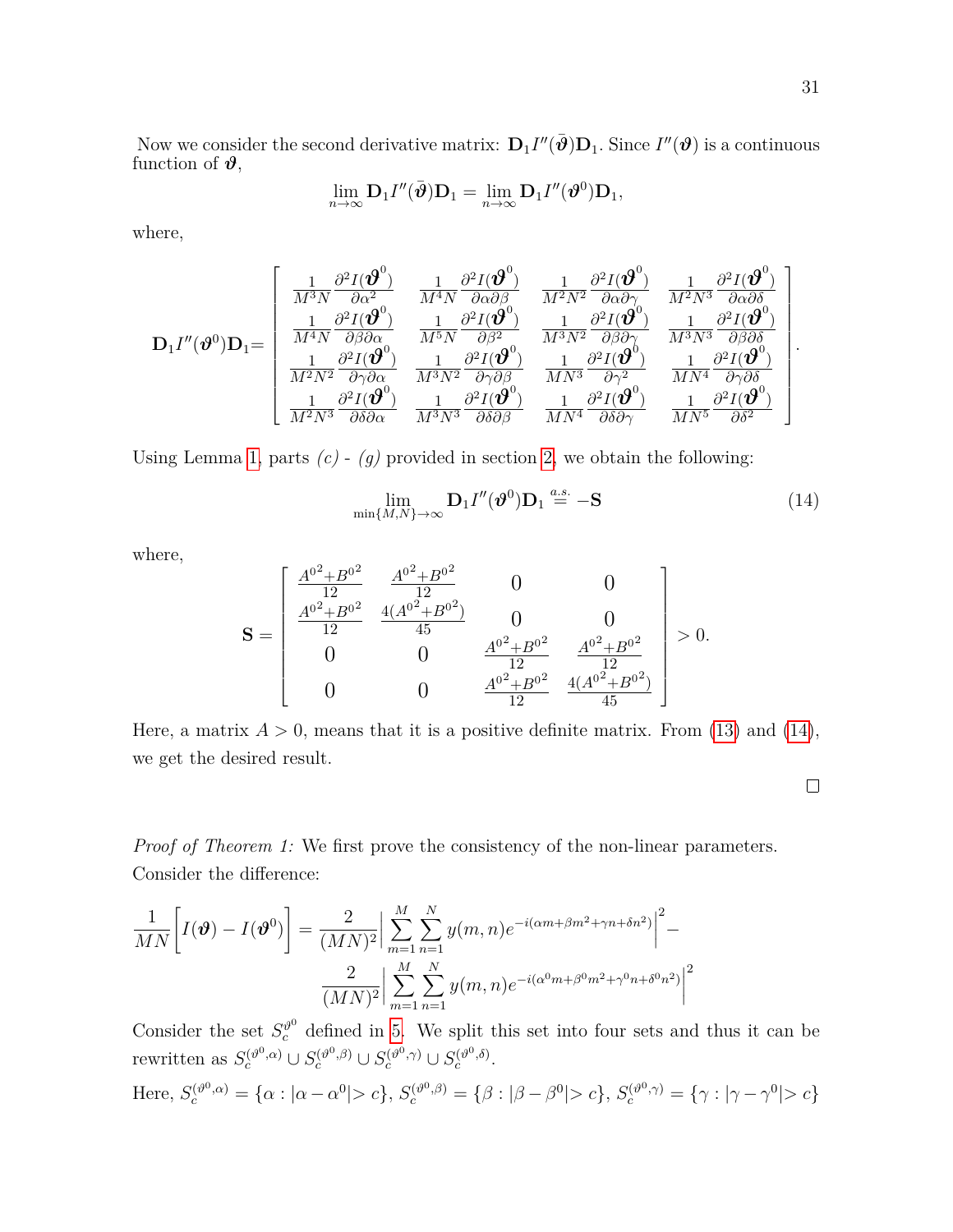and 
$$
S_c^{(\vartheta^0, \delta)} = \{\delta : |\delta - \delta^0| > c\}.
$$
  
\n
$$
\limsup_{\vartheta \in S_c^{(\vartheta^0, \alpha)}} \frac{1}{MN} \left[ I(\vartheta) - I(\vartheta^0) \right]
$$
\n
$$
= -2 \left[ \lim_{\min\{M, N\} \to \infty} \left\{ \frac{1}{MN} \sum_{m=1}^M \sum_{n=1}^N A^0 \cos^2(\alpha^0 m + \beta^0 m^2 + \gamma^0 n + \delta^0 n^2) \right\}^2 + \left\{ \frac{1}{MN} \sum_{m=1}^M \sum_{n=1}^N B^0 \sin^2(\alpha^0 m + \beta^0 m^2 + \gamma^0 n + \delta^0 n^2) \right\}^2 \right]
$$
\n
$$
= -\frac{1}{2} (A^{02} + B^{02}) < 0 \text{ a.s.}
$$

using Lemma [1,](#page-4-0) parts *(e)* and *(f)*. Similarly, for all other sets  $S_c^{(\vartheta^0, \beta)}$ ,  $S_c^{(\vartheta^0, \gamma)}$  and  $S_c^{(\vartheta^0, \delta)}$ , this can be shown.

Hence combining, we have: lim sup sup  $\vartheta \in S_c^{\vartheta^0}$  $\frac{1}{MN}\bigg[ I(\boldsymbol{\vartheta}) \,-\, I(\boldsymbol{\vartheta}^0)$ 1 *<* 0 a.s. Thus, using Lemma [5,](#page-28-0) we get the desired result.

#### $\Box$

# <span id="page-31-0"></span>**Appendix B**

Proof of Theorem 2: Consider the following:  
\n
$$
\frac{1}{MN}Q_{MN}(\boldsymbol{\theta}) = \frac{1}{MN}\sum_{m=1}^{M}\sum_{n=1}^{N} \left(y(m,n) - A\cos(\boldsymbol{\vartheta}^{T}u(m,n)) - B\sin(\boldsymbol{\vartheta}^{T}u(m,n))\right)^{2}
$$
\n
$$
= C - \frac{1}{MN}J_{MN}(\boldsymbol{\theta}) + o(1)
$$
\nHere,  $C = \frac{1}{MN}\sum_{m=1}^{M}\sum_{n=1}^{N}y(m,n)^{2}$  and,  
\n
$$
\frac{1}{MN}J_{MN}(\boldsymbol{\theta}) = \frac{2}{MN}\sum_{m=1}^{M}\sum_{n=1}^{N}y(m,n)\left(A\cos(\alpha m + \beta m^{2} + \gamma n + \delta n^{2}) + B\sin(\alpha m + \beta m^{2} + \gamma n + \delta n^{2})\right)
$$
\n
$$
-\frac{A^{2} + B^{2}}{2}.
$$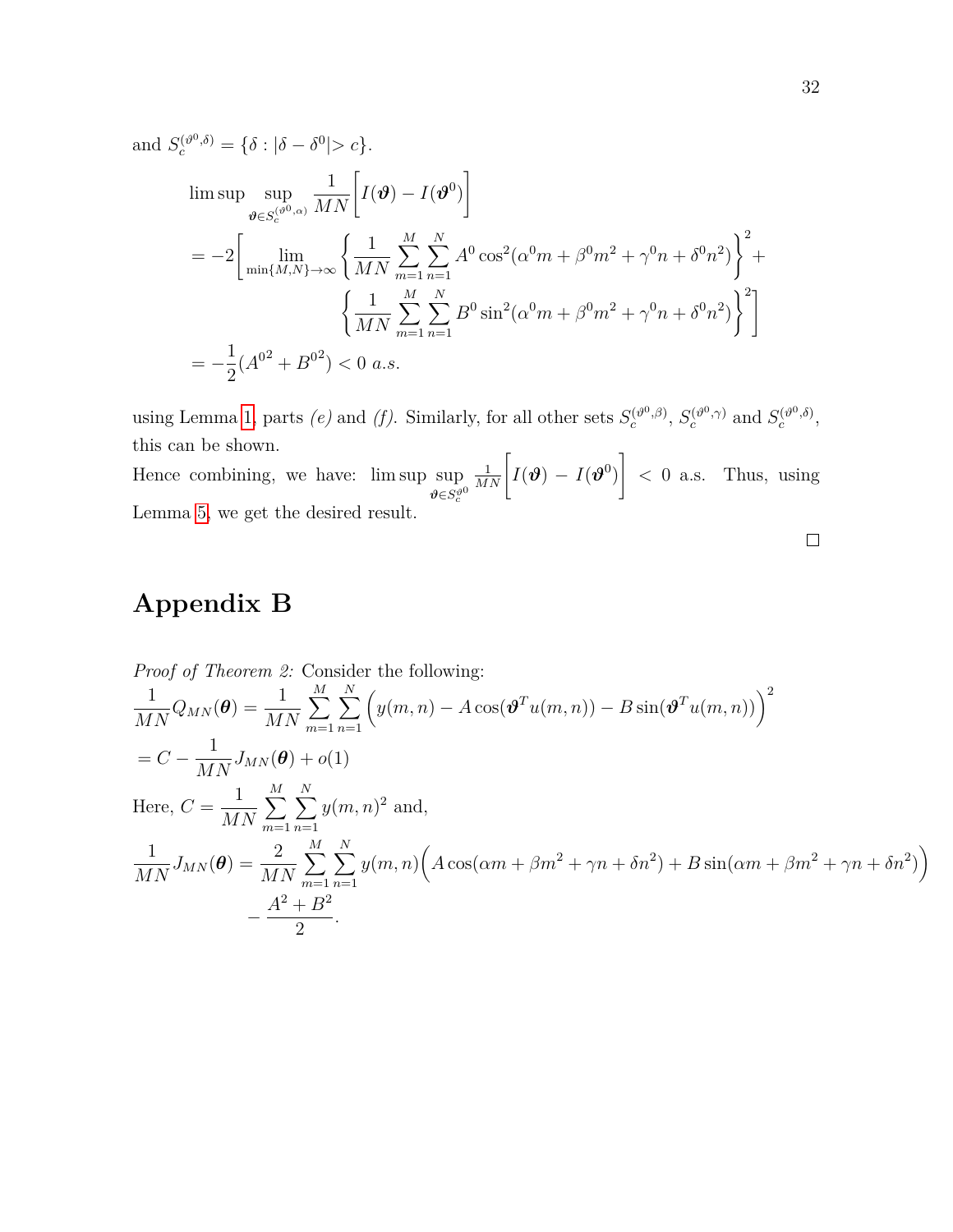Now we compute the first derivative of  $\frac{1}{MN}J_{MN}(\theta)$  and  $\frac{1}{MN}Q_{MN}(\theta)$  at  $\theta = \theta^0$  and using Lemma [1,](#page-4-0) parts  $(c)$  -  $(g)$ , we obtain the following relation between them:

<span id="page-32-0"></span>
$$
\mathbf{Q}'_{MN}(\boldsymbol{\theta}^{0})\mathbf{D} = -\mathbf{J}'_{MN}(\boldsymbol{\theta}^{0})\mathbf{D} + \begin{pmatrix} o(M^{\frac{1}{2}}N^{\frac{1}{2}}) \\ o(M^{\frac{1}{2}}N^{\frac{1}{2}}) \\ o(M^{\frac{3}{2}}N^{\frac{1}{2}}) \\ o(M^{\frac{5}{2}}N^{\frac{1}{2}}) \\ o(M^{\frac{1}{2}}N^{\frac{3}{2}}) \\ o(M^{\frac{1}{2}}N^{\frac{3}{2}}) \end{pmatrix} \mathbf{D}.
$$
 (15)

Since the second expression of equation( [15\)](#page-32-0) goes to 0, as  $\min\{M, N\} \to \infty$ , we have:

<span id="page-32-1"></span>
$$
\lim_{\min\{M,N\}\to\infty} \mathbf{Q}'_{MN}(\boldsymbol{\theta}^0)\mathbf{D} = \lim_{\min\{M,N\}\to\infty} -\mathbf{J}'_{MN}(\boldsymbol{\theta}^0)\mathbf{D}.\tag{16}
$$

It can be easily seen that, at  $\tilde{A} = \hat{A}(\alpha, \beta, \gamma, \delta)$  and  $\tilde{B} = \hat{B}(\alpha, \beta, \gamma, \delta)$ ,

$$
J_{MN}(\tilde{A}, \tilde{B}, \alpha, \beta, \gamma, \delta) = \frac{1}{MN}I(\alpha, \beta, \gamma, \delta),
$$

where  $I(\alpha, \beta, \gamma, \delta)$  is as defined in [\(2\)](#page-2-0). Hence the estimator of  $\theta^0$  which maximizes  $J_{MN}(\theta)$  is equivalent to  $\tilde{\theta}$ , the ALSE of  $\theta^0$ . Thus, the ALSE  $\tilde{\theta}$  in terms of  $J_{MN}(\theta)$  can be written as the following, using Taylor series expansion:

<span id="page-32-3"></span>
$$
(\tilde{\boldsymbol{\theta}} - \boldsymbol{\theta}^0) \mathbf{D}^{-1} = -[\mathbf{J}_{MN}'(\boldsymbol{\theta}^0) \mathbf{D}][\mathbf{D} \mathbf{J}_{MN}''(\bar{\boldsymbol{\theta}}) \mathbf{D}]^{-1}.
$$
 (17)

Note that,  $\lim_{\min\{M,N\}\to\infty} [\mathbf{D}\mathbf{J}_{MN}''(\bar{\boldsymbol{\theta}})\mathbf{D}] = \lim_{\min\{M,N\}\to\infty} [\mathbf{D}\mathbf{J}_{MN}''(\boldsymbol{\theta}^0)\mathbf{D}]$ . Now comparing the  $\text{corresponding elements of the second derivative matrices } \mathbf{DJ}_{MN}''(\boldsymbol{\theta}^0) \mathbf{D} \text{ and } \mathbf{DQ}_{MN}''(\boldsymbol{\theta}^0) \mathbf{D}$ and using Lemma [1,](#page-4-0) parts  $(c)$  -  $(f)$ , on each of the derivatives as done for the first derivative vectors above, we obtain the following relation:

<span id="page-32-2"></span>
$$
\lim_{\min\{M,N\}\to\infty} \mathbf{D}\mathbf{J}_{MN}''(\boldsymbol{\theta}^0)\mathbf{D} = -\lim_{\min\{M,N\}\to\infty} \mathbf{D}\mathbf{Q}_{MN}''(\boldsymbol{\theta}^0)\mathbf{D} = -2\Sigma
$$
 (18)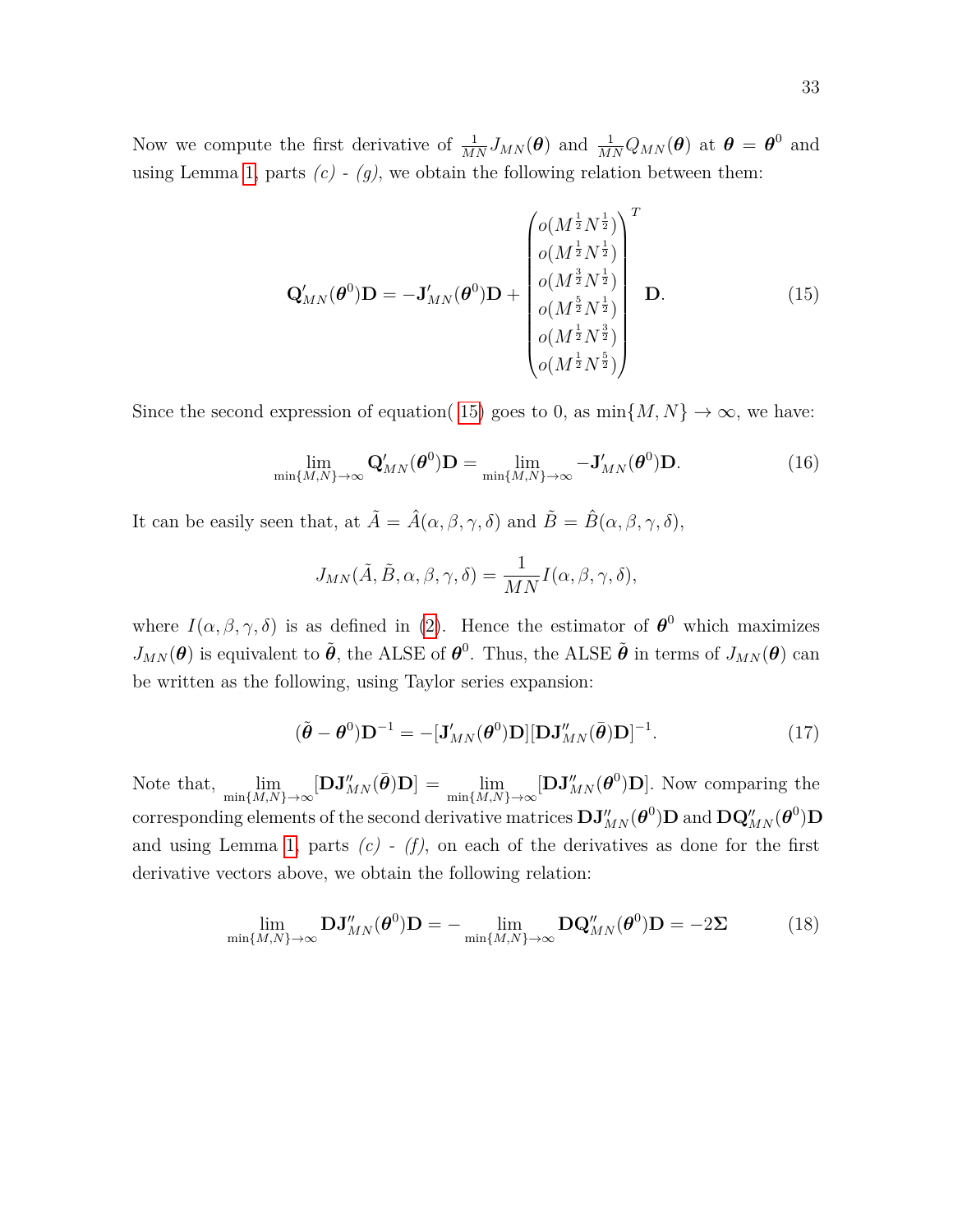where,

$$
\mathbf{\Sigma} = \left[ \begin{array}{cccccc} 1/2 & 0 & \frac{B^0}{4} & \frac{B^0}{6} & \frac{B^0}{4} & \frac{B^0}{6} \\ 0 & 1/2 & -\frac{A^0}{4} & -\frac{A^0}{6} & -\frac{A^0}{4} & -\frac{A^0}{6} \\ \frac{B^0}{4} & -\frac{A^0}{4} & \frac{A^{0^2}+B^{0^2}}{6} & \frac{A^{0^2}+B^{0^2}}{8} & \frac{A^{0^2}+B^{0^2}}{8} & \frac{A^{0^2}+B^{0^2}}{12} \\ \frac{B^0}{6} & -\frac{A^0}{6} & \frac{A^{0^2}+B^{0^2}}{8} & \frac{A^{0^2}+B^{0^2}}{10} & \frac{A^{0^2}+B^{0^2}}{12} & \frac{A^{0^2}+B^{0^2}}{18} \\ \frac{B^0}{4} & -\frac{A^0}{4} & \frac{A^{0^2}+B^{0^2}}{8} & \frac{A^{0^2}+B^{0^2}}{12} & \frac{A^{0^2}+B^{0^2}}{16} & \frac{A^{0^2}+B^{0^2}}{8} \\ \frac{B^0}{6} & -\frac{A^0}{6} & \frac{A^{0^2}+B^{0^2}}{12} & \frac{A^{0^2}+B^{0^2}}{18} & \frac{A^{0^2}+B^{0^2}}{8} & \frac{A^{0^2}+B^{0^2}}{10} \end{array} \right].
$$

Using  $(16)$  and  $(18)$ , in equation  $(17)$ , we have:

$$
\lim_{\min\{M,N\}\rightarrow\infty}(\tilde{\boldsymbol{\theta}}-\boldsymbol{\theta}^0)\mathbf{D}^{-1}=\lim_{\min\{M,N\}\rightarrow\infty}(\hat{\boldsymbol{\theta}}-\boldsymbol{\theta}^0)\mathbf{D}^{-1}.
$$

It follows that LSE,  $\hat{\theta}$  and ALSE,  $\tilde{\theta}$  of  $\theta^0$  of model [\(1\)](#page-1-0) are asymptotically equivalent in distribution.

 $\Box$ 

# <span id="page-33-0"></span>**Appendix C**

The following lemmas are required to prove the Theorem [3:](#page-10-0)

<span id="page-33-1"></span>**Lemma 7.** *Consider the set*  $S_c^{\theta_1^0}$  *defined in Lemma [5.](#page-28-0) If for some c* > 0,

$$
\limsup_{S_{c}^{\boldsymbol{\vartheta}_{1}^{0}}}\frac{1}{MN}(I_{1}(\boldsymbol{\vartheta})-I_{1}(\boldsymbol{\vartheta}_{1}^{0}))<0\quad a.s.,
$$

*then*  $\tilde{\boldsymbol{\vartheta}_1}$  *is a strongly consistent estimator of*  $\boldsymbol{\vartheta}_1^0$  $\int_1^0$ *. Here*  $I_1(\boldsymbol{\vartheta})$  *is as defined in [\(6\)](#page-9-0).* 

*Proof.* This proof can be obtained on the same lines as Lemma [5.](#page-28-0)

<span id="page-33-2"></span>**Lemma 8.** *If assumptions 1 and 3 are true, then the following holds true:*

$$
(\tilde{\boldsymbol{\vartheta}_1}-\boldsymbol{\vartheta}_1^0)(\sqrt{MN}\mathbf{D}_1)^{-1} \xrightarrow{a.s.} 0.
$$

*Proof.* This proof can be obtained along the same lines as Lemma [6](#page-28-4) by replacing  $I(\theta)$ by  $I_1(\boldsymbol{\vartheta})$ .

 $\Box$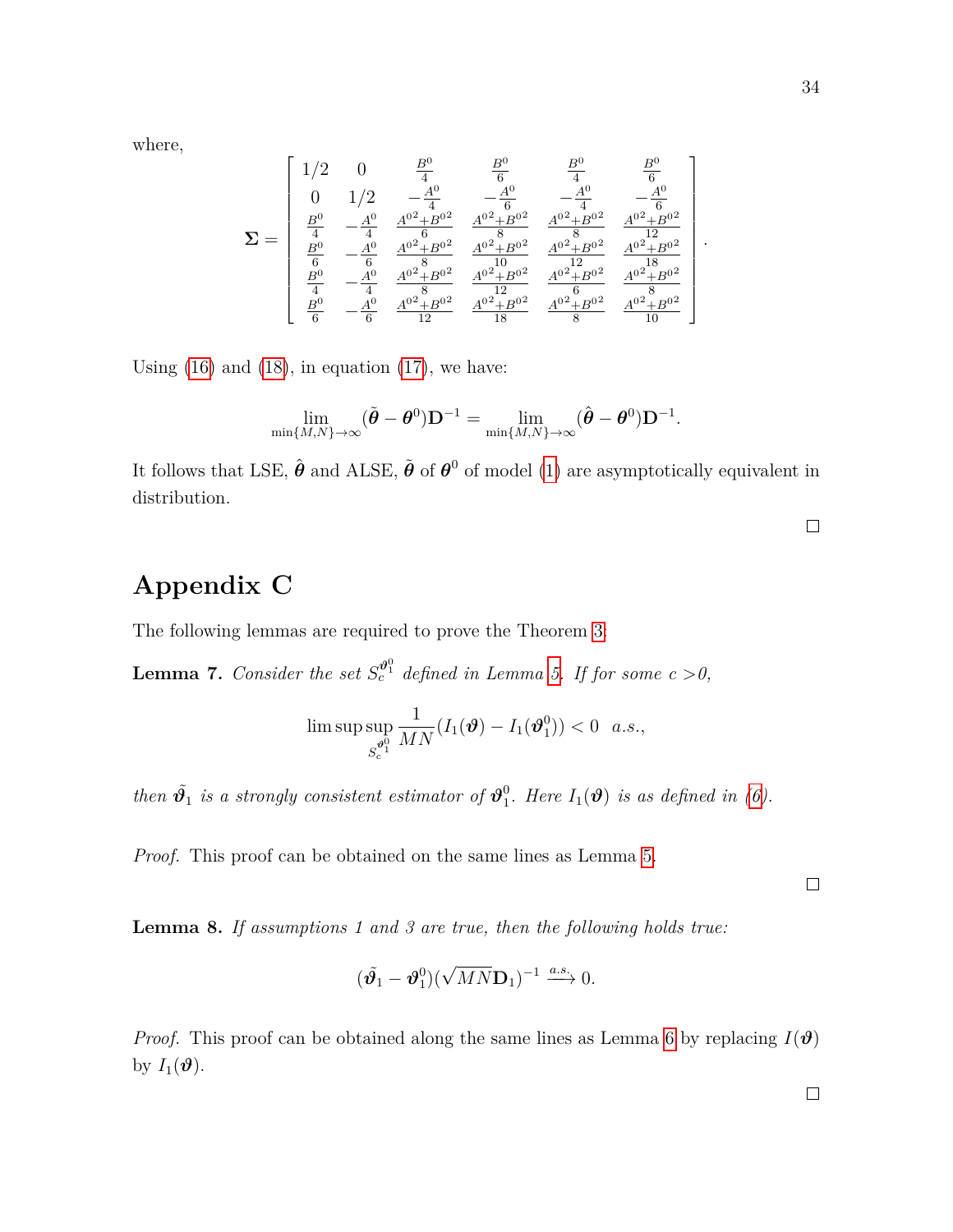*Proof of Theorem 3:* First we prove the consistency of the estimates of the non-linear parameters of the first component of the model. For notational simplicity, we assume  $p = 2$ .

$$
P = 2.
$$
  
We consider the difference:  $\frac{1}{MN} \left( I_1(\theta) - I_1(\theta_1^0) \right) = \frac{1}{MN} \left( I_1(\alpha, \beta, \gamma, \delta) - I_1(\alpha_1^0, \beta_1^0, \gamma_1^0, \delta_1^0) \right)$   
=  $\frac{1}{(MN)^2} \Biggl[ \Biggl| \sum_{n=1}^{N} \sum_{m=1}^{M} y(m, n) e^{-i(\alpha m + \beta m^2 + \gamma n + \delta n^2)} \Biggr| - \Biggl| \sum_{n=1}^{N} \sum_{m=1}^{M} y(m, n) e^{-i(\alpha_1^0 m + \beta_1^0 m^2 + \gamma_1^0 n + \delta_1^0 n^2)} \Biggr| \Biggr]$   
The set  $S_c^{\theta_1^0}$ , can be split into two parts and written as  $S_c^{\theta_1^0} \cup S_c^{\theta_1^0}$ , where  
 $S_c^{\theta_1^0} = \{ (\theta : |\theta - \theta_1^0| > 4c; \theta = \theta_2^0 \}$  and  $S_c^{\theta_1^0} = \{ (\theta : |\theta - \theta_2^0| > 4c; \theta \neq \theta_2^0 \}$ .  
 $\limsup_{m \in [M,N) \to \infty} \sup_{S_c^1} \frac{1}{MN} \Biggl( I_1(\alpha, \beta, \gamma, \delta) - I_1(\alpha_1^0, \beta_1^0, \gamma_1^0, \delta_1^0) \Biggr)$   
=  $\limsup_{m \in [M,N) \to \infty} \sup_{S_c^1} \frac{1}{(MN)^2} \Biggl[ \Biggl\{ \sum_{n=1}^{N} \sum_{m=1}^{M} \Biggl( \sum_{k=1}^{2} A_k^0 \cos(\alpha_k^0 m + \beta_k^0 m^2 + \gamma_k^0 n + \delta_k^0 n^2) + \frac{1}{2} \limsup_{m \in [M,N) \to \infty} \sup_{S_c^1} \frac{1}{(MN)^2} \Biggl[ \Biggl( \sum_{n=1}^{N} \sum_{m=1}^{M} \Biggl( \sum_{k=1}^{2} A_k^0 \cos(\alpha_k^0 m + \beta_k^0 m^2 + \gamma_k^0 n + \delta_k^0 n^2) + \frac{1}{2} \limsup_{m$ 

$$
= \frac{1}{4}(A_2^{0^2} + B_2^{0^2} - A_1^{0^2} - B_1^{0^2}) < 0 \quad a.s. \text{ (Assumption 4.)}
$$

Similarly,

$$
\limsup_{\min\{M,N\}\to\infty} \sup_{S_c^2} \frac{1}{MN} \Big( I_1(\alpha,\beta,\gamma,\delta) - I_1(\alpha_1^0,\beta_1^0,\gamma_1^0,\delta_1^0) \Big) = \frac{1}{4} (0 + 0 - A_1^{0^2} - B_1^{0^2}) < 0 \quad a.s.
$$

Therefore, using Lemma [7,](#page-33-1) we get the consistency of the non-linear parameters of the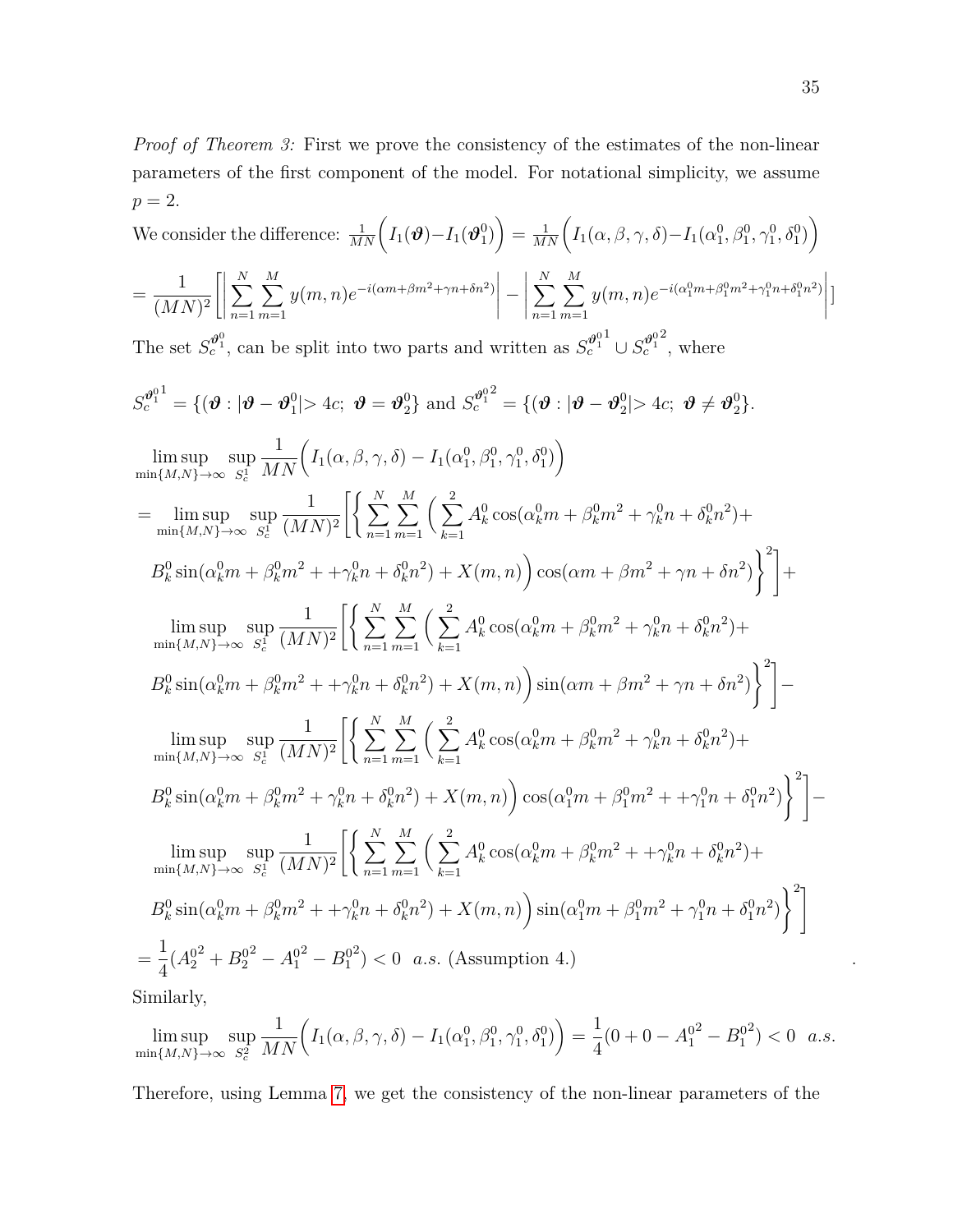first component. Now to prove the consistency of linear parameter estimators  $\tilde{A}_1$  and  $\tilde{B}_1$ , observe that

$$
\tilde{A}_1 = \frac{2}{MN} \sum_{n=1}^N \sum_{m=1}^M y(m, n) \cos(\tilde{\alpha}_1 m + \tilde{\beta}_1 m^2 + \tilde{\gamma}_1 n + \tilde{\delta}_1 n^2) \n= \frac{2}{MN} \sum_{n=1}^N \sum_{m=1}^M \left( \sum_{k=1}^p A_k^0 \cos(\alpha_k^0 m + \beta_k^0 m^2 + \gamma_k^0 n + \delta_k^0 n^2) + B_k^0 \sin(\alpha_k^0 m + \beta_k^0 m^2 + \gamma_k^0 n + \delta_k^0 n^2) \right) \n+ X(m, n) \cos(\tilde{\alpha}_1 m + \tilde{\beta}_1 m^2 + \tilde{\gamma}_1 n + \tilde{\delta}_1 n^2).
$$

Using Lemma [1,](#page-4-0) part  $(g) \frac{2}{MN} \sum_{n=1}^{N}$ *n*=1 P *M*  $\sum_{m=1}^{M} X(m, n) \cos(\tilde{\alpha_1} m + \tilde{\beta_1} m^2 + \tilde{\gamma_1} n + \tilde{\delta_1} n^2) \to 0.$ Now expanding  $cos(\tilde{\alpha_1}m + \tilde{\beta_1}m^2 + \tilde{\gamma_1}n + \tilde{\delta_1}n^2)$  by multivariate Taylor series around  $(\alpha^0, \beta^0, \gamma^0, \delta^0)$  and using Lemmas [8](#page-33-2) and [1,](#page-4-0)*(c)-(f)*, we get the desired result.

*Proof of Theorem 4:* From Theorem [3](#page-10-0) and Lemmas [6](#page-28-4) and [7,](#page-33-1) we have the following:

$$
\tilde{A}_1 = A_1^0 + o(1) \qquad \tilde{B}_1 = B_1^0 + o(1),
$$
  
\n
$$
\tilde{\alpha}_1 = \alpha_1^0 + o(M^{-1}) \qquad \tilde{\beta}_1 = \beta_1^0 + o(M^{-2}).
$$
  
\n
$$
\tilde{\gamma}_1 = \gamma_1^0 + o(N^{-1}) \qquad \tilde{\delta}_1 = \delta_1^0 + o(N^{-2}).
$$

Thus,

<span id="page-35-0"></span>
$$
\tilde{A}_1 \cos(\tilde{\alpha}_1 m + \tilde{\beta}_1 m^2 + \tilde{\gamma}_1 n + \tilde{\delta}_1 n^2) + \tilde{B}_1 \sin(\tilde{\alpha}_1 m + \tilde{\beta}_1 m^2 + \tilde{\gamma}_1 n + \tilde{\delta}_1 n^2) \n= A_1^0 \cos(\alpha_1^0 m + \beta_1^0 m^2 + \gamma_1^0 n + \delta_1^0 n^2) + B_1^0 \sin(\alpha_1^0 m + \beta_1^0 m^2 + \gamma_1^0 n + \delta_1^0 n^2) + o(1).
$$
\n(19)

Consider the set  $S_c^{\theta_2^0}$ , that can be split into *p* sets and written as  $S_c^{\theta_2^0}$ <sup>1</sup>∪ $S_c^{\theta_2^0}$  $\overset{2}{\cup} \cdots \cup \overset{2}{S^{\vartheta^0_2}_c}$ *p* , where  $S_c^{\theta_2^0}$  $\boldsymbol{\theta}^1 = \{\boldsymbol{\vartheta}:|\boldsymbol{\vartheta}-\boldsymbol{\vartheta}^0_2\}$  $2^0$   $\geq 4c$ ;  $\boldsymbol{\vartheta} = \boldsymbol{\vartheta}_1^0$ ,

$$
S_c^{\vartheta_2^{02}} = \{ \boldsymbol{\vartheta} : |\boldsymbol{\vartheta} - \boldsymbol{\vartheta}_2^{0}| > 4c; \ \boldsymbol{\vartheta} = \boldsymbol{\vartheta}_3^{0} \},
$$
  
\n:  
\n:  
\n
$$
S_c^{\vartheta_2^{0p-1}} = \{ \boldsymbol{\vartheta} : |\boldsymbol{\vartheta} - \boldsymbol{\vartheta}_2^{0}| > 4c; \ \boldsymbol{\vartheta} = \boldsymbol{\vartheta}_p^{0} \}, \text{ and}
$$
  
\n
$$
S_c^{\vartheta_2^{0p}} = \{ \boldsymbol{\vartheta} : |\boldsymbol{\vartheta} - \boldsymbol{\vartheta}_2^{0}| > 4c; \ \boldsymbol{\vartheta} \neq \boldsymbol{\vartheta}_k^{0}, \text{ for any } k = 1, \cdots, p \}.
$$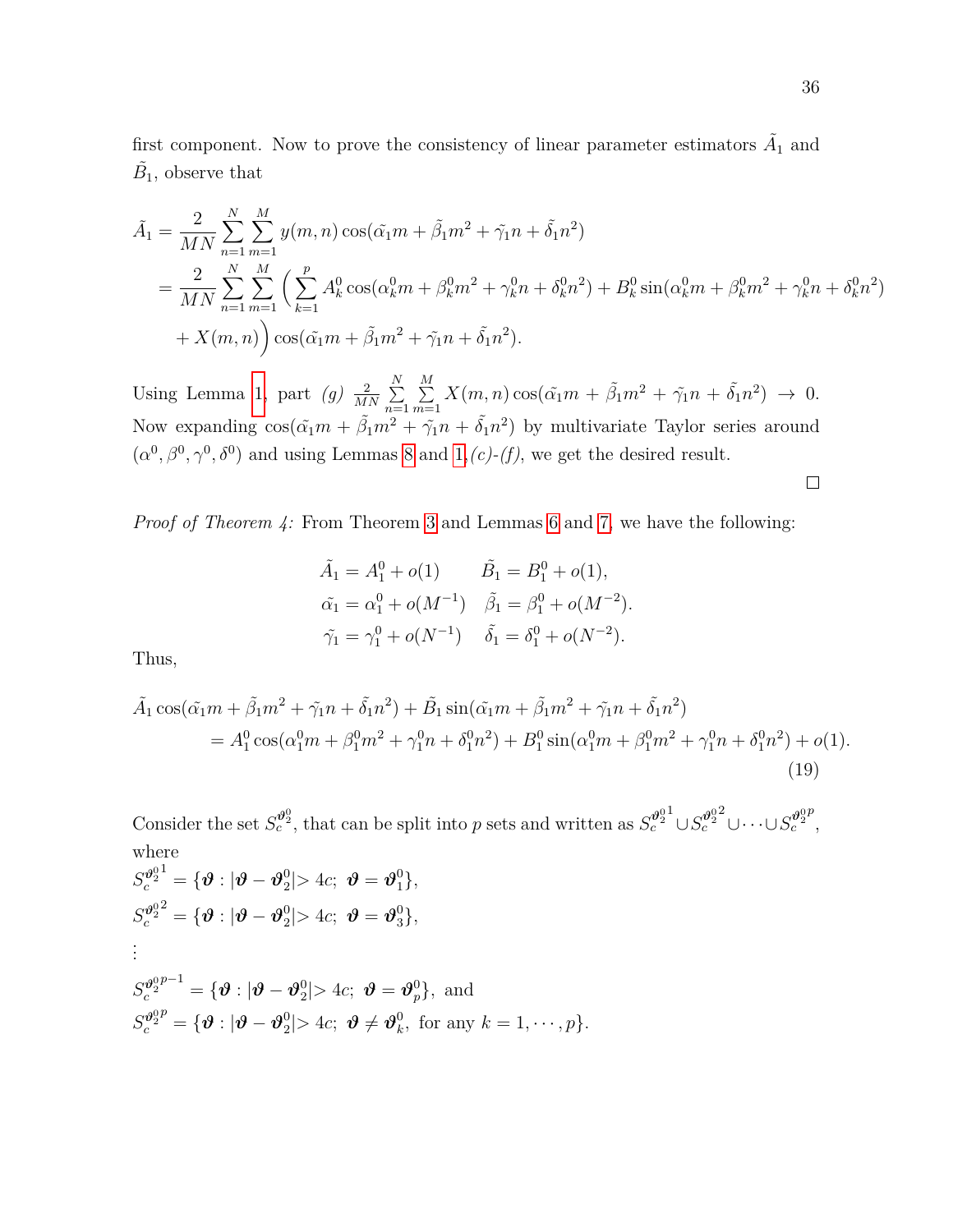Now we consider the following difference:

<span id="page-36-0"></span>
$$
\frac{1}{MN} \left( I_2(\alpha, \beta, \gamma, \delta) - I_2(\alpha_2^0, \beta_2^0, \gamma_2^0, \delta_2^0) \right) = \frac{1}{(MN)^2} \left| \sum_{n=1}^N \sum_{m=1}^M y^1(m, n) e^{-i(\alpha m + \beta m^2 + \gamma n + \delta n^2)} \right|^2 - \frac{1}{(MN)^2} \left| \sum_{n=1}^N \sum_{m=1}^M y^1(m, n) e^{-i(\alpha_2^0 m + \beta_2^0 m^2 + \gamma_2^0 n + \delta_2^0 n^2)} \right|^2.
$$
\n(20)

Here,  $y^{1}(m, n) = y(m, n) - \tilde{A}_{1} \cos(\tilde{\alpha}_{1}m + \tilde{\beta}_{1}m^{2} + \tilde{\gamma}_{1}n + \tilde{\delta}_{1}n^{2}) + \tilde{B}_{1} \sin(\tilde{\alpha}_{1}m + \tilde{\beta}_{1}m^{2} + \tilde{\delta}_{1}m^{2})$  $\tilde{\gamma_1}n + \tilde{\delta_1}n^2$ , that is the new data obtained by removing the effect of the first component from the observed data  $y(m, n)$ . Using [\(19\)](#page-35-0), we have  $y^1(m, n) = o(1) + \sum$ *p k*=2  $(A_k^0 \cos(\alpha_k^0 m + \beta_k^0 m^2 + \gamma_k^0 n + \delta_k^0 n^2) + B_k^0 \sin(\alpha_k^0 m + \beta_k^0 m^2 + \gamma_k^0 n + \delta_k^0 n^2)) + X(m, n).$ 

Substituting this in [\(20\)](#page-36-0), it can be easily seen that:

$$
\limsup_{\min\{M,N\}\to\infty}\sup_{S_c^k}\frac{1}{MN}\Big(I_2(\alpha,\beta,\gamma,\delta)-I_2(\alpha_2^0,\beta_2^0,\gamma_2^0,\delta_2^0)\Big)<0\ \ a.s.\ \ \forall\ \ k=1,\cdots,p.
$$

Combining, we have lim sup min{*M,N*}→∞ sup *Sc*  $\frac{1}{MN} \Big( I_2(\alpha, \beta, \gamma, \delta) - I_2(\alpha_2^0, \beta_2^0, \gamma_2^0, \delta_2^0) \Big) < 0 \,\, a.s.$ Therefore,  $\tilde{\alpha_2} \stackrel{a.s.}{\longrightarrow} \alpha_2^0$ ,  $\tilde{\beta_2} \stackrel{a.s.}{\longrightarrow} \beta_2^0$ ,  $\tilde{\gamma_2} \stackrel{a.s.}{\longrightarrow} \gamma_2^0$  and  $\tilde{\delta_2} \stackrel{a.s.}{\longrightarrow} \delta_2^0$  by Lemma [7.](#page-33-1) Following the same argument as in Theorem [3,](#page-10-0) we can prove the consistency of linear parameter estimators  $\tilde{A}_2$  and  $\tilde{B}_2$ .

Proceeding in a similar way, it can be shown that  $\tilde{\theta_k} \stackrel{a.s.}{\longrightarrow} \theta_k^0$  $k \nvert k$  for  $3 \leq k \leq p$ .

Proof of Theorem 6: The ALSEs of the linear parameters A and B are given by:  
\n
$$
\tilde{A} = \frac{2}{MN} \sum_{n=1}^{N} \sum_{m=1}^{M} y(m, n) \cos(\tilde{\alpha}m + \tilde{\beta}m^2 + \tilde{\gamma}n + \tilde{\delta}n^2),
$$
\nand  
\n
$$
\tilde{B} = \frac{2}{MN} \sum_{n=1}^{N} \sum_{m=1}^{M} y(m, n) \sin(\tilde{\alpha}m + \tilde{\beta}m^2 + \tilde{\gamma}n + \tilde{\delta}n^2).
$$
\nFor  $k = p + 1$ ,  
\n
$$
\tilde{A}_{p+1} = \frac{2}{n} \sum_{n=1}^{N} \sum_{m=1}^{M} y^{p+1}(m, n) \cos(\tilde{\alpha}_{p+1}m + \tilde{\beta}_{p+1}m^2 + \tilde{\gamma}_{p+1}n + \tilde{\delta}_{p+1}n^2)
$$

where  $\tilde{\alpha}_{p+1}, \tilde{\beta}_{p+1}, \tilde{\gamma}_{p+1}$  and  $\tilde{\delta}_{p+1}$  are obtained by maximising  $I_{p+1}(\alpha, \beta, \gamma, \delta)$ , and  $y^{p+1}(m, n) = y(m, n) - \left(\sum_{n=1}^{p} a_n y^{p+1}(m, n)\right)$ *k*=1  $\tilde{A}_k \cos(\tilde{\alpha}_k m + \tilde{\beta}_k m^2 + \tilde{\gamma}_k n + \tilde{\delta}_k n^2) + \tilde{B}_k \cos(\tilde{\alpha}_k m + \tilde{\beta}_k m^2 + \tilde{\gamma}_k n^2)$  $(\tilde{\gamma}_k n + \tilde{\delta}_k n^2)$ . Using [\(19\)](#page-35-0), we have:

$$
\tilde{A}_{p+1} = \frac{2}{MN} \sum_{n=1}^{N} \sum_{m=1}^{M} X(m,n) \cos(\tilde{\alpha}_{p+1}m + \tilde{\beta}_{p+1}m^2 + \tilde{\gamma}_{p+1}n + \tilde{\delta}_{p+1}n^2) + o(1),
$$
  

$$
\tilde{B}_{p+1} = \frac{2}{MN} \sum_{n=1}^{N} \sum_{m=1}^{M} X(m,n) \sin(\tilde{\alpha}_{p+1}m + \tilde{\beta}_{p+1}m^2 + \tilde{\gamma}_{p+1}n + \tilde{\delta}_{p+1}n^2) + o(1).
$$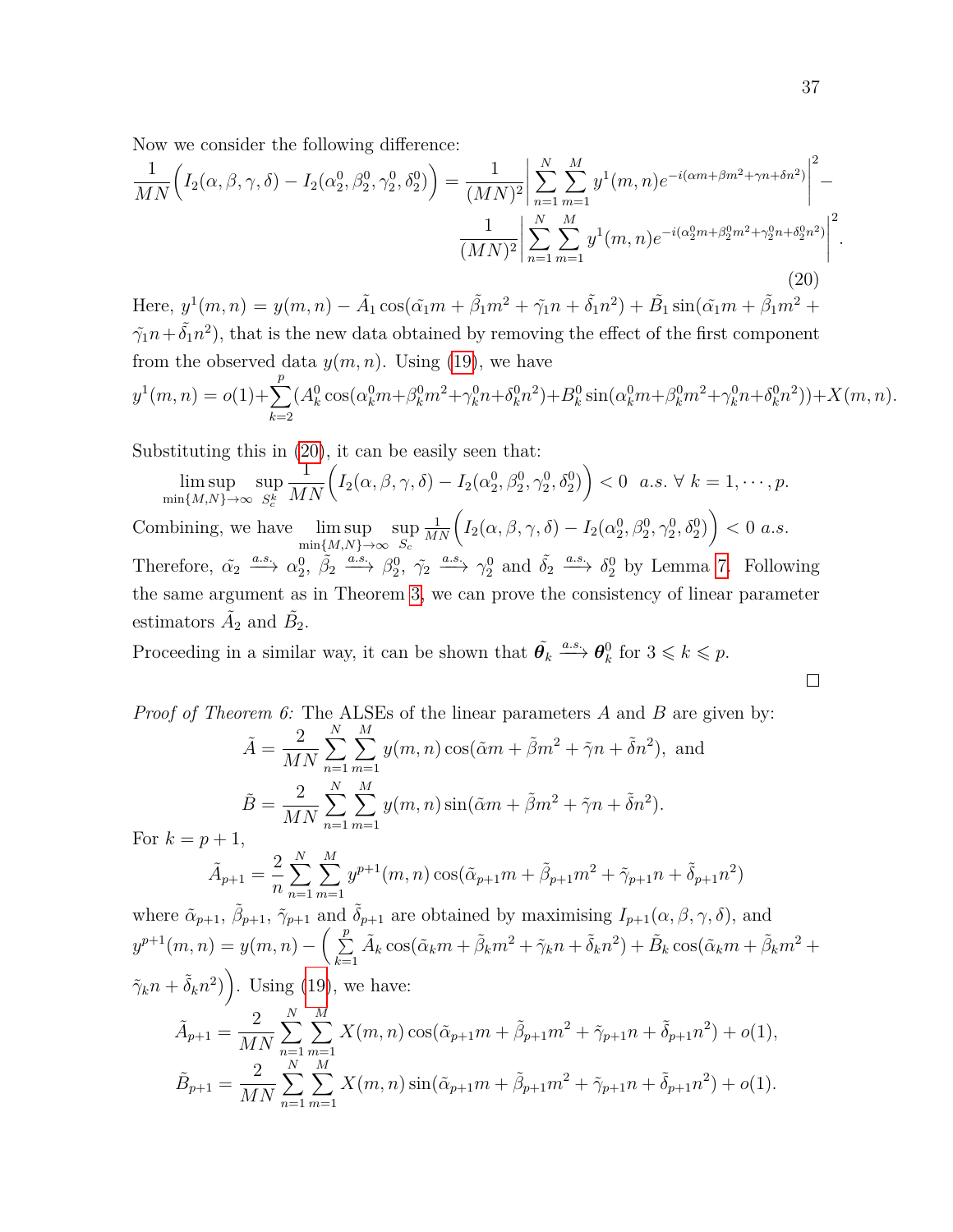Therefore, using Lemma [1,](#page-4-0) part *(g)*, we have  $\tilde{A}_{p+1} \xrightarrow{a.s.} 0$  and  $\tilde{B}_{p+1} \xrightarrow{a.s.} 0$ .

# <span id="page-37-0"></span>**Appendix D**

*Proof of Lemma 3:* We need to compute:

$$
\lim_{\min\{M,N\}\to\infty} \frac{1}{M^s N^t \sqrt{MN}} \sum_{n=1}^N \sum_{m=1}^M m^s n^t \cos(\omega_1 m + \omega_2 m^2 + \omega_3 n + \omega_4 n^2) \cos(\psi_1 m + \psi_2 m^2 + \psi_3 n + \psi_4 n^2)
$$
\n
$$
= \lim_{\min\{M,N\}\to\infty} \frac{1}{2M^s N^t \sqrt{MN}} \sum_{n=1}^N \sum_{m=1}^M m^s n^t \cos((\omega_1 + \psi_1)m + (\omega_2 + \psi_2)m^2 + (\omega_3 + \psi_3)n + (\omega_4 + \psi_4)n^2) + \lim_{\min\{M,N\}\to\infty} \frac{1}{2M^s N^t \sqrt{MN}} \sum_{n=1}^N \sum_{m=1}^M m^s n^t \cos((\omega_1 - \psi_1)m + (\omega_2 - \psi_2)m^2 + (\omega_3 - \psi_3)n + (\omega_4 - \psi_4)n^2).
$$

Now we consider the exponential sum:

$$
\sum_{n=1}^{N} \sum_{m=1}^{M} m^s n^t \exp(i(\omega_1 + \psi_1)m + (\omega_2 + \psi_2)m^2 + (\omega_3 + \psi_3)n + (\omega_4 + \psi_4)n^2)
$$
  
= 
$$
\left(\sum_{m=1}^{M} m^s \exp(i(\omega_1 + \psi_1)m + (\omega_2 + \psi_2)m^2)\right) \left(\sum_{n=1}^{N} n^t \exp(i(\omega_3 + \psi_3)n + (\omega_4 + \psi_4)n^2)\right)
$$
  
= 
$$
o(M^s \sqrt{M}).o(N^t \sqrt{N}) = o(M^s N^t \sqrt{MN}), \text{ using Lemma 2.}
$$
  
This proves (a). The proof of (b) and (c) follows along the same lines

This proves *(a)*. The proof of *(b)* and *(c)* follows along the same lines.

 $\Box$ 

*Proof of Theorem 6:* Consider the following sum of squares:

$$
Q_{1}(\theta) = \sum_{n=1}^{N} \sum_{m=1}^{M} \left( y(m, n) - A \cos(\alpha m + \beta m^{2} + \gamma n + \delta n^{2}) - B \sin(\alpha m + \beta m^{2} + \gamma n + \delta n^{2}) \right)^{2}
$$
  
= 
$$
\sum_{n=1}^{N} \sum_{m=1}^{M} y(m, n)^{2} + \sum_{n=1}^{N} \sum_{m=1}^{M} \left( A \cos(\alpha m + \beta m^{2} + \gamma n + \delta n^{2}) + B \sin(\alpha m + \beta m^{2} + \gamma n + \delta n^{2}) \right)^{2}
$$
  
- 
$$
2 \sum_{n=1}^{N} \sum_{m=1}^{M} y(m, n) \left( A \cos(\alpha m + \beta m^{2} + \gamma n + \delta n^{2}) + B \sin(\alpha m + \beta m^{2} + \gamma n + \delta n^{2}) \right)
$$
  
= 
$$
C_{1} - J_{1}(\theta) + o(1), \text{ using Lemma 1, parts}(c) - (f).
$$
  
Here, 
$$
C_{1} = \sum_{n=1}^{N} \sum_{m=1}^{M} y(m, n)^{2}, \text{ and}
$$

$$
J_{1}(\theta) = 2 \sum_{n=1}^{N} \sum_{m=1}^{M} y(m, n) \left( A \cos(\alpha m + \beta m^{2} + \gamma n + \delta n^{2}) + B \sin(\alpha m + \beta m^{2} + \gamma n + \delta n^{2}) \right) - MN \frac{A^{2} + B^{2}}{2}
$$

$$
B \sin(\alpha m + \beta m^{2} + \gamma n + \delta n^{2}) - MN \frac{A^{2} + B^{2}}{2}
$$

38

 $\hfill \square$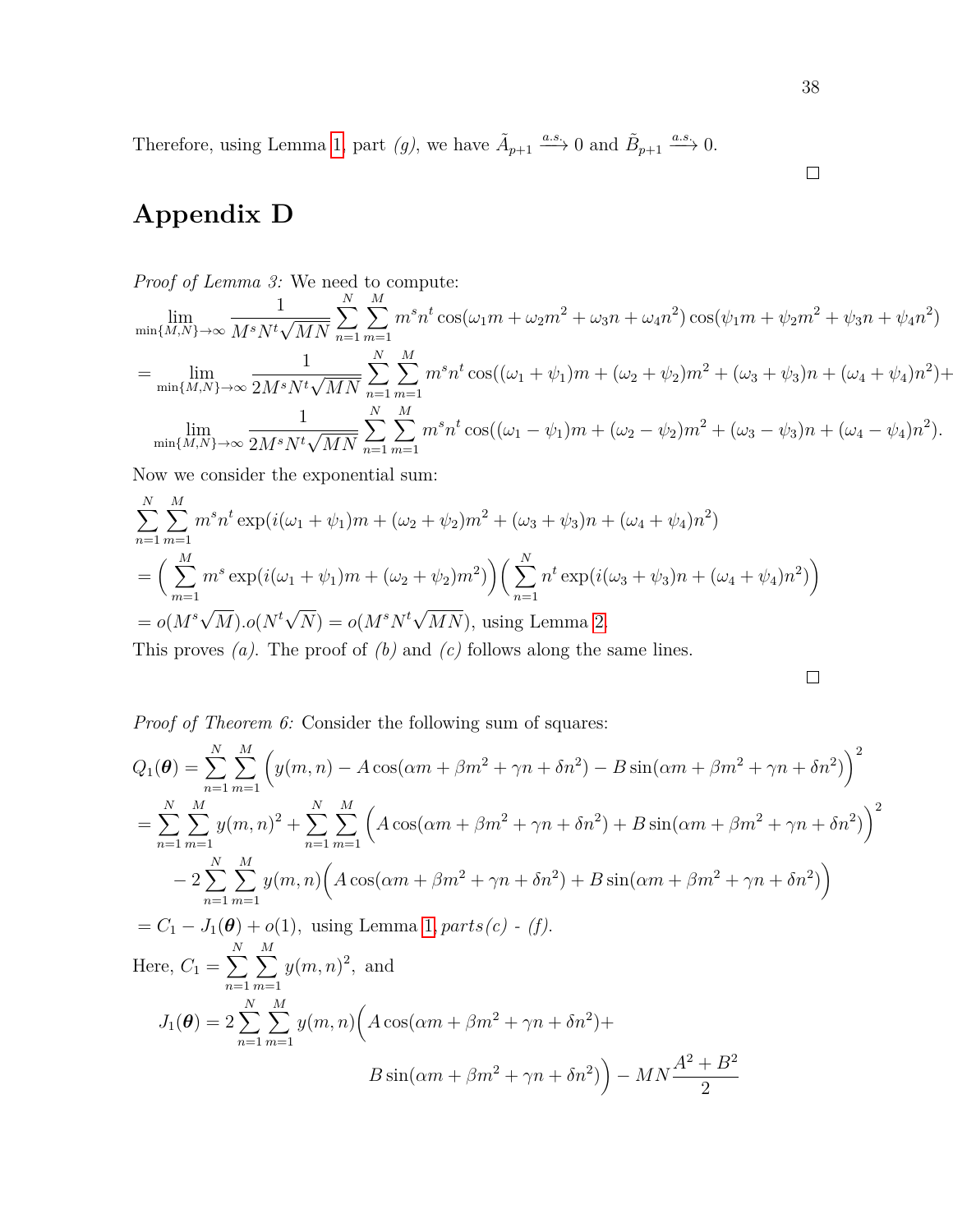Note that at  $\tilde{A}$  and  $\tilde{B}$ ,  $J_1(\tilde{A}, \tilde{B}, \alpha, \beta, \gamma, \delta) = I_1(\alpha, \beta, \gamma, \delta)$ . Hence the estimator of  $\boldsymbol{\theta}_1^0$ 1 which maximizes  $J_1(\theta)$  is equivalent to  $\tilde{\theta_1}$ , the ALSE of  $\theta_1^0$ <sup>0</sup><sub>1</sub>. Thus,  $\mathbf{J}'_1(\tilde{\theta}_1) = 0$ . Now by Taylor series expansion:

<span id="page-38-1"></span>
$$
(\tilde{\boldsymbol{\theta}_1} - \boldsymbol{\theta}_1^0) \mathbf{D}^{-1} = -[\mathbf{J}_1'(\boldsymbol{\theta}_1^0) \mathbf{D}][\mathbf{D}\mathbf{J}_1''(\bar{\boldsymbol{\theta}_1}) \mathbf{D}]^{-1}
$$
(21)

Now consider the first derivative vector,

 $\sqrt{ }$ 

$$
\mathbf{J}'_1(\boldsymbol{\theta}_1^0) = \begin{pmatrix} \frac{\partial J_1(\boldsymbol{\theta}_1^0)}{\partial A} & \frac{\partial J_1(\boldsymbol{\theta}_1^0)}{\partial B} & \frac{\partial J_1(\boldsymbol{\theta}_1^0)}{\partial B} & \frac{\partial J_1(\boldsymbol{\theta}_1^0)}{\partial B} & \frac{\partial J_1(\boldsymbol{\theta}_1^0)}{\partial B} & \frac{\partial J_1(\boldsymbol{\theta}_1^0)}{\partial B} \end{pmatrix}
$$
the elements of this vector, we get:

Computing the elements of this vector, we get:

$$
\frac{\partial J_1(\theta_1^0)}{\partial A} = 2 \sum_{n=1}^N \sum_{m=1}^M y(m, n) \cos(\alpha_1^0 m + \beta_1^0 m^2 + \gamma_1^0 n + \delta_1^0 n^2) - MNA_1^0
$$
  
\n
$$
\frac{\partial J_1(\theta_1^0)}{\partial B} = 2 \sum_{n=1}^N \sum_{m=1}^M y(m, n) \sin(\alpha_1^0 m + \beta_1^0 m^2 + \gamma_1^0 n + \delta_1^0 n^2) - MNB_1^0
$$
  
\n
$$
\frac{\partial J_1(\theta_1^0)}{\partial \alpha} = 2 \sum_{n=1}^N \sum_{m=1}^M m y(m, n) \xi(m, n) \qquad \frac{\partial J_1(\theta_1^0)}{\partial \beta} = 2 \sum_{n=1}^N \sum_{m=1}^M m^2 y(m, n) \xi(m, n)
$$
  
\n
$$
\frac{\partial J_1(\theta_1^0)}{\partial \gamma} = 2 \sum_{n=1}^N \sum_{m=1}^M n y(m, n) \xi(m, n) \qquad \frac{\partial J_1(\theta_1^0)}{\partial \delta} = 2 \sum_{n=1}^N \sum_{m=1}^M n^2 y(m, n) \xi(m, n)
$$
  
\nwhere  $\xi(m, n) = \left( -\frac{A^0 \sin(\alpha_1^0 m + \beta_1^0 m^2 + \alpha_1^0 m + \delta_1^0 m^2) + B^0 \cos(\alpha_1^0 m + \beta_1^0 m^2 + \alpha_1^0 m + \delta_1^0 m^2)}{B^0}$ 

where,  $\xi(m,n) = \left( -A_1^0 \sin(\alpha_1^0 m + \beta_1^0 m^2 + \gamma_1^0 n + \delta_1^0 n^2) + B_1^0 \cos(\alpha_1^0 m + \beta_1^0 m^2 + \gamma_1^0 n + \delta_1^0 n^2) \right)$ Using the results in Lemma [3,](#page-4-2) we see that  $J'_1(\theta_1^0)$  $_{1}^{0}$ )**D** is asymptotically equivalent to:

$$
\frac{2}{\sqrt{MN}} \sum_{n=1}^{N} \sum_{m=1}^{M} X(m, n) \cos(\alpha_1^0 m + \beta_1^0 m^2 + \gamma_1^0 n + \delta_1^0 n^2)
$$
\n
$$
\frac{2}{\sqrt{MN}} \sum_{n=1}^{N} \sum_{m=1}^{M} X(m, n) \sin(\alpha_1^0 m + \beta_1^0 m^2 + \gamma_1^0 n + \delta_1^0 n^2)
$$
\n
$$
\frac{2}{M^{3/2} N^{1/2}} \sum_{n=1}^{N} \sum_{m=1}^{M} m X(m, n) \xi(m, n)
$$
\n
$$
\frac{2}{M^{5/2} N^{1/2}} \sum_{n=1}^{N} \sum_{m=1}^{M} m^2 X(m, n) \xi(m, n)
$$
\n
$$
\frac{2}{M^{1/2} N^{3/2}} \sum_{n=1}^{N} \sum_{m=1}^{M} n X(m, n) \xi(m, n)
$$
\n
$$
\frac{2}{M^{1/2} N^{5/2}} \sum_{n=1}^{N} \sum_{m=1}^{M} n^2 X(m, n) \xi(m, n)
$$

Now using Central Limit Theorem of the stochastic processes, see Fuller [\[4\]](#page-39-3), the  $6 \times 1$ vector in the right hand side of the above equation tends to a normal vector with mean 0 and variance-covariance matrix  $4c\sigma^2\Sigma_1$ . Thus, we have

<span id="page-38-0"></span>
$$
\mathbf{J}'_1(\boldsymbol{\theta}_1^0)\mathbf{D} \xrightarrow{d} N_6(0, 4c\sigma^2 \mathbf{\Sigma}_1) \tag{22}
$$

*.*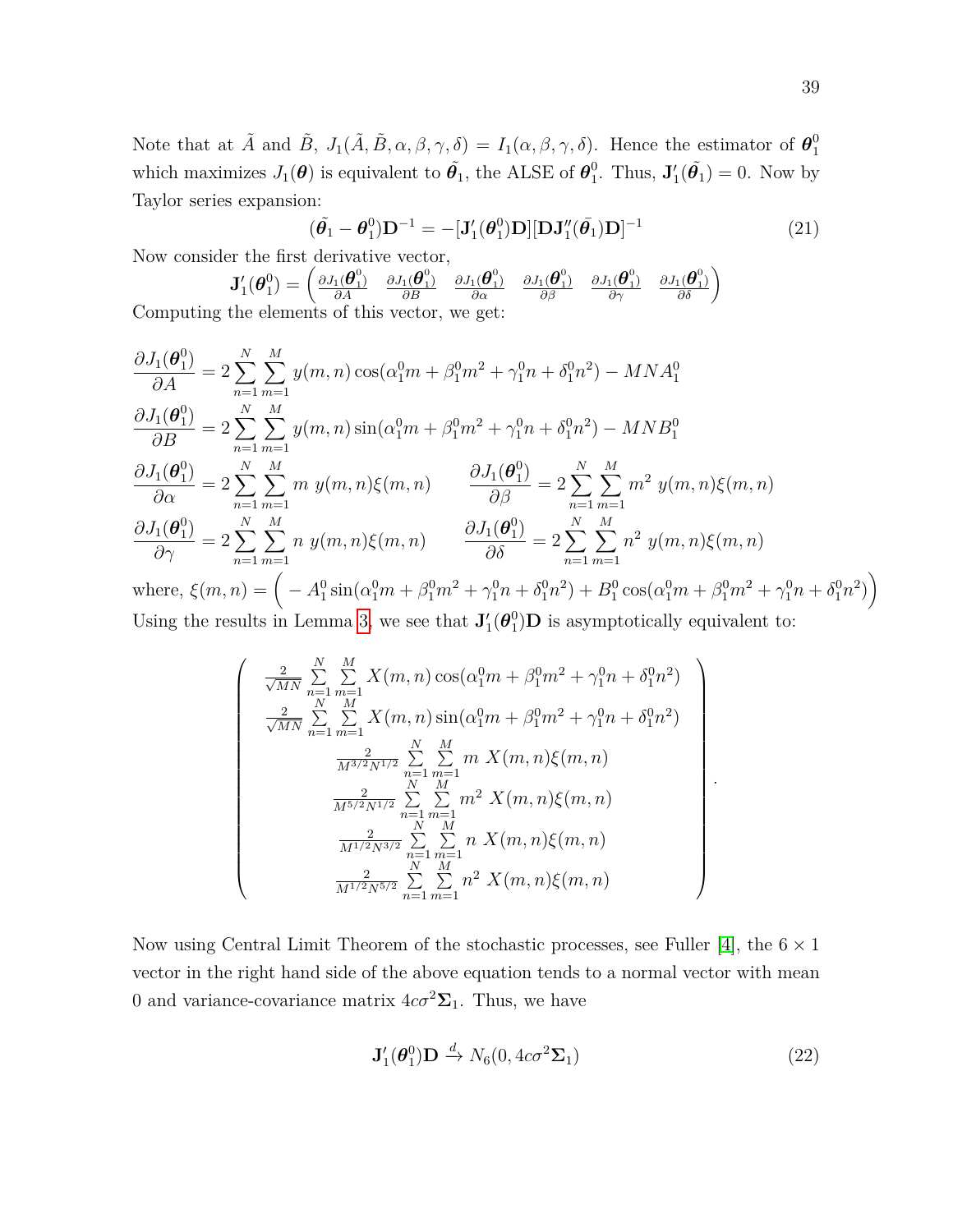Here,

$$
\Sigma_1=\begin{pmatrix} \frac{1}{2} & 0 & \frac{B_1^0}{4} & \frac{B_1^0}{6} & \frac{B_1^0}{4} & \frac{B_1^0}{6} \\ 0 & \frac{1}{2} & \frac{-A_1^0}{4} & \frac{-A_1^0}{6} & \frac{-A_1^0}{4} & \frac{-A_1^0}{6} \\ \frac{B_1^0}{4} & \frac{-A_1^0}{4} & \frac{A_1^0^2+B_1^0^2}{6} & \frac{A_1^0^2+B_1^0^2}{8} & \frac{A_1^0^2+B_1^0^2}{8} & \frac{A_1^0^2+B_1^0^2}{12} \\ \frac{B_1^0}{6} & \frac{-A_1^0}{6} & \frac{A_1^0^2+B_1^0^2}{8} & \frac{A_1^0^2+B_1^0^2}{10} & \frac{A_1^0^2+B_1^0^2}{12} & \frac{A_1^0^2+B_1^0^2}{18} \\ \frac{B_1^0}{4} & \frac{-A_1^0}{4} & \frac{A_1^0^2+B_1^0^2}{8} & \frac{A_1^0^2+B_1^0^2}{12} & \frac{A_1^0^2+B_1^0^2}{6} & \frac{A_1^0^2+B_1^0^2}{8} \\ \frac{B_1^0}{6} & \frac{-A_1^0}{6} & \frac{A_1^0^2+B_1^0^2}{12} & \frac{A_1^0^2+B_1^0^2}{18} & \frac{A_1^0^2+B_1^0^2}{8} & \frac{A_1^0^2+B_1^0^2}{10} \end{pmatrix}.
$$

Note that,

$$
\lim\limits_{\textnormal{min}{\{M, N\} \rightarrow} \infty}[\mathbf{DJ}''_1(\bar{\boldsymbol{\theta}_1})\mathbf{D}] = \lim\limits_{\textnormal{min}{\{M, N\} \rightarrow} \infty}[\mathbf{DJ}''_1(\boldsymbol{\theta}^0_1)\mathbf{D}].
$$

Using Lemma [1,](#page-4-0) parts *(c) - (g)* and by simple calculations computing each element of the matrix  $DJ''_1(\theta_1^0)$  $_{1}^{0}$  $(D,$  we can show:

<span id="page-39-4"></span>
$$
\lim_{\min\{M,N\}\to\infty}[\mathbf{D}\mathbf{J}_1''(\boldsymbol{\theta}_1^0)\mathbf{D}] = -2\Sigma_1.
$$
\n(23)

Hence, using equation  $(22)$  and  $(23)$  in  $(21)$ , we have:

$$
(\tilde{\boldsymbol{\theta}_1}-\boldsymbol{\theta}_1^0)\mathbf{D}^{-1} \stackrel{d}{\rightarrow} N(0, c_1\sigma^2\boldsymbol{\Sigma}_1^{-1}).
$$

Hence the result.

### **References**

- [1] Barbarossa, S., Di Lorenzo, P. and Vecchiarelli, P., 2014. [Parameter estimation of](https://www.researchgate.net/profile/Paolo_Di_Lorenzo/publication/264561679_Parameter_Estimation_of_2D_Multi-Component_Polynomial_Phase_Signals_An_Application_to_SAR_Imaging_of_Moving_Targets/links/551a936a0cf2f51a6fea70fd.pdf) [2D multi-component polynomial phase signals: An application to SAR imaging of](https://www.researchgate.net/profile/Paolo_Di_Lorenzo/publication/264561679_Parameter_Estimation_of_2D_Multi-Component_Polynomial_Phase_Signals_An_Application_to_SAR_Imaging_of_Moving_Targets/links/551a936a0cf2f51a6fea70fd.pdf) [moving targets.](https://www.researchgate.net/profile/Paolo_Di_Lorenzo/publication/264561679_Parameter_Estimation_of_2D_Multi-Component_Polynomial_Phase_Signals_An_Application_to_SAR_Imaging_of_Moving_Targets/links/551a936a0cf2f51a6fea70fd.pdf) IEEE Transactions on Signal Processing, 62(17), pp.4375-4389.
- <span id="page-39-1"></span>[2] Barbieri, M.M. and Barone, P., 1992. [A two-dimensional Prony's method for spec](http://ieeexplore.ieee.org/document/165661/#full-text-section)[tral estimation.](http://ieeexplore.ieee.org/document/165661/#full-text-section) IEEE Transactions on Signal Processing, 40(11), pp.2747-2756.
- <span id="page-39-2"></span>[3] Cabrera, S.D. and Bose, N.K., 1993. [Prony methods for two dimensional complex](http://ieeexplore.ieee.org/abstract/document/165661/) [exponential signals modeling.](http://ieeexplore.ieee.org/abstract/document/165661/) Automatic Control Handbook, pp.401-411.
- <span id="page-39-3"></span>[4] Fuller, W.A., 2009. Introduction to statistical time series (Vol. 428). John Wiley & Sons.
- <span id="page-39-0"></span>[5] Francos, J.M. and Friedlander, B., 1998. [Two-dimensional polynomial phase sig](https://www.researchgate.net/publication/227232096_Two-Dimensional_Polynomial_Phase_Signals_Parameter_Estimation_and_Bounds)[nals: Parameter estimation and bounds.,](https://www.researchgate.net/publication/227232096_Two-Dimensional_Polynomial_Phase_Signals_Parameter_Estimation_and_Bounds)Multidimensional Systems and Signal Processing, 9(2), pp.173-205.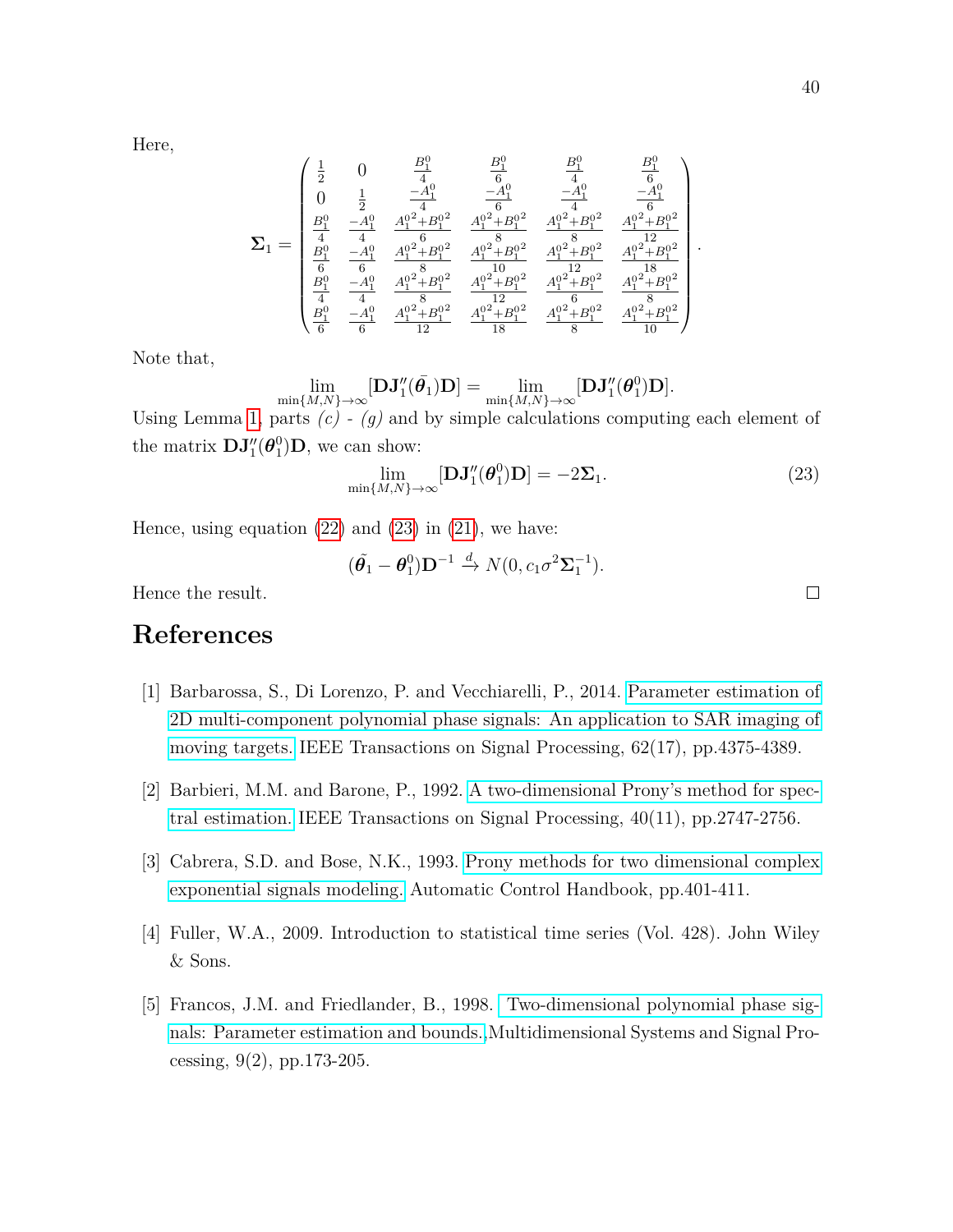- <span id="page-40-1"></span>[6] Francos, J.M. and Friedlander, B., 1999. [Parameter estimation of 2-D random am](https://www.researchgate.net/publication/3317289_Parameter_estimation_of_2-D_random_amplitude_polynomial-phase_signals)[plitude polynomial-phase signals.,](https://www.researchgate.net/publication/3317289_Parameter_estimation_of_2-D_random_amplitude_polynomial-phase_signals) IEEE transactions on Signal Processing, 47(7), pp.1795-1810.
- <span id="page-40-0"></span>[7] Friedlander, B. and Francos, J.M., 1996. [An estimation algorithm for 2-D polyno](https://www.researchgate.net/publication/2861980_An_Estimation_Algorithm_for_2-D_Polynomial_Phase_Signals)[mial phase signals.,](https://www.researchgate.net/publication/2861980_An_Estimation_Algorithm_for_2-D_Polynomial_Phase_Signals) IEEE transactions on Image Processing, 5(6), pp.1084-1087.
- <span id="page-40-4"></span>[8] Hua, Y., 1992. [Estimating two-dimensional frequencies by matrix enhancement](http://escholarship.org/uc/item/71d8k09w) [and matrix pencil.](http://escholarship.org/uc/item/71d8k09w) IEEE Transactions on Signal Processing, 40(9), pp.2267-2280.
- <span id="page-40-7"></span>[9] Kundu, D. and Nandi, S., 2003. [Determination of discrete spectrum in a random](http://onlinelibrary.wiley.com/doi/10.1111/1467-9574.00230/full) [field.](http://onlinelibrary.wiley.com/doi/10.1111/1467-9574.00230/full) Statistica Neerlandica, 57(2), pp.258-284.
- <span id="page-40-2"></span>[10] Lahiri, A. 2013. Estimators of Parameters of Chirp Signals and Their Properties. PhD thesis, Indian Institute of Technology, Kanpur.
- <span id="page-40-3"></span>[11] Lahiri, A., Kundu, D. and Mitra, A., 2013. [Efficient algorithm for estimating the](https://link.springer.com/article/10.1007/s13571-012-0048-x) [parameters of two dimensional chirp signal.](https://link.springer.com/article/10.1007/s13571-012-0048-x) Sankhya B, 75(1), pp.65-89.
- <span id="page-40-6"></span>[12] Nandi, S., Prasad, A. and Kundu, D., 2010. [An efficient and fast algorithm for esti](https://s3.amazonaws.com/academia.edu.documents/40395855/paper157.pdf?AWSAccessKeyId=AKIAIWOWYYGZ2Y53UL3A&Expires=1504599381&Signature=p8kGTBh %2F91ZF6MDRNYGgXLEnsGk%3D&response-content-disposition=inline%3B%20filename%3DAn_efficient_and_fast_algorithm_for_esti.pdf)[mating the parameters of two-dimensional sinusoidal signals.](https://s3.amazonaws.com/academia.edu.documents/40395855/paper157.pdf?AWSAccessKeyId=AKIAIWOWYYGZ2Y53UL3A&Expires=1504599381&Signature=p8kGTBh %2F91ZF6MDRNYGgXLEnsGk%3D&response-content-disposition=inline%3B%20filename%3DAn_efficient_and_fast_algorithm_for_esti.pdf) Journal of Statistical Planning and Inference, 140(1), pp.153-168.
- <span id="page-40-5"></span>[13] Prasad, A., Kundu, D. and Mitra, A., 2011. [Sequential estimation of two dimen](https://www.researchgate.net/profile/Debasis_Kundu/publication/267803020_Sequential_Estimation_of_Two-dimensional_Sinusoidal_Models/links/54cb6b4c0cf26a838e4cdc50.pdf)[sional sinusoidal models.](https://www.researchgate.net/profile/Debasis_Kundu/publication/267803020_Sequential_Estimation_of_Two-dimensional_Sinusoidal_Models/links/54cb6b4c0cf26a838e4cdc50.pdf) Journal of Probability and Statistical Sciences 10 (2012), no. 2, 161-178.
- [14] Simeunovi*c*´, M. and Djurovi*c*´, I., 2016. [Parameter estimation of multicomponent](http://ieeexplore.ieee.org/stamp/stamp.jsp?tp=&arnumber=7299683) [2D polynomial-phase signals using the 2D PHAF-based approach.](http://ieeexplore.ieee.org/stamp/stamp.jsp?tp=&arnumber=7299683) IEEE Transactions on Signal Processing, 64(3), pp.771-782.
- <span id="page-40-8"></span>[15] Richards, F.S., 1961. [A method of maximum-likelihood estimation.](https://www.researchgate.net/publication/268494756_A_method_of_Maximum_Likelihood_estimation) Journal of the Royal Statistical Society. Series B (Methodological), pp.469-475.
- [16] Vinogradov, I.M., 1954. [The method of trigonometrical sums in the theory of](https://www.researchgate.net/publication/247931639_The_method_of_trigonometrical_sums_in_the_theory_of_numbers) [numbers,](https://www.researchgate.net/publication/247931639_The_method_of_trigonometrical_sums_in_the_theory_of_numbers) Interscience, Translated from Russian. Revised and annotated by K. F. Roth and Anne Davenport. Reprint of the 1954 translation. Dover Publications, Inc., Mineola, NY, 2004.